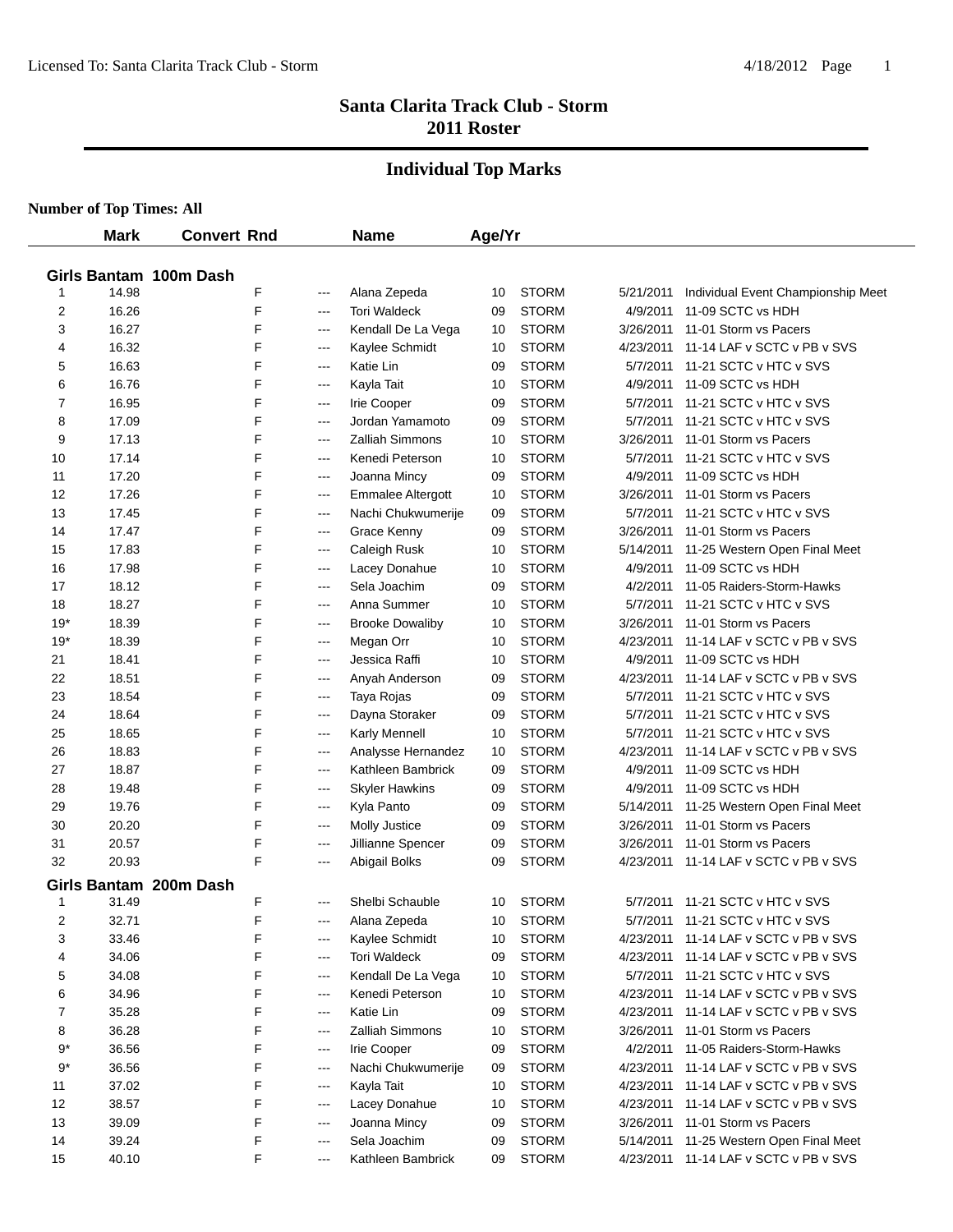## **Individual Top Marks**

|              | <b>Mark</b> | <b>Convert Rnd</b>     |   |                   | <b>Name</b>           | Age/Yr |              |           |                                              |
|--------------|-------------|------------------------|---|-------------------|-----------------------|--------|--------------|-----------|----------------------------------------------|
|              |             |                        |   |                   |                       |        |              |           |                                              |
| 16           | 40.95       |                        | F | ---               | Dayna Storaker        | 09     | <b>STORM</b> | 4/23/2011 | 11-14 LAF v SCTC v PB v SVS                  |
| 17           | 41.03       |                        | F | $\qquad \qquad -$ | Kyla Panto            | 09     | <b>STORM</b> | 5/7/2011  | 11-21 SCTC v HTC v SVS                       |
| 18           | 45.13       |                        | F | ---               | Jillianne Spencer     | 09     | <b>STORM</b> | 3/26/2011 | 11-01 Storm vs Pacers                        |
| 19           | 46.44       |                        | F | ---               | Abigail Bolks         | 09     | <b>STORM</b> | 4/23/2011 | 11-14 LAF v SCTC v PB v SVS                  |
|              |             | Girls Bantam 400m Dash |   |                   |                       |        |              |           |                                              |
| $\mathbf{1}$ | 1:17.42     |                        | F | $---$             | <b>Tori Waldeck</b>   | 09     | <b>STORM</b> | 5/7/2011  | 11-21 SCTC v HTC v SVS                       |
| 2            | 1:18.78     |                        | F | ---               | Kaylee Schmidt        | 10     | <b>STORM</b> | 5/7/2011  | 11-21 SCTC v HTC v SVS                       |
| 3            | 1:25.63     |                        | F | $---$             | Irie Cooper           | 09     | <b>STORM</b> | 4/9/2011  | 11-09 SCTC vs HDH                            |
| 4            | 1:26.49     |                        | F | ---               | Zalliah Simmons       | 10     | <b>STORM</b> | 3/26/2011 | 11-01 Storm vs Pacers                        |
| 5            | 1:26.92     |                        | F | ---               | Kathleen Bambrick     | 09     | <b>STORM</b> | 5/14/2011 | 11-25 Western Open Final Meet                |
| 6            | 1:27.17     |                        | F | ---               | Caleigh Rusk          | 10     | <b>STORM</b> | 5/14/2011 | 11-25 Western Open Final Meet                |
| 7            | 1:27.68     |                        | F | $\qquad \qquad -$ | Lauren Sehenuk        | 09     | <b>STORM</b> | 5/7/2011  | 11-21 SCTC v HTC v SVS                       |
| 8            | 1:27.88     |                        | F | $\qquad \qquad -$ | Shelbi Schauble       | 10     | <b>STORM</b> | 3/26/2011 | 11-01 Storm vs Pacers                        |
| 9            | 1:28.24     |                        | F | ---               | <b>Heather Calver</b> | 10     | <b>STORM</b> | 4/2/2011  | 11-05 Raiders-Storm-Hawks                    |
| 10           | 1:29.50     |                        | F | ---               | Kylie Rasplicka       | 10     | <b>STORM</b> | 4/16/2011 | 11-13 Valley United Striders Invitational Me |
| 11           | 1:32.84     |                        | F | ---               | Dayna Storaker        | 09     | <b>STORM</b> | 4/23/2011 | 11-14 LAF v SCTC v PB v SVS                  |
| 12           | 1:34.31     |                        | F | $--$              | Lia Ecker             | 09     | <b>STORM</b> | 5/7/2011  | 11-21 SCTC v HTC v SVS                       |
| 13           | 1:40.21     |                        | F | ---               | Jessica Raffi         | 10     | <b>STORM</b> | 4/9/2011  | 11-09 SCTC vs HDH                            |
| 14           | 1:51.63     |                        | F | ---               | Taya Rojas            | 09     | <b>STORM</b> | 3/26/2011 | 11-01 Storm vs Pacers                        |
|              |             | Girls Bantam 800m Run  |   |                   |                       |        |              |           |                                              |
| 1            | 2:54.07     |                        | F | ---               | Kaylee Schmidt        | 10     | <b>STORM</b> | 5/15/2011 | 11-27 Western League Championship            |
| 2            | 2:56.73     |                        | F | ---               | <b>Tori Waldeck</b>   | 09     | <b>STORM</b> | 5/21/2011 | Individual Event Championship Meet           |
| 3            | 3:12.65     |                        | F | ---               | Lauren Sehenuk        | 09     | <b>STORM</b> | 5/15/2011 | 11-27 Western League Championship            |
| 4            | 3:12.66     |                        | F | ---               | Kylie Rasplicka       | 10     | <b>STORM</b> | 5/15/2011 | 11-27 Western League Championship            |
| 5            | 3:21.06     |                        | F | ---               | Alysa Branda          | 10     | <b>STORM</b> | 5/14/2011 | 11-25 Western Open Final Meet                |
| 6            | 3:23.67     |                        | F | ---               | Aubree Stepan         | 10     | <b>STORM</b> | 5/14/2011 | 11-25 Western Open Final Meet                |
| 7            | 3:30.16     |                        | F | $--$              | <b>Heather Calver</b> | 10     | <b>STORM</b> | 4/16/2011 | 11-13 Valley United Striders Invitational Me |
| 8            | 3:38.37     |                        | F | ---               | Kathleen Bambrick     | 09     | <b>STORM</b> | 5/7/2011  | 11-21 SCTC v HTC v SVS                       |
| 9            | 3:40.62     |                        | F | ---               | Anna Summer           | 10     | <b>STORM</b> | 4/2/2011  | 11-05 Raiders-Storm-Hawks                    |
|              |             | Girls Bantam 1500m Run |   |                   |                       |        |              |           |                                              |
| 1            | 5:55.24     |                        | F | $\qquad \qquad -$ | Kaylee Schmidt        | 10     | <b>STORM</b> | 5/21/2011 | Individual Event Championship Meet           |
| 2            | 6:11.02     |                        | F | $\cdots$          | Kylie Rasplicka       | 10     | <b>STORM</b> | 5/7/2011  | 11-21 SCTC v HTC v SVS                       |
| 3            | 6:19.46     |                        | F | ---               | Lauren Sehenuk        | 09     | <b>STORM</b> | 4/30/2011 | 11-17 SCTC v NVGB v TT                       |
| 4            | 6:32.70     |                        | F | ---               | <b>Heather Calver</b> | 10     | <b>STORM</b> | 5/7/2011  | 11-21 SCTC v HTC v SVS                       |
| 5            | 6:35.78     |                        | F | $\qquad \qquad -$ | Alysa Branda          | 10     | <b>STORM</b> | 5/14/2011 | 11-25 Western Open Final Meet                |
| 6            | 6:47.92     |                        | F | ---               | Anna Summer           | 10     | <b>STORM</b> |           | 5/14/2011 11-25 Western Open Final Meet      |
|              |             | Girls Bantam Long Jump |   |                   |                       |        |              |           |                                              |
| 1            | 12-08.50    |                        | F | ---               | Shelbi Schauble       | 10     | <b>STORM</b> | 5/21/2011 | Individual Event Championship Meet           |
| 2            | 10-09.00    |                        | F | ---               | Kayla Tait            | 10     | <b>STORM</b> | 4/9/2011  | 11-09 SCTC vs HDH                            |
| 3            | 10-00.00    |                        | F | $---$             | Joanna Mincy          | 09     | <b>STORM</b> | 4/2/2011  | 11-05 Raiders-Storm-Hawks                    |
| 4            | 9-06.50     |                        | F | ---               | Jordan Yamamoto       | 09     | <b>STORM</b> | 4/16/2011 | 11-13 Valley United Striders Invitational Me |
| 5            | 9-04.25     |                        | F | ---               | Sela Joachim          | 09     | <b>STORM</b> | 4/23/2011 | 11-14 LAF v SCTC v PB v SVS                  |
| 6            | $9 - 00.00$ |                        | F | ---               | Alysa Branda          | 10     | <b>STORM</b> | 5/14/2011 | 11-25 Western Open Final Meet                |
| 7            | 8-10.50     |                        | F | ---               | Jessica Raffi         | 10     | <b>STORM</b> | 4/16/2011 | 11-13 Valley United Striders Invitational Me |
| 8            | 8-07.00     |                        | F | ---               | Anyah Anderson        | 09     | <b>STORM</b> | 4/16/2011 | 11-13 Valley United Striders Invitational Me |
| 9            | 8-05.50     |                        | F | ---               | Lauren Sehenuk        | 09     | <b>STORM</b> | 3/26/2011 | 11-01 Storm vs Pacers                        |
| 10           | 8-04.00     |                        | F | $---$             | Lia Ecker             | 09     | <b>STORM</b> | 5/7/2011  | 11-21 SCTC v HTC v SVS                       |
| 11           | 7-11.50     |                        | F | $\qquad \qquad -$ | Lacey Donahue         | 10     | <b>STORM</b> |           | 3/26/2011 11-01 Storm vs Pacers              |
|              |             |                        |   |                   |                       |        |              |           |                                              |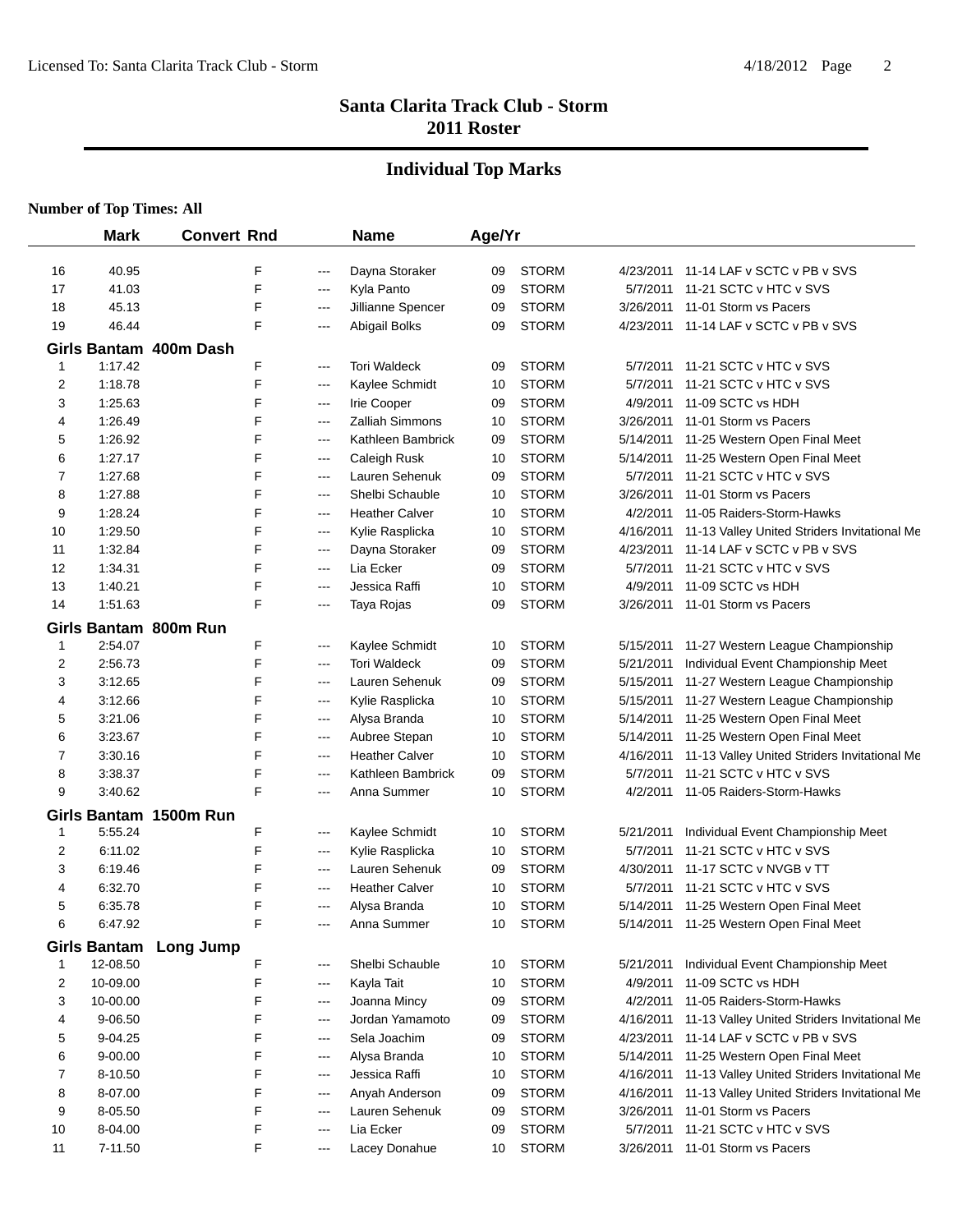## **Individual Top Marks**

|       | <b>Mark</b>         | <b>Convert Rnd</b>     |                   | <b>Name</b>              | Age/Yr |              |           |                                              |
|-------|---------------------|------------------------|-------------------|--------------------------|--------|--------------|-----------|----------------------------------------------|
| 12    | 7-08.00             | F                      | ---               | Analysse Hernandez       | 10     | <b>STORM</b> | 3/26/2011 | 11-01 Storm vs Pacers                        |
| 13    | 7-03.00             | F                      | $---$             | Dayna Storaker           | 09     | <b>STORM</b> | 5/7/2011  | 11-21 SCTC v HTC v SVS                       |
| 14    | 7-02.50             | F                      | ---               | Karly Mennell            | 10     | <b>STORM</b> | 4/23/2011 | 11-14 LAF v SCTC v PB v SVS                  |
| $15*$ | 7-02.00             | F                      | ---               | Jillianne Spencer        | 09     | <b>STORM</b> | 4/23/2011 | 11-14 LAF v SCTC v PB v SVS                  |
| $15*$ | 7-02.00             | F                      | ---               | <b>Emmalee Altergott</b> | 10     | <b>STORM</b> | 3/26/2011 | 11-01 Storm vs Pacers                        |
| 17    | 6-07.00             | F                      | ---               | Aubree Stepan            | 10     | <b>STORM</b> | 3/26/2011 | 11-01 Storm vs Pacers                        |
| 18    | $6 - 05.25$         | F                      | ---               | Taya Rojas               | 09     | <b>STORM</b> | 4/23/2011 | 11-14 LAF v SCTC v PB v SVS                  |
| 19    | 4-07.50             | F                      | ---               | Nachi Chukwumerije       | 09     | <b>STORM</b> | 4/30/2011 | 11-17 SCTC v NVGB v TT                       |
|       | <b>Girls Bantam</b> | Shot Put 6 lb.         |                   |                          |        |              |           |                                              |
| 1     | 18-01.00            | F                      | ---               | Kenedi Peterson          | 10     | <b>STORM</b> | 5/15/2011 | 11-27 Western League Championship            |
| 2     | 16-08.00            | F                      | ---               | Lacey Donahue            | 10     | <b>STORM</b> | 4/2/2011  | 11-05 Raiders-Storm-Hawks                    |
| 3     | 16-07.25            | F                      | ---               | Megan Orr                | 10     | <b>STORM</b> | 4/23/2011 | 11-14 LAF v SCTC v PB v SVS                  |
| 4     | 15-05.50            | F                      | ---               | Analysse Hernandez       | 10     | <b>STORM</b> | 3/26/2011 | 11-01 Storm vs Pacers                        |
| 5     | 14-00.00            | F                      | $---$             | <b>Brooke Dowaliby</b>   | 10     | <b>STORM</b> | 3/26/2011 | 11-01 Storm vs Pacers                        |
| 6     | 13-10.00            | F                      | ---               | Lia Ecker                | 09     | <b>STORM</b> | 3/26/2011 | 11-01 Storm vs Pacers                        |
| 7     | 13-07.00            | F                      | ---               | Anna Summer              | 10     | <b>STORM</b> | 5/14/2011 | 11-25 Western Open Final Meet                |
| 8     | 13-02.00            | F                      | ---               | Taya Rojas               | 09     | <b>STORM</b> | 4/23/2011 | 11-14 LAF v SCTC v PB v SVS                  |
| 9     | 13-01.00            | F                      | ---               | Grace Kenny              | 09     | <b>STORM</b> | 5/7/2011  | 11-21 SCTC v HTC v SVS                       |
| 10    | 12-11.00            | F                      | ---               | <b>Skyler Hawkins</b>    | 09     | <b>STORM</b> | 5/7/2011  | 11-21 SCTC v HTC v SVS                       |
| 11    | 11-02.00            | F                      | ---               | <b>Heather Calver</b>    | 10     | <b>STORM</b> | 4/30/2011 | 11-17 SCTC v NVGB v TT                       |
| 12    | 10-06.50            | F                      | $---$             | Kyla Panto               | 09     | <b>STORM</b> | 5/7/2011  | 11-21 SCTC v HTC v SVS                       |
| 13    | 10-06.00            | F                      | $---$             | Abigail Bolks            | 09     | <b>STORM</b> | 5/14/2011 | 11-25 Western Open Final Meet                |
| 14    | 9-05.00             | F                      | $---$             | Nachi Chukwumerije       | 09     | <b>STORM</b> | 4/2/2011  | 11-05 Raiders-Storm-Hawks                    |
|       |                     | Girls Midget 100m Dash |                   |                          |        |              |           |                                              |
| 1     | 14.18               | F                      | ---               | Ekaterina Hupalo         | 11     | <b>STORM</b> | 4/23/2011 | 11-14 LAF v SCTC v PB v SVS                  |
| 2     | 14.91               | F                      | $---$             | Kelley Fredrickson       | 11     | <b>STORM</b> | 4/23/2011 | 11-14 LAF v SCTC v PB v SVS                  |
| 3     | 15.06               | F                      | $---$             | Jasmine Hardy            | 11     | <b>STORM</b> | 4/23/2011 | 11-14 LAF v SCTC v PB v SVS                  |
| 4     | 15.08               | F                      | ---               | Amanda Yamamoto          | 11     | <b>STORM</b> | 3/26/2011 | 11-01 Storm vs Pacers                        |
| 5     | 15.19               | F                      | ---               | Elle Cooper              | 11     | <b>STORM</b> | 3/26/2011 | 11-01 Storm vs Pacers                        |
| 6     | 15.24               | F                      | ---               | Kylynn Daley             | 11     | <b>STORM</b> | 5/7/2011  | 11-21 SCTC v HTC v SVS                       |
| 7     | 15.41               | F                      | $---$             | Catelyn Edwards          | 11     | <b>STORM</b> | 4/23/2011 | 11-14 LAF v SCTC v PB v SVS                  |
| 8     | 15.47               | F                      | ---               | <b>Catherine Edwards</b> | 11     | <b>STORM</b> | 4/23/2011 | 11-14 LAF v SCTC v PB v SVS                  |
| 9     | 15.51               | F                      | $---$             | Gracie Rusk              | 12     | <b>STORM</b> | 4/23/2011 | 11-14 LAF v SCTC v PB v SVS                  |
| 10    | 15.80               | F                      | ---               | <b>Malia Bambrick</b>    | 11     | <b>STORM</b> | 4/23/2011 | 11-14 LAF v SCTC v PB v SVS                  |
| 11    | 15.82               | F                      | ---               | Hayley Lavelle           | 12     | <b>STORM</b> | 4/23/2011 | 11-14 LAF v SCTC v PB v SVS                  |
| 12    | 15.99               | F                      | ---               | <b>Ginger Slentz</b>     | 12     | <b>STORM</b> | 4/23/2011 | 11-14 LAF v SCTC v PB v SVS                  |
| $13*$ | 16.06               | F                      | ---               | Kaylee Thompson          | 12     | <b>STORM</b> | 3/26/2011 | 11-01 Storm vs Pacers                        |
| $13*$ | 16.06               | F                      | $---$             | Makenna Minniti          | 11     | <b>STORM</b> | 4/23/2011 | 11-14 LAF v SCTC v PB v SVS                  |
| $13*$ | 16.06               | F                      | $---$             | Marcella Goncalves       | 12     | <b>STORM</b> | 5/14/2011 | 11-25 Western Open Final Meet                |
| $13*$ | 16.06               | F                      | $---$             | Hannah Johnson           | 12     | <b>STORM</b> | 4/23/2011 | 11-14 LAF v SCTC v PB v SVS                  |
| 17    | 16.10               | F                      | $\qquad \qquad -$ | Makenna Stephens         | 11     | <b>STORM</b> | 4/9/2011  | 11-09 SCTC vs HDH                            |
| 18    | 16.15               | F                      | $\qquad \qquad -$ | Emma Dal Soglio          | 11     | <b>STORM</b> | 5/7/2011  | 11-21 SCTC v HTC v SVS                       |
| 19    | 16.40               | P                      | ---               | Claire Kenny             | 12     | <b>STORM</b> | 4/16/2011 | 11-13 Valley United Striders Invitational Me |
| 20    | 16.66               | F                      | $---$             | Shannon Agnes            | 12     | <b>STORM</b> | 3/26/2011 | 11-01 Storm vs Pacers                        |
| $21*$ | 16.76               | F                      | ---               | Christina Fletcher       | 12     | <b>STORM</b> | 4/9/2011  | 11-09 SCTC vs HDH                            |
| $21*$ | 16.76               | F                      | $---$             | Kassandra Dowaliby       | 11     | <b>STORM</b> | 3/26/2011 | 11-01 Storm vs Pacers                        |
| 23    | 16.83               | F                      | ---               | Keara Long               | 11     | <b>STORM</b> | 5/7/2011  | 11-21 SCTC v HTC v SVS                       |
| 24    | 17.06               | F                      | ---               | Alyssa Williams          | 11     | <b>STORM</b> | 4/30/2011 | 11-17 SCTC v NVGB v TT                       |
| 25    | 17.22               | P                      | ---               | Antoinette Hernandez     | 12     | <b>STORM</b> | 4/16/2011 | 11-13 Valley United Striders Invitational Me |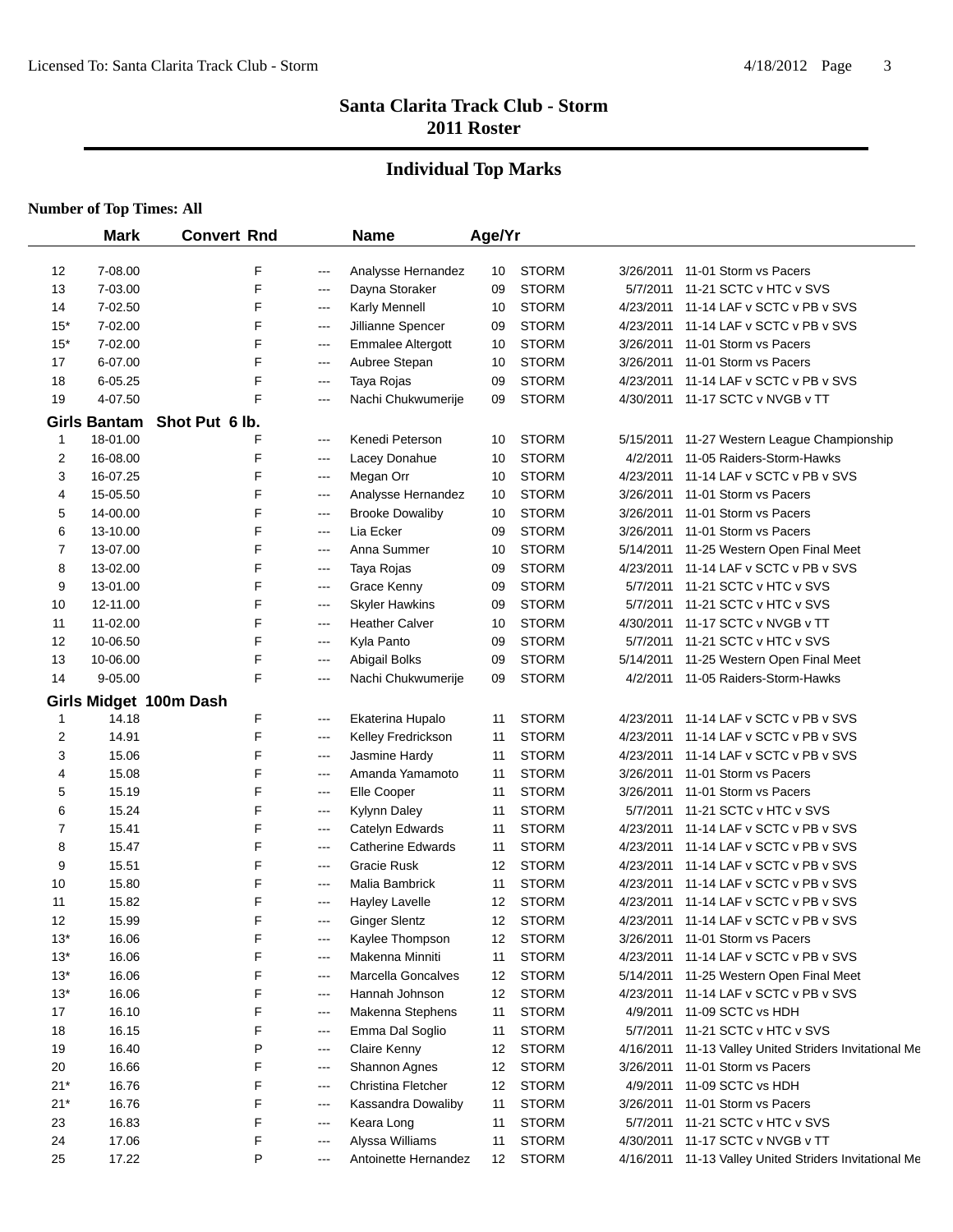## **Individual Top Marks**

|       | <b>Mark</b>            | <b>Convert Rnd</b> |                        | <b>Name</b>              | Age/Yr |              |           |                                              |
|-------|------------------------|--------------------|------------------------|--------------------------|--------|--------------|-----------|----------------------------------------------|
| 26    | 17.26                  | F                  | ---                    | Noelani Jones            | 11     | <b>STORM</b> |           | 5/7/2011 11-21 SCTC v HTC v SVS              |
| 27    | 17.28                  | F                  | ---                    | Madeline Johns           | 11     | <b>STORM</b> | 5/14/2011 | 11-25 Western Open Final Meet                |
| 28    | 17.33                  | F                  | ---                    | Catalina Castillo-Lozanc | 11     | <b>STORM</b> | 3/26/2011 | 11-01 Storm vs Pacers                        |
| 29    | 17.65                  | F                  | ---                    | Georgia Sherman          | 11     | <b>STORM</b> | 5/7/2011  | 11-21 SCTC v HTC v SVS                       |
| 30    | 18.33                  | F                  | ---                    | Caryn Johnson            | 12     | <b>STORM</b> | 4/23/2011 | 11-14 LAF v SCTC v PB v SVS                  |
| 31    | 18.41                  | P                  | $---$                  | Beatris Galvan           | 12     | <b>STORM</b> | 4/16/2011 | 11-13 Valley United Striders Invitational Me |
| 32    | 18.64                  | F                  | $---$                  | Natalie Pham             | 11     | <b>STORM</b> | 4/23/2011 | 11-14 LAF v SCTC v PB v SVS                  |
| 33    | 18.82                  | F                  | $--$                   | Kandyce Leger            | 12     | <b>STORM</b> | 3/26/2011 | 11-01 Storm vs Pacers                        |
| 34    | 20.31                  | F                  | ---                    | Hannah Rietzel           | 11     | <b>STORM</b> | 5/7/2011  | 11-21 SCTC v HTC v SVS                       |
|       | Girls Midget 200m Dash |                    |                        |                          |        |              |           |                                              |
| 1     | 30.83                  | F                  | $---$                  | Kylynn Daley             | 11     | <b>STORM</b> | 5/7/2011  | 11-21 SCTC v HTC v SVS                       |
| 2     | 30.99                  | F                  | $---$                  | Ekaterina Hupalo         | 11     | <b>STORM</b> | 4/23/2011 | 11-14 LAF v SCTC v PB v SVS                  |
| $3^*$ | 31.10                  | F                  | $---$                  | Jasmine Hardy            | 11     | <b>STORM</b> | 4/23/2011 | 11-14 LAF v SCTC v PB v SVS                  |
| $3^*$ | 31.10                  | F                  | ---                    | Kelley Fredrickson       | 11     | <b>STORM</b> | 4/23/2011 | 11-14 LAF v SCTC v PB v SVS                  |
| 5     | 31.13                  | F                  | ---                    | Elle Cooper              | 11     | <b>STORM</b> | 4/16/2011 | 11-13 Valley United Striders Invitational Me |
| 6     | 31.92                  | F                  | ---                    | Amanda Yamamoto          | 11     | <b>STORM</b> | 5/14/2011 | 11-25 Western Open Final Meet                |
| 7     | 33.16                  | F                  | ---                    | Catelyn Edwards          | 11     | <b>STORM</b> | 5/14/2011 | 11-25 Western Open Final Meet                |
| 8     | 33.75                  | F                  | $--$                   | <b>Ginger Slentz</b>     | 12     | <b>STORM</b> | 4/23/2011 | 11-14 LAF v SCTC v PB v SVS                  |
| 9     | 33.91                  | F                  | $---$                  | Marcella Goncalves       | 12     | <b>STORM</b> | 5/14/2011 | 11-25 Western Open Final Meet                |
| 10    | 34.07                  | F                  | $---$                  | <b>Catherine Edwards</b> | 11     | <b>STORM</b> | 4/23/2011 | 11-14 LAF v SCTC v PB v SVS                  |
| 11    | 34.25                  | F                  | $---$                  | Alyssa Williams          | 11     | <b>STORM</b> | 4/9/2011  | 11-09 SCTC vs HDH                            |
| 12    | 34.44                  | F                  | $---$                  | Emma Dal Soglio          | 11     | <b>STORM</b> | 5/7/2011  | 11-21 SCTC v HTC v SVS                       |
| 13    | 34.52                  | F                  | ---                    | <b>Hayley Lavelle</b>    | 12     | <b>STORM</b> | 4/9/2011  | 11-09 SCTC vs HDH                            |
| 14    | 34.57                  | F                  | ---                    | Malia Bambrick           | 11     | <b>STORM</b> | 4/2/2011  | 11-05 Raiders-Storm-Hawks                    |
| 15    | 34.90                  | F                  | $\scriptstyle\cdots$   | Makenzie Bridges         | 12     | <b>STORM</b> | 3/26/2011 | 11-01 Storm vs Pacers                        |
| 16    | 35.06                  | F                  | $\qquad \qquad \cdots$ | Makenna Minniti          | 11     | <b>STORM</b> | 5/7/2011  | 11-21 SCTC v HTC v SVS                       |
| 17    | 35.47                  | F                  | $\cdots$               | Claire Kenny             | 12     | <b>STORM</b> | 4/16/2011 | 11-13 Valley United Striders Invitational Me |
| 18    | 35.61                  | F                  | $\qquad \qquad \cdots$ | <b>Shannon Agnes</b>     | 12     | <b>STORM</b> | 4/9/2011  | 11-09 SCTC vs HDH                            |
| 19    | 35.79                  | F                  | $\cdots$               | Makenna Stephens         | 11     | <b>STORM</b> | 4/2/2011  | 11-05 Raiders-Storm-Hawks                    |
| 20    | 36.15                  | F                  | $\qquad \qquad \cdots$ | Megan Darbourne          | 11     | <b>STORM</b> | 5/7/2011  | 11-21 SCTC v HTC v SVS                       |
| 21    | 36.75                  | F                  | $\qquad \qquad \cdots$ | Madeline Johns           | 11     | <b>STORM</b> | 4/9/2011  | 11-09 SCTC vs HDH                            |
| 22    | 37.16                  | F                  | ---                    | Hannah Johnson           | 12     | <b>STORM</b> | 4/23/2011 | 11-14 LAF v SCTC v PB v SVS                  |
| 23    | 38.48                  | F                  | ---                    | Caryn Johnson            | 12     | <b>STORM</b> | 5/7/2011  | 11-21 SCTC v HTC v SVS                       |
|       | Girls Midget 400m Dash |                    |                        |                          |        |              |           |                                              |
| 1     | 1:12.07                | F                  | ---                    | Makenzie Bridges         | 12     | <b>STORM</b> | 5/7/2011  | 11-21 SCTC v HTC v SVS                       |
| 2     | 1:12.70                | F                  | ---                    | <b>Kylynn Daley</b>      | 11     | <b>STORM</b> | 4/2/2011  | 11-05 Raiders-Storm-Hawks                    |
| 3     | 1:12.71                | F                  | ---                    | Elle Cooper              | 11     | <b>STORM</b> | 4/23/2011 | 11-14 LAF v SCTC v PB v SVS                  |
| 4     | 1:14.93                | F                  | $---$                  | <b>Madison Bridges</b>   | 12     | <b>STORM</b> | 5/7/2011  | 11-21 SCTC v HTC v SVS                       |
| 5     | 1:17.29                | F                  | $\qquad \qquad \cdots$ | Shannon Agnes            | 12     | <b>STORM</b> | 5/7/2011  | 11-21 SCTC v HTC v SVS                       |
| 6     | 1:17.79                | F                  | $\qquad \qquad \cdots$ | Alyssa Williams          | 11     | <b>STORM</b> | 4/2/2011  | 11-05 Raiders-Storm-Hawks                    |
| 7     | 1:18.34                | F                  | $\qquad \qquad \cdots$ | Claire Kenny             | 12     | <b>STORM</b> | 5/7/2011  | 11-21 SCTC v HTC v SVS                       |
| 8     | 1:20.26                | F                  | $\qquad \qquad \cdots$ | Malia Bambrick           | 11     | <b>STORM</b> | 3/26/2011 | 11-01 Storm vs Pacers                        |
| 9     | 1:24.30                | F                  | $--$                   | <b>Hayley Lavelle</b>    | 12     | <b>STORM</b> | 4/30/2011 | 11-17 SCTC v NVGB v TT                       |
| 10    | 1:24.60                | F                  | $\qquad \qquad \cdots$ | Valerie Serrano          | 12     | <b>STORM</b> | 3/26/2011 | 11-01 Storm vs Pacers                        |
| $11*$ | 1:27.58                | F                  | ---                    | Makenna Stephens         | 11     | <b>STORM</b> | 5/7/2011  | 11-21 SCTC v HTC v SVS                       |
| $11*$ | 1:27.58                | F                  | $\qquad \qquad \cdots$ | <b>Ginger Slentz</b>     | 12     | <b>STORM</b> | 4/9/2011  | 11-09 SCTC vs HDH                            |
| 13    | 1:28.64                | F                  | ---                    | <b>Catherine Edwards</b> | 11     | <b>STORM</b> | 4/2/2011  | 11-05 Raiders-Storm-Hawks                    |
| 14    | 1:29.26                | F                  | ---                    | Savannah Sehenuk         | 12     | <b>STORM</b> | 4/16/2011 | 11-13 Valley United Striders Invitational Me |
| 15    | 1:29.90                | F                  | ---                    | Madeline Johns           | 11     | <b>STORM</b> | 4/9/2011  | 11-09 SCTC vs HDH                            |
|       |                        |                    |                        |                          |        |              |           |                                              |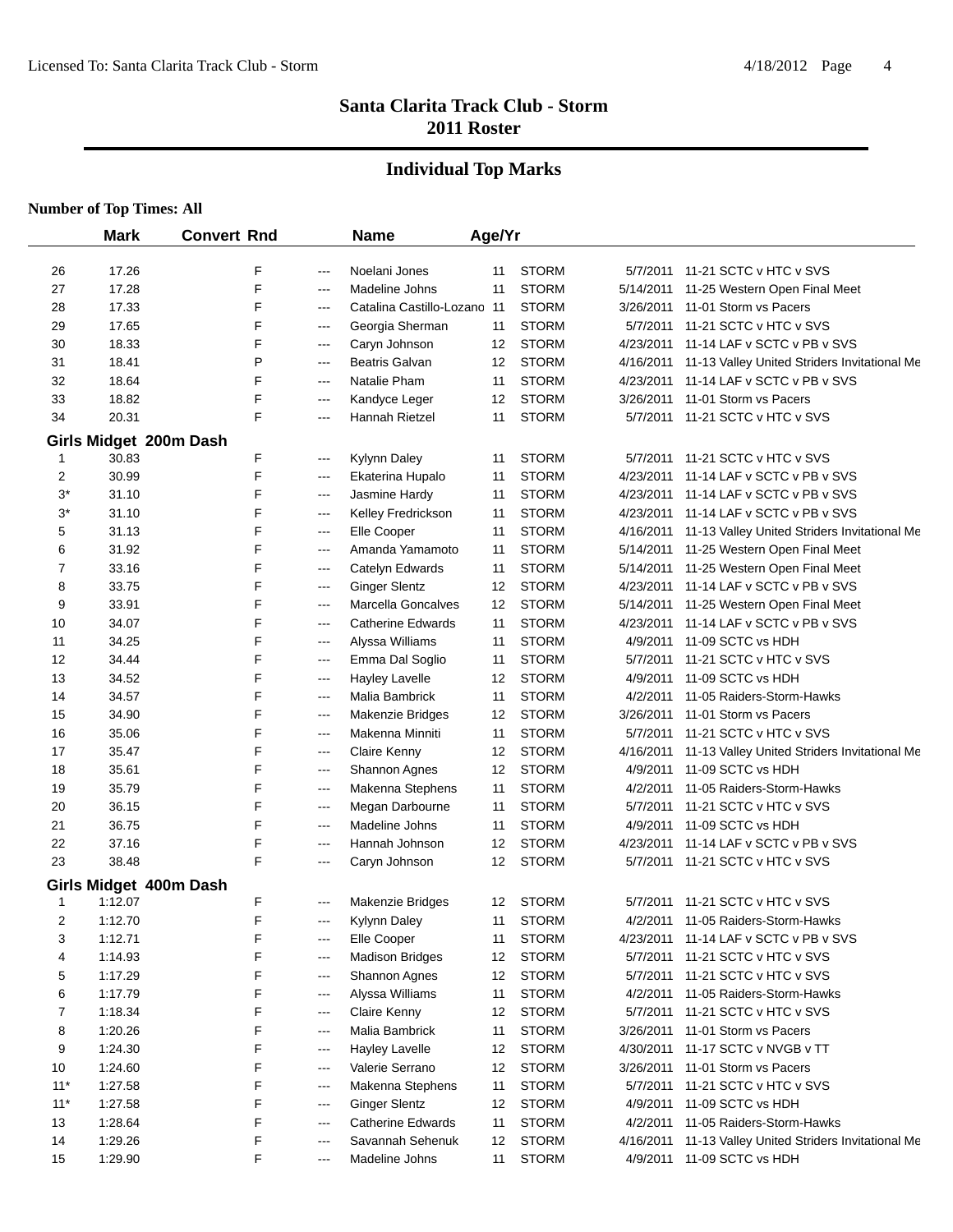#### **Individual Top Marks**

|              | <b>Mark</b> | <b>Convert Rnd</b>           |        |       | <b>Name</b>                     | Age/Yr |              |           |                                              |
|--------------|-------------|------------------------------|--------|-------|---------------------------------|--------|--------------|-----------|----------------------------------------------|
|              |             |                              |        |       |                                 |        |              |           |                                              |
|              |             | Girls Midget 800m Run        |        |       |                                 |        |              |           |                                              |
| $\mathbf{1}$ | 2:41.52     |                              | F      | ---   | Dakota Lindsey                  | 12     | <b>STORM</b> | 5/21/2011 | Individual Event Championship Meet           |
| 2            | 2:45.43     |                              | F      | $---$ | <b>Abigail Davis</b>            | 12     | <b>STORM</b> | 5/7/2011  | 11-21 SCTC v HTC v SVS                       |
| 3            | 2:52.70     |                              | F      | ---   | Kaylee Thompson                 | 12     | <b>STORM</b> | 5/14/2011 | 11-25 Western Open Final Meet                |
| 4            | 2:52.95     |                              | F      | $---$ | Kylynn Daley                    | 11     | <b>STORM</b> | 4/9/2011  | 11-09 SCTC vs HDH                            |
| 5            | 3:07.68     |                              | F      | $---$ | <b>Ginger Slentz</b>            | 12     | <b>STORM</b> | 5/7/2011  | 11-21 SCTC v HTC v SVS                       |
| 6            | 3:09.07     |                              | F      | ---   | Alyssa Williams                 | 11     | <b>STORM</b> | 4/23/2011 | 11-14 LAF v SCTC v PB v SVS                  |
| 7            | 3:31.36     |                              | F      | $---$ | Savannah Sehenuk                | 12     | <b>STORM</b> | 3/26/2011 | 11-01 Storm vs Pacers                        |
|              |             | Girls Midget 1500m Run       |        |       |                                 |        |              |           |                                              |
| 1            | 5:13.49     |                              | F      | $---$ | Dakota Lindsey                  | 12     | <b>STORM</b> | 5/21/2011 | Individual Event Championship Meet           |
| 2            | 5:40.76     |                              | F      | ---   | <b>Abigail Davis</b>            | 12     | <b>STORM</b> | 4/16/2011 | 11-13 Valley United Striders Invitational Me |
| 3            | 6:15.28     |                              | F      | ---   | Valerie Serrano                 | 12     | <b>STORM</b> | 5/21/2011 | Individual Event Championship Meet           |
| 4            | 6:36.51     |                              | F      | ---   | Savannah Sehenuk                | 12     | <b>STORM</b> | 4/2/2011  | 11-05 Raiders-Storm-Hawks                    |
| 5            | 6:50.38     |                              | F      | $---$ | Madalyn Higdon                  | 11     | <b>STORM</b> | 4/16/2011 | 11-13 Valley United Striders Invitational Me |
|              |             | Girls Midget 3000m Run       |        |       |                                 |        |              |           |                                              |
| 1            | 11:39.91    |                              | F      | ---   | <b>Abigail Davis</b>            | 12     | <b>STORM</b> | 5/7/2011  | 11-21 SCTC v HTC v SVS                       |
| 2            | 14:08.58    |                              | F      | ---   | Savannah Sehenuk                | 12     | <b>STORM</b> | 4/23/2011 | 11-14 LAF v SCTC v PB v SVS                  |
| 3            | 14:18.13    |                              | F      | ---   | Valerie Serrano                 | 12     | <b>STORM</b> | 4/16/2011 | 11-13 Valley United Striders Invitational Me |
|              |             | Girls Midget 80m Hurdles 30" |        |       |                                 |        |              |           |                                              |
| 1            | 13.76       |                              | F      | ---   | Ekaterina Hupalo                | 11     | <b>STORM</b> | 5/15/2011 | 11-27 Western League Championship            |
| 2            | 14.14       |                              | F      | ---   | <b>Brooke Thompson</b>          | 12     | <b>STORM</b> | 5/7/2011  | 11-21 SCTC v HTC v SVS                       |
| 3            | 15.88       |                              | F      | ---   | <b>Ginger Slentz</b>            | 12     | <b>STORM</b> | 5/21/2011 | Individual Event Championship Meet           |
| 4            | 16.30       |                              | F      | $---$ | Gracie Rusk                     | 12     | <b>STORM</b> | 5/14/2011 | 11-25 Western Open Final Meet                |
| 5            | 16.46       |                              | F      | $---$ | Makenna Minniti                 | 11     | <b>STORM</b> | 4/23/2011 | 11-14 LAF v SCTC v PB v SVS                  |
| 6            | 16.84       |                              | F      | $---$ | Makenzie Bridges                | 12     | <b>STORM</b> | 5/7/2011  | 11-21 SCTC v HTC v SVS                       |
| 7            | 16.99       |                              | F      | ---   | Elle Cooper                     | 11     | <b>STORM</b> | 3/26/2011 | 11-01 Storm vs Pacers                        |
| 8            | 17.79       |                              | F      | $---$ | <b>Madison Bridges</b>          | 12     | <b>STORM</b> | 5/7/2011  | 11-21 SCTC v HTC v SVS                       |
| 9            | 18.99       |                              | F      | $---$ | Kaylee Thompson                 | 12     | <b>STORM</b> | 3/26/2011 | 11-01 Storm vs Pacers                        |
| 10           | 19.88       |                              | F      | ---   | Hannah Johnson                  | 12     | <b>STORM</b> | 4/9/2011  | 11-09 SCTC vs HDH                            |
|              |             |                              |        |       |                                 |        |              |           |                                              |
|              | 4-07.00     | Girls Midget High Jump       | F      |       |                                 |        | <b>STORM</b> | 4/16/2011 | 11-13 Valley United Striders Invitational Me |
| 1            |             |                              |        | ---   | Maya Ortiz                      | 12     | <b>STORM</b> |           | 11-17 SCTC v NVGB v TT                       |
| 2<br>3       | 4-02.00     |                              | F<br>F | ---   | Kylynn Daley<br>Valerie Serrano | 11     |              | 4/30/2011 |                                              |
|              | 4-00.00     |                              |        | ---   |                                 | 12     | <b>STORM</b> |           | 5/15/2011 11-27 Western League Championship  |
|              |             | Girls Midget Long Jump       |        |       |                                 |        |              |           |                                              |
| 1            | 14-07.25    |                              | F      | ---   | <b>Brooke Thompson</b>          | 12     | <b>STORM</b> |           | 5/21/2011 Individual Event Championship Meet |
| 2            | 13-10.50    |                              | F      | $---$ | Ekaterina Hupalo                | 11     | <b>STORM</b> | 5/15/2011 | 11-27 Western League Championship            |
| 3            | 13-10.00    |                              | F      | ---   | Elle Cooper                     | 11     | <b>STORM</b> | 5/7/2011  | 11-21 SCTC v HTC v SVS                       |
| 4            | 13-01.50    |                              | F      | ---   | Kelley Fredrickson              | 11     | <b>STORM</b> | 5/21/2011 | Individual Event Championship Meet           |
| 5            | 12-08.00    |                              | F      | ---   | Jasmine Hardy                   | 11     | <b>STORM</b> | 3/26/2011 | 11-01 Storm vs Pacers                        |
| 6            | 12-06.00    |                              | F      | ---   | Dakota Lindsey                  | 12     | <b>STORM</b> | 4/23/2011 | 11-14 LAF v SCTC v PB v SVS                  |
| 7            | 11-11.00    |                              | F      | $---$ | Amanda Yamamoto                 | 11     | <b>STORM</b> | 4/23/2011 | 11-14 LAF v SCTC v PB v SVS                  |
| 8            | 10-08.50    |                              | F      | ---   | Catelyn Edwards                 | 11     | <b>STORM</b> | 4/2/2011  | 11-05 Raiders-Storm-Hawks                    |
| 9            | $9 - 10.00$ |                              | F      | ---   | Makenna Minniti                 | 11     | <b>STORM</b> | 4/30/2011 | 11-17 SCTC v NVGB v TT                       |
| 10           | 9-02.50     |                              | F      | ---   | Catalina Castillo-Lozanc        | -11    | <b>STORM</b> | 3/26/2011 | 11-01 Storm vs Pacers                        |
| 11           | 9-00.00     |                              | F      | ---   | Shannon Agnes                   | 12     | <b>STORM</b> | 4/2/2011  | 11-05 Raiders-Storm-Hawks                    |
| 12           | 8-03.00     |                              | F      | ---   | Kaylee Thompson                 | 12     | <b>STORM</b> | 3/26/2011 | 11-01 Storm vs Pacers                        |
| 13           | 6-09.50     |                              | F      | ---   | Hannah Rietzel                  | 11     | <b>STORM</b> | 4/2/2011  | 11-05 Raiders-Storm-Hawks                    |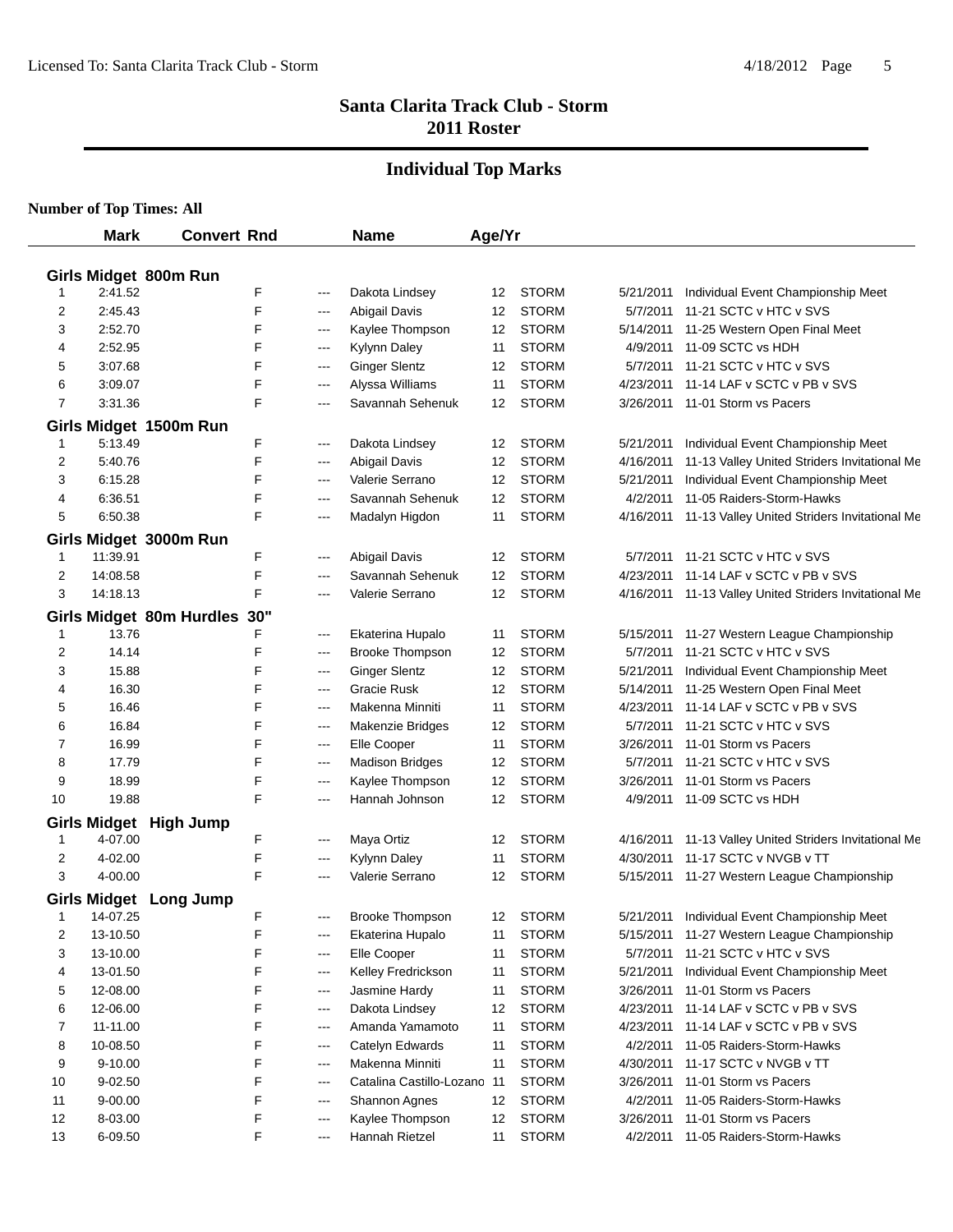#### **Individual Top Marks**

|             | <b>Mark</b> | <b>Convert Rnd</b>          |       | <b>Name</b>               | Age/Yr |              |           |                                              |
|-------------|-------------|-----------------------------|-------|---------------------------|--------|--------------|-----------|----------------------------------------------|
|             |             | Girls Midget Shot Put 6 lb. |       |                           |        |              |           |                                              |
| $\mathbf 1$ | 28-05.50    | F                           | ---   | <b>Brooke Thompson</b>    | 12     | <b>STORM</b> | 5/21/2011 | Individual Event Championship Meet           |
| 2           | 22-00.50    | F                           | $---$ | Shannon Agnes             | 12     | <b>STORM</b> | 4/23/2011 | 11-14 LAF v SCTC v PB v SVS                  |
| 3           | 21-11.00    | F                           | $---$ | Malia Bambrick            | 11     | <b>STORM</b> | 5/7/2011  | 11-21 SCTC v HTC v SVS                       |
| 4           | 21-00.50    | F                           | $---$ | Kandyce Leger             | 12     | <b>STORM</b> | 4/23/2011 | 11-14 LAF v SCTC v PB v SVS                  |
| 5           | 19-07.50    | F                           | $---$ | Valerie Serrano           | 12     | <b>STORM</b> | 3/26/2011 | 11-01 Storm vs Pacers                        |
| 6           | 19-07.00    | F                           | ---   | Christina Fletcher        | 12     | <b>STORM</b> | 4/30/2011 | 11-17 SCTC v NVGB v TT                       |
| 7           | 19-06.50    | F                           | ---   | Antoinette Hernandez      | 12     | <b>STORM</b> | 3/26/2011 | 11-01 Storm vs Pacers                        |
| 8           | 19-05.50    | F                           | ---   | Hannah Johnson            | 12     | <b>STORM</b> | 4/9/2011  | 11-09 SCTC vs HDH                            |
| 9           | 18-05.00    | F                           | ---   | Kassandra Dowaliby        | 11     | <b>STORM</b> | 3/26/2011 | 11-01 Storm vs Pacers                        |
| 10          | 17-11.25    | F                           | ---   | Megan Darbourne           | 11     | <b>STORM</b> | 4/23/2011 | 11-14 LAF v SCTC v PB v SVS                  |
| 11          | 17-05.00    | F                           | $---$ | <b>Madison Bridges</b>    | 12     | <b>STORM</b> | 5/15/2011 | 11-27 Western League Championship            |
| 12          | 16-03.50    | F                           | $---$ | <b>Hayley Lavelle</b>     | 12     | <b>STORM</b> | 4/2/2011  | 11-05 Raiders-Storm-Hawks                    |
| 13          | 16-03.00    | F                           | ---   | Georgia Sherman           | 11     | <b>STORM</b> | 4/2/2011  | 11-05 Raiders-Storm-Hawks                    |
| 14          | 15-10.00    | F                           | ---   | Kaylee Thompson           | 12     | <b>STORM</b> | 5/14/2011 | 11-25 Western Open Final Meet                |
| 15          | 12-00.00    | F                           | ---   | Hannah Rietzel            | 11     | <b>STORM</b> | 4/9/2011  | 11-09 SCTC vs HDH                            |
| 16          | 11-11.00    | F                           | ---   | Natalie Pham              | 11     | <b>STORM</b> | 3/26/2011 | 11-01 Storm vs Pacers                        |
| 17          | 10-06.50    | F                           | ---   | Caryn Johnson             | 12     | <b>STORM</b> | 4/9/2011  | 11-09 SCTC vs HDH                            |
|             |             | Girls Youth 100m Dash       |       |                           |        |              |           |                                              |
| 1           | 13.50       | F                           | ---   | Vanessa Edwards           | 14     | <b>STORM</b> | 5/21/2011 | Individual Event Championship Meet           |
| 2           | 14.23       | F                           | ---   | Gabrielle Robinson        | 13     | <b>STORM</b> | 3/26/2011 | 11-01 Storm vs Pacers                        |
| 3           | 14.25       | F                           | $---$ | Rachel Lipman             | 14     | <b>STORM</b> | 5/7/2011  | 11-21 SCTC v HTC v SVS                       |
| 4           | 14.47       | F                           | ---   | Jannell Hayes-De La Nu 13 |        | <b>STORM</b> | 3/26/2011 | 11-01 Storm vs Pacers                        |
| 5           | 14.61       | F                           | ---   | Makaila Lopez             | 14     | <b>STORM</b> | 4/23/2011 | 11-14 LAF v SCTC v PB v SVS                  |
| 6*          | 15.03       | F                           | ---   | Maria Sepulveda           | 14     | <b>STORM</b> | 4/23/2011 | 11-14 LAF v SCTC v PB v SVS                  |
| 6*          | 15.03       | F                           | ---   | Makena Bambrick           | 13     | <b>STORM</b> | 4/9/2011  | 11-09 SCTC vs HDH                            |
| 8           | 15.23       | F                           | ---   | Amber Gatewood            | 13     | <b>STORM</b> | 5/14/2011 | 11-25 Western Open Final Meet                |
| 9           | 15.39       | F                           | ---   | Karli Peterson            | 13     | <b>STORM</b> | 3/26/2011 | 11-01 Storm vs Pacers                        |
| 10          | 15.55       | F                           | $---$ | <b>Brooke Yamamoto</b>    | 13     | <b>STORM</b> | 5/7/2011  | 11-21 SCTC v HTC v SVS                       |
| 11          | 15.66       | F                           | $---$ | Victoria Arambula         | 14     | <b>STORM</b> | 3/26/2011 | 11-01 Storm vs Pacers                        |
| 12          | 15.70       | F                           | $---$ | Irene Worthen             | 14     | <b>STORM</b> | 3/26/2011 | 11-01 Storm vs Pacers                        |
| 13          | 15.72       | P                           | ---   | Jenna Carrillo            | 14     | <b>STORM</b> | 4/16/2011 | 11-13 Valley United Striders Invitational Me |
| 14          | 15.77       | F                           | ---   | <b>Bellina Guerra</b>     | 13     | <b>STORM</b> | 4/9/2011  | 11-09 SCTC vs HDH                            |
| 15          | 16.01       | F                           | ---   | Morgan Archibald          | 13     | <b>STORM</b> | 4/9/2011  | 11-09 SCTC vs HDH                            |
| 16          | 16.13       | P                           | ---   | Jordan Love               | 13     | <b>STORM</b> | 4/16/2011 | 11-13 Valley United Striders Invitational Me |
| 17          | 16.34       | F                           | ---   | <b>Stacey Storaker</b>    | 13     | <b>STORM</b> | 5/7/2011  | 11-21 SCTC v HTC v SVS                       |
| 18          | 16.36       | F                           | $---$ | Jade Ane                  | 14     | <b>STORM</b> | 3/26/2011 | 11-01 Storm vs Pacers                        |
| 19          | 16.46       |                             | $---$ | Ally Ebner                | 13     | <b>STORM</b> | 5/7/2011  | 11-21 SCTC v HTC v SVS                       |
| 20          | 16.80       | F                           | $---$ | Hannah Gandara            | 14     | <b>STORM</b> | 4/9/2011  | 11-09 SCTC vs HDH                            |
| 21          | 16.86       | F                           | ---   | Amanda Dal Soglio         | 13     | <b>STORM</b> | 3/26/2011 | 11-01 Storm vs Pacers                        |
|             |             |                             |       |                           |        |              |           |                                              |
|             |             | Girls Youth 200m Dash       |       |                           |        |              |           |                                              |
| 1           | 29.88       | F                           | ---   | Rachel Lipman             | 14     | <b>STORM</b> | 4/23/2011 | 11-14 LAF v SCTC v PB v SVS                  |
| 2           | 30.30       | F                           | $---$ | Vanessa Edwards           | 14     | <b>STORM</b> | 4/9/2011  | 11-09 SCTC vs HDH                            |
| 3           | 30.35       | F                           | $---$ | Gabrielle Robinson        | 13     | <b>STORM</b> | 4/16/2011 | 11-13 Valley United Striders Invitational Me |
| 4           | 30.81       | F                           | ---   | Emma Bahr                 | 13     | <b>STORM</b> | 5/7/2011  | 11-21 SCTC v HTC v SVS                       |
| 5           | 31.02       | F                           | ---   | Amber Gatewood            | 13     | <b>STORM</b> | 4/23/2011 | 11-14 LAF v SCTC v PB v SVS                  |
| 6           | 31.12       | F                           | ---   | Jannell Hayes-De La Nu 13 |        | <b>STORM</b> | 4/16/2011 | 11-13 Valley United Striders Invitational Me |
| 7           | 31.29       | F                           | ---   | Maria Sepulveda           | 14     | <b>STORM</b> | 4/23/2011 | 11-14 LAF v SCTC v PB v SVS                  |
| 8           | 32.63       | F                           | ---   | Makena Bambrick           | 13     | <b>STORM</b> | 4/9/2011  | 11-09 SCTC vs HDH                            |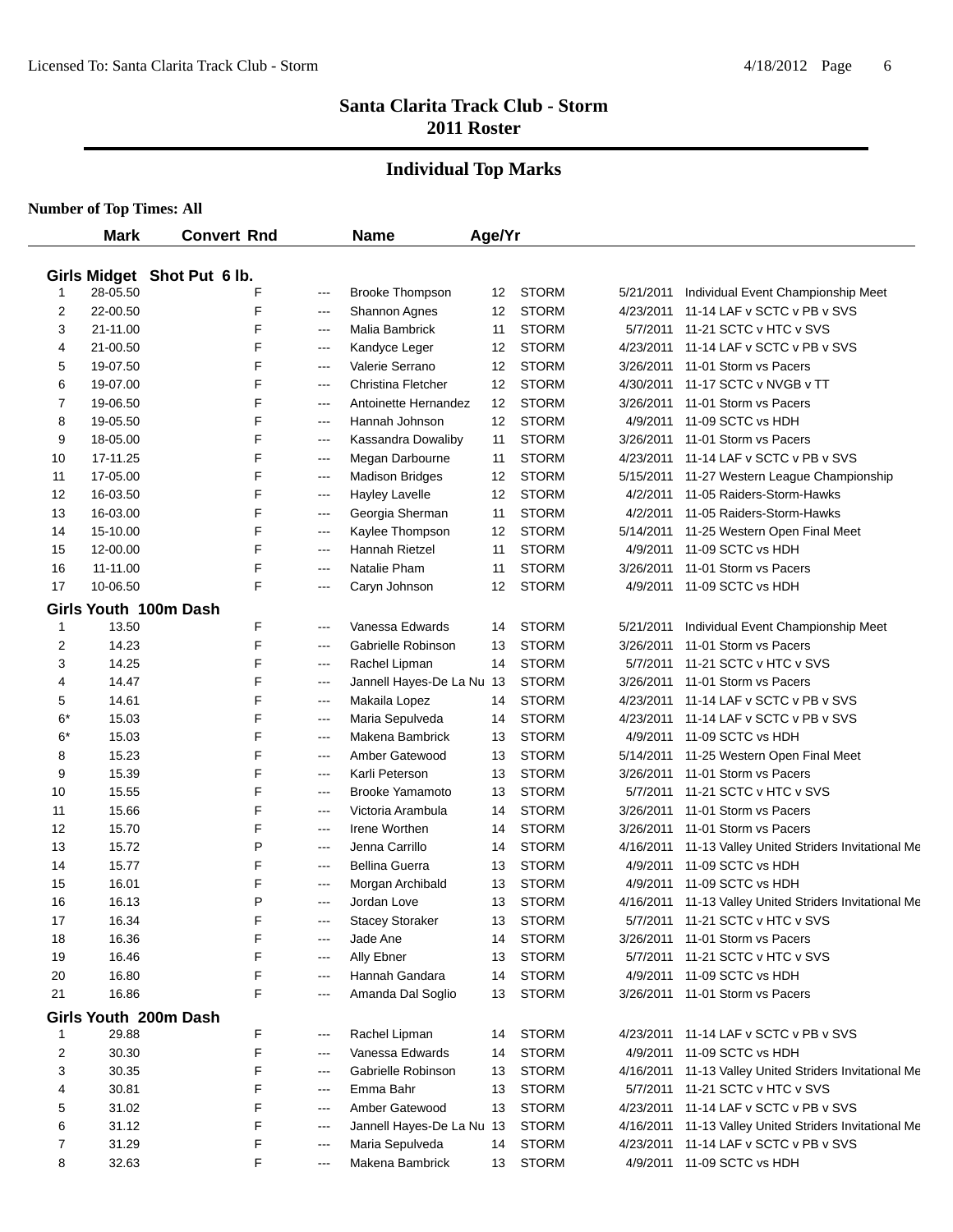## **Individual Top Marks**

|              | <b>Mark</b>           | <b>Convert Rnd</b>       |            |       | <b>Name</b>                            | Age/Yr |                              |           |                                              |
|--------------|-----------------------|--------------------------|------------|-------|----------------------------------------|--------|------------------------------|-----------|----------------------------------------------|
|              |                       |                          |            |       |                                        |        |                              |           |                                              |
| 9            | 32.75<br>33.02        |                          | F<br>F     | ---   | Irene Worthen<br><b>Bellina Guerra</b> | 14     | <b>STORM</b><br><b>STORM</b> | 3/26/2011 | 11-01 Storm vs Pacers<br>11-09 SCTC vs HDH   |
| 10           |                       |                          |            | ---   |                                        | 13     |                              | 4/9/2011  |                                              |
| 11           | 33.54                 |                          | F          | ---   | Margaret Lopez                         | 13     | <b>STORM</b>                 | 4/23/2011 | 11-14 LAF v SCTC v PB v SVS                  |
| 12           | 33.59                 |                          | F          | ---   | <b>Brooke Yamamoto</b>                 | 13     | <b>STORM</b>                 | 5/7/2011  | 11-21 SCTC v HTC v SVS                       |
| 13           | 33.80                 |                          | F          | ---   | Morgan Archibald                       | 13     | <b>STORM</b>                 | 4/9/2011  | 11-09 SCTC vs HDH                            |
| 14           | 35.45                 |                          | F          | ---   | Hannah Gandara                         | 14     | <b>STORM</b>                 | 5/7/2011  | 11-21 SCTC v HTC v SVS                       |
| 15           | 36.42                 |                          | F          | ---   | Amanda Dal Soglio                      | 13     | <b>STORM</b>                 | 3/26/2011 | 11-01 Storm vs Pacers                        |
|              | Girls Youth 400m Dash |                          |            |       |                                        |        |                              |           |                                              |
| $\mathbf{1}$ | 1:06.13               |                          | F          | ---   | Emma Bahr                              | 13     | <b>STORM</b>                 | 5/7/2011  | 11-21 SCTC v HTC v SVS                       |
| 2            | 1:06.60               |                          | F          | ---   | Jannell Hayes-De La Nu 13              |        | <b>STORM</b>                 | 5/15/2011 | 11-27 Western League Championship            |
| 3            | 1:08.80               |                          | F          | ---   | Rachel Lipman                          | 14     | <b>STORM</b>                 | 5/14/2011 | 11-25 Western Open Final Meet                |
| 4            | 1:11.55               |                          | F          | $---$ | Amber Gatewood                         | 13     | <b>STORM</b>                 | 4/23/2011 | 11-14 LAF v SCTC v PB v SVS                  |
| 5            | 1:11.92               |                          | F          | $---$ | Jenna Carrillo                         | 14     | <b>STORM</b>                 | 4/2/2011  | 11-05 Raiders-Storm-Hawks                    |
| 6            | 1:13.81               |                          | F          | ---   | Makena Bambrick                        | 13     | <b>STORM</b>                 | 5/7/2011  | 11-21 SCTC v HTC v SVS                       |
| 7            | 1:17.41               |                          | F          | ---   | Morgan Archibald                       | 13     | <b>STORM</b>                 | 3/26/2011 | 11-01 Storm vs Pacers                        |
| 8            | 1:18.66               |                          | F          | ---   | Sierra Pilarski                        | 14     | <b>STORM</b>                 | 4/16/2011 | 11-13 Valley United Striders Invitational Me |
| 9            | 1:19.82               |                          | F          | $---$ | Kyla Resnick                           | 13     | <b>STORM</b>                 | 4/16/2011 | 11-13 Valley United Striders Invitational Me |
| 10           | 1:25.71               |                          | F          | ---   | Mikayla Vovk                           | 13     | <b>STORM</b>                 | 4/23/2011 | 11-14 LAF v SCTC v PB v SVS                  |
|              | Girls Youth 800m Run  |                          |            |       |                                        |        |                              |           |                                              |
| $\mathbf{1}$ | 2:30.65               |                          | F          | ---   | Amelia Pear                            | 14     | <b>STORM</b>                 | 5/21/2011 | Individual Event Championship Meet           |
| 2            | 2:47.26               |                          | F          | ---   | Kyla Resnick                           | 13     | <b>STORM</b>                 | 4/23/2011 | 11-14 LAF v SCTC v PB v SVS                  |
| 3            | 2:55.90               |                          | F          | ---   | Sierra Pilarski                        | 14     | <b>STORM</b>                 | 4/23/2011 | 11-14 LAF v SCTC v PB v SVS                  |
| 4            | 2:56.02               |                          | F          | ---   | Emma Bahr                              | 13     | <b>STORM</b>                 | 4/2/2011  | 11-05 Raiders-Storm-Hawks                    |
| 5            | 3:05.93               |                          | F          | ---   | Celine Whitman                         | 13     | <b>STORM</b>                 | 5/14/2011 | 11-25 Western Open Final Meet                |
| 6            | 3:24.89               |                          | F          | ---   | Amanda Dal Soglio                      | 13     | <b>STORM</b>                 | 4/2/2011  | 11-05 Raiders-Storm-Hawks                    |
| 7            | 3:38.75               |                          | F          | ---   | Mikayla Vovk                           | 13     | <b>STORM</b>                 | 3/26/2011 | 11-01 Storm vs Pacers                        |
|              | Girls Youth 1500m Run |                          |            |       |                                        |        |                              |           |                                              |
| $\mathbf{1}$ | 5:12.44               |                          | F          | $---$ | Amelia Pear                            | 14     | <b>STORM</b>                 | 5/21/2011 | Individual Event Championship Meet           |
| 2            | 5:44.36               |                          | F          | ---   | Kyla Resnick                           | 13     | <b>STORM</b>                 | 4/16/2011 | 11-13 Valley United Striders Invitational Me |
| 3            | 6:07.02               |                          | F          | ---   | Sierra Pilarski                        | 14     | <b>STORM</b>                 | 4/30/2011 | 11-17 SCTC v NVGB v TT                       |
| 4            | 6:28.67               |                          | F          | $---$ | Celine Whitman                         | 13     | <b>STORM</b>                 | 5/14/2011 | 11-25 Western Open Final Meet                |
| 5            | 6:43.94               |                          | F          | ---   | Mikayla Vovk                           | 13     | <b>STORM</b>                 | 3/26/2011 | 11-01 Storm vs Pacers                        |
|              | Girls Youth 3000m Run |                          |            |       |                                        |        |                              |           |                                              |
| 1            | 12:18.54              |                          | F          | $---$ | Kyla Resnick                           | 13     | <b>STORM</b>                 | 5/21/2011 | Individual Event Championship Meet           |
| 2            | 12:57.87              |                          | F          | ---   | Sierra Pilarski                        | 14     | <b>STORM</b>                 | 5/21/2011 | Individual Event Championship Meet           |
|              |                       |                          |            |       |                                        |        |                              |           |                                              |
|              |                       | Girls Youth 100m Hurdles | <b>30"</b> |       |                                        |        |                              |           |                                              |
| 1            | 22.18                 |                          | F          | ---   | <b>Brooke Yamamoto</b>                 | 13     | <b>STORM</b>                 | 4/2/2011  | 11-05 Raiders-Storm-Hawks                    |
| 2            | 22.39                 |                          | F          | ---   | <b>Stacey Storaker</b>                 | 13     | <b>STORM</b>                 | 5/7/2011  | 11-21 SCTC v HTC v SVS                       |
|              | Girls Youth Long Jump |                          |            |       |                                        |        |                              |           |                                              |
| 1            | 14-02.00              |                          | F          | ---   | Vanessa Edwards                        | 14     | <b>STORM</b>                 | 5/21/2011 | Individual Event Championship Meet           |
| 2            | 13-03.00              |                          | F          | $---$ | Maria Sepulveda                        | 14     | <b>STORM</b>                 | 3/26/2011 | 11-01 Storm vs Pacers                        |
| 3            | 12-11.25              |                          | F          | $---$ | Emma Bahr                              | 13     | <b>STORM</b>                 | 4/2/2011  | 11-05 Raiders-Storm-Hawks                    |
| 4            | 11-10.00              |                          | F          | $---$ | Makaila Lopez                          | 14     | <b>STORM</b>                 | 4/9/2011  | 11-09 SCTC vs HDH                            |
| 5            | 11-06.50              |                          | F          | $---$ | <b>Brooke Yamamoto</b>                 | 13     | <b>STORM</b>                 | 5/7/2011  | 11-21 SCTC v HTC v SVS                       |
| 6            | 11-05.50              |                          | F          | ---   | Jenna Carrillo                         | 14     | <b>STORM</b>                 | 4/16/2011 | 11-13 Valley United Striders Invitational Me |
| 7            | 11-03.00              |                          | F          | ---   | Victoria Arambula                      | 14     | <b>STORM</b>                 | 4/2/2011  | 11-05 Raiders-Storm-Hawks                    |
| 8            | 10-09.25              |                          | F          | ---   | Jordan Love                            | 13     | <b>STORM</b>                 | 4/2/2011  | 11-05 Raiders-Storm-Hawks                    |
| 9            | 9-06.00               |                          | F          | ---   | Ally Ebner                             | 13     | <b>STORM</b>                 | 4/9/2011  | 11-09 SCTC vs HDH                            |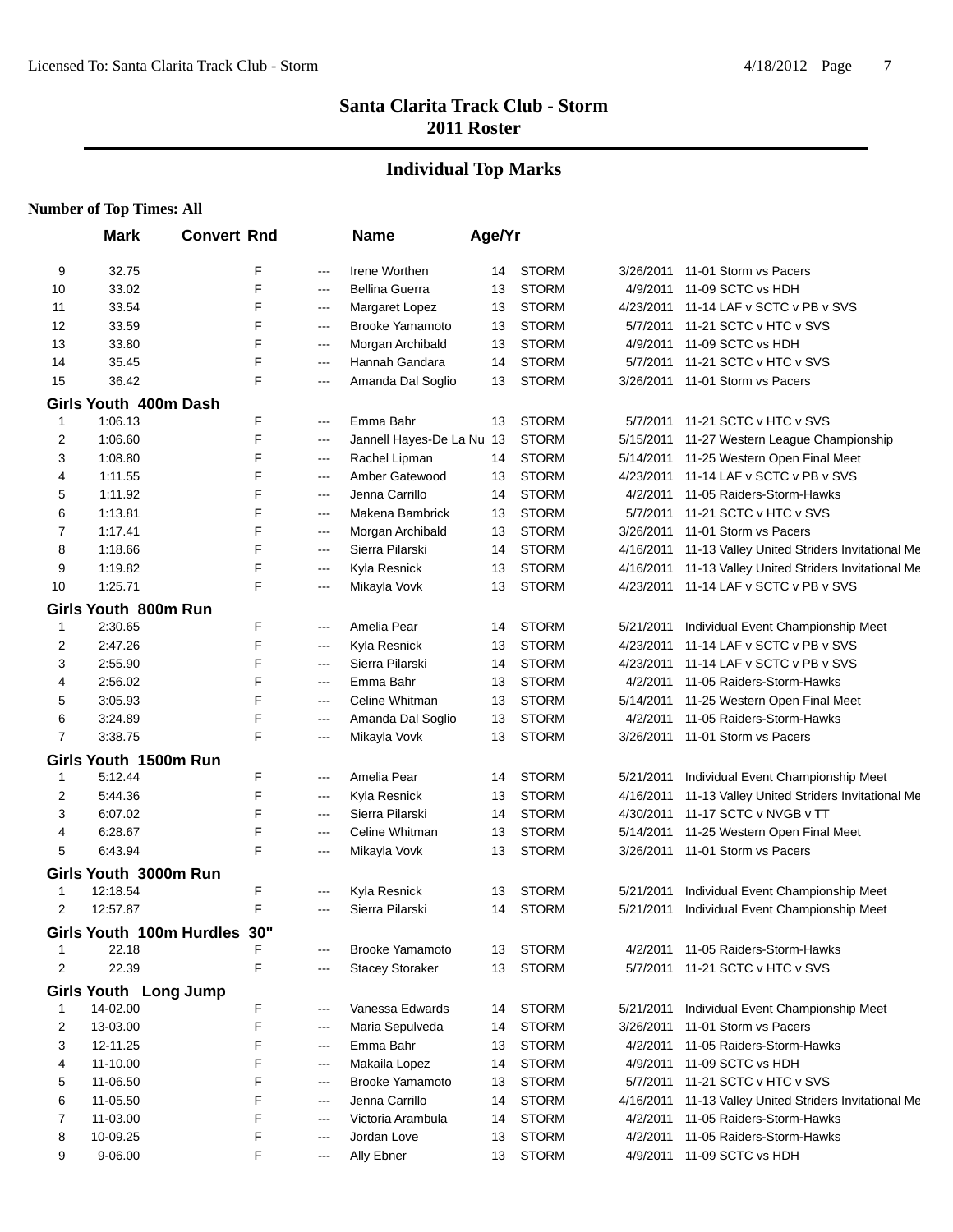## **Individual Top Marks**

|    | <b>Mark</b> | <b>Convert Rnd</b>         |                   | <b>Name</b>              | Age/Yr |              |           |                                              |
|----|-------------|----------------------------|-------------------|--------------------------|--------|--------------|-----------|----------------------------------------------|
| 10 | 7-07.50     | F                          | ---               | Mikayla Vovk             | 13     | <b>STORM</b> |           | 4/23/2011 11-14 LAF v SCTC v PB v SVS        |
|    |             | Girls Youth Shot Put 6 lb. |                   |                          |        |              |           |                                              |
| 1  | 30-00.00    | F                          | $---$             | Margaret Lopez           | 13     | <b>STORM</b> | 5/21/2011 | Individual Event Championship Meet           |
| 2  | 29-08.00    | F                          | ---               | Jade Ane                 | 14     | <b>STORM</b> | 3/26/2011 | 11-01 Storm vs Pacers                        |
| 3  | 29-04.00    | F                          | ---               | Jordan Love              | 13     | <b>STORM</b> | 4/30/2011 | 11-17 SCTC v NVGB v TT                       |
| 4  | 19-02.00    | F                          | ---               | Mikayla Vovk             | 13     | <b>STORM</b> | 4/9/2011  | 11-09 SCTC vs HDH                            |
|    |             | Girls Gremlin 100m Dash    |                   |                          |        |              |           |                                              |
|    | 16.58       | F                          | ---               | <b>Torianna Vatcher</b>  | 08     | <b>STORM</b> | 5/7/2011  | 11-21 SCTC v HTC v SVS                       |
| 2  | 17.86       | F                          | ---               | Chloe Thuirman           | 08     | <b>STORM</b> | 5/14/2011 | 11-25 Western Open Final Meet                |
| 3  | 18.07       | F                          | ---               | Kelsey Schauble          | 07     | <b>STORM</b> | 5/14/2011 | 11-25 Western Open Final Meet                |
| 4  | 18.10       | F                          | $\qquad \qquad -$ | Adrianna Hill            | 08     | <b>STORM</b> | 5/7/2011  | 11-21 SCTC v HTC v SVS                       |
| 5  | 18.27       | F                          | $---$             | Shania Joachim           | 08     | <b>STORM</b> | 4/23/2011 | 11-14 LAF v SCTC v PB v SVS                  |
| 6  | 18.45       | F                          | ---               | Kendall Schauble         | 07     | <b>STORM</b> | 4/30/2011 | 11-17 SCTC v NVGB v TT                       |
| 7  | 18.46       | F                          | ---               | <b>Charlotte Wong</b>    | 08     | <b>STORM</b> | 3/26/2011 | 11-01 Storm vs Pacers                        |
| 8  | 18.49       | F                          | ---               | Chidera Chukwumerije     | 07     | <b>STORM</b> | 5/7/2011  | 11-21 SCTC v HTC v SVS                       |
| 9  | 18.64       | F                          | ---               | Kylie Storaker           | 07     | <b>STORM</b> | 4/23/2011 | 11-14 LAF v SCTC v PB v SVS                  |
| 10 | 18.72       | F                          | ---               | <b>Claire Miles</b>      | 08     | <b>STORM</b> | 4/23/2011 | 11-14 LAF v SCTC v PB v SVS                  |
| 11 | 18.73       | F                          | ---               | Kaitlyn Kefoury          | 07     | <b>STORM</b> | 5/14/2011 | 11-25 Western Open Final Meet                |
| 12 | 18.78       | F                          | ---               | Keala Jones              | 08     | <b>STORM</b> | 5/7/2011  | 11-21 SCTC v HTC v SVS                       |
| 13 | 18.80       | F                          | $---$             | Makaiya Bedford          | 08     | <b>STORM</b> | 4/30/2011 | 11-17 SCTC v NVGB v TT                       |
| 14 | 18.81       | F                          | $---$             | <b>Hannah Fredericks</b> | 08     | <b>STORM</b> | 5/14/2011 | 11-25 Western Open Final Meet                |
| 15 | 19.18       | F                          | ---               | Mekah Robotham           | 08     | <b>STORM</b> | 5/7/2011  | 11-21 SCTC v HTC v SVS                       |
| 16 | 19.42       | F                          | ---               | Alexa Hupalo             | 08     | <b>STORM</b> | 5/14/2011 | 11-25 Western Open Final Meet                |
| 17 | 19.46       | F                          | ---               | Jamie Lee                | 08     | <b>STORM</b> | 5/14/2011 | 11-25 Western Open Final Meet                |
| 18 | 19.89       | F                          | ---               | Corynn Thompson          | 07     | <b>STORM</b> | 4/30/2011 | 11-17 SCTC v NVGB v TT                       |
| 19 | 20.00       | F                          | ---               | Natalie Lin              | 08     | <b>STORM</b> | 3/26/2011 | 11-01 Storm vs Pacers                        |
| 20 | 20.06       | F                          | $---$             | Ashley Rasplicka         | 08     | <b>STORM</b> | 4/9/2011  | 11-09 SCTC vs HDH                            |
| 21 | 20.22       | F                          | $---$             | Haley Wilkinson          | 06     | <b>STORM</b> | 5/7/2011  | 11-21 SCTC v HTC v SVS                       |
| 22 | 20.62       | F                          | ---               | Anissa Hardy             | 07     | <b>STORM</b> | 4/23/2011 | 11-14 LAF v SCTC v PB v SVS                  |
| 23 | 20.96       | F                          | ---               | Victoria Davis           | 06     | <b>STORM</b> | 5/14/2011 | 11-25 Western Open Final Meet                |
| 24 | 21.00       | F                          | ---               | Ciera Bennett            | 08     | <b>STORM</b> | 5/7/2011  | 11-21 SCTC v HTC v SVS                       |
| 25 | 21.02       | F                          | ---               | <b>Madeleine Miles</b>   | 07     | <b>STORM</b> | 4/23/2011 | 11-14 LAF v SCTC v PB v SVS                  |
| 26 | 21.19       | F                          | ---               | Savannah Hill            | 06     | <b>STORM</b> | 3/26/2011 | 11-01 Storm vs Pacers                        |
| 27 | 21.25       | F                          | ---               | Hannah Harlan            | 08     | <b>STORM</b> | 3/26/2011 | 11-01 Storm vs Pacers                        |
| 28 | 21.35       | P                          | ---               | Elon Cooper              | 06     | <b>STORM</b> | 4/16/2011 | 11-13 Valley United Striders Invitational Me |
| 29 | 21.64       | F                          | ---               | <b>Avery lles</b>        | 07     | <b>STORM</b> | 5/7/2011  | 11-21 SCTC v HTC v SVS                       |
| 30 | 22.06       | F                          | $---$             | <b>Bridget Bambrick</b>  | 06     | <b>STORM</b> | 5/7/2011  | 11-21 SCTC v HTC v SVS                       |
| 31 | 22.26       | F                          | $---$             | Kailani Jones            | 06     | <b>STORM</b> | 3/26/2011 | 11-01 Storm vs Pacers                        |
| 32 | 22.97       | F                          | ---               | Noa Gipi                 | 07     | <b>STORM</b> | 4/23/2011 | 11-14 LAF v SCTC v PB v SVS                  |
| 33 | 22.98       | Ρ                          | ---               | <b>Madison Cruz</b>      | 06     | <b>STORM</b> | 4/16/2011 | 11-13 Valley United Striders Invitational Me |
| 34 | 23.30       | F                          | ---               | Sophia Tor               | 06     | <b>STORM</b> | 3/26/2011 | 11-01 Storm vs Pacers                        |
| 35 | 23.31       | P                          | ---               | Anabella Hernandez       | 08     | <b>STORM</b> | 4/16/2011 | 11-13 Valley United Striders Invitational Me |
| 36 | 23.74       | F                          | ---               | Macy Johns               | 08     | <b>STORM</b> | 4/9/2011  | 11-09 SCTC vs HDH                            |
| 37 | 23.95       | F                          | ---               | Madelyn Liddiard         | 08     | <b>STORM</b> | 5/7/2011  | 11-21 SCTC v HTC v SVS                       |
| 38 | 23.98       | F                          | ---               | Kyla Thorps              | 05     | <b>STORM</b> | 5/7/2011  | 11-21 SCTC v HTC v SVS                       |
| 39 | 24.08       | F                          | ---               | Rebecca Rietzel          | 06     | <b>STORM</b> | 4/9/2011  | 11-09 SCTC vs HDH                            |
| 40 | 24.23       | F                          | ---               | Kaiya English            | 05     | <b>STORM</b> | 4/9/2011  | 11-09 SCTC vs HDH                            |
| 41 | 24.61       | F                          | $---$             | <b>Braelyn Waldeck</b>   | 06     | <b>STORM</b> | 4/23/2011 | 11-14 LAF v SCTC v PB v SVS                  |
| 42 | 25.51       | F                          | $---$             | Dana Liddiard            | 07     | <b>STORM</b> | 5/7/2011  | 11-21 SCTC v HTC v SVS                       |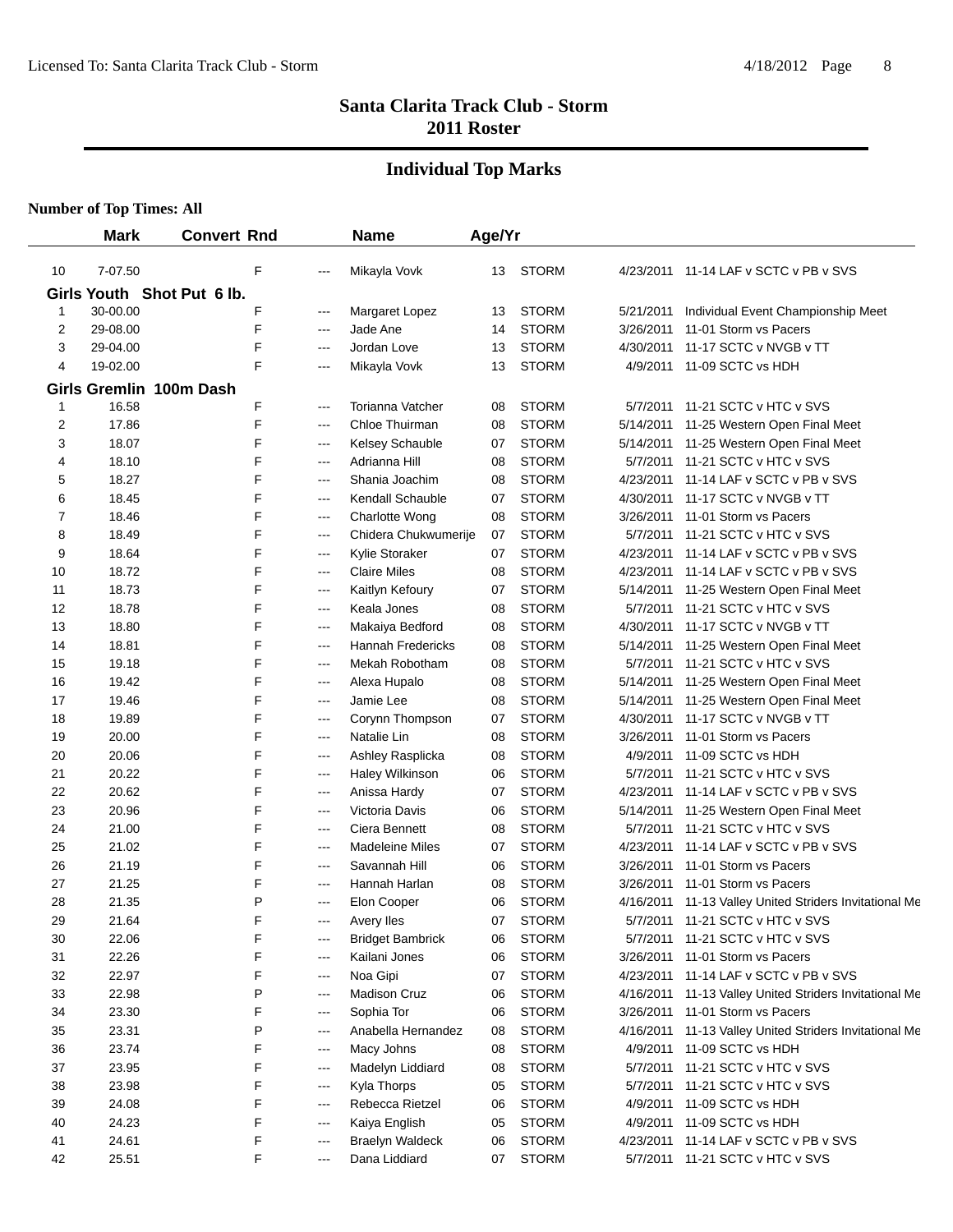## **Individual Top Marks**

|       | <b>Mark</b> | <b>Convert Rnd</b>      |   |       | <b>Name</b>              | Age/Yr |              |           |                                              |
|-------|-------------|-------------------------|---|-------|--------------------------|--------|--------------|-----------|----------------------------------------------|
| 43    | 26.97       |                         | F | ---   | Sasha Poole              | 06     | <b>STORM</b> |           | 5/14/2011 11-25 Western Open Final Meet      |
|       |             | Girls Gremlin 200m Dash |   |       |                          |        |              |           |                                              |
| 1     | 35.80       |                         | F | $---$ | Torianna Vatcher         | 08     | <b>STORM</b> | 4/23/2011 | 11-14 LAF v SCTC v PB v SVS                  |
| 2     | 39.45       |                         | F | $---$ | Shania Joachim           | 08     | <b>STORM</b> | 5/14/2011 | 11-25 Western Open Final Meet                |
| 3     | 39.46       |                         | F | $---$ | <b>Kendall Schauble</b>  | 07     | <b>STORM</b> | 5/14/2011 | 11-25 Western Open Final Meet                |
| 4     | 39.50       |                         | F | $---$ | Kelsey Schauble          | 07     | <b>STORM</b> | 5/14/2011 | 11-25 Western Open Final Meet                |
| 5     | 39.57       |                         | F | ---   | Chloe Thuirman           | 08     | <b>STORM</b> | 5/14/2011 | 11-25 Western Open Final Meet                |
| 6     | 40.28       |                         | F | $---$ | <b>Charlotte Wong</b>    | 08     | <b>STORM</b> | 4/2/2011  | 11-05 Raiders-Storm-Hawks                    |
| 7     | 40.94       |                         | F | $---$ | Chidera Chukwumerije     | 07     | <b>STORM</b> | 4/23/2011 | 11-14 LAF v SCTC v PB v SVS                  |
| 8     | 41.71       |                         | F | ---   | <b>Claire Miles</b>      | 08     | <b>STORM</b> | 5/7/2011  | 11-21 SCTC v HTC v SVS                       |
| 9     | 42.04       |                         | F | $---$ | Alexa Hupalo             | 08     | <b>STORM</b> | 5/14/2011 | 11-25 Western Open Final Meet                |
| 10    | 42.23       |                         | F | $---$ | Mekah Robotham           | 08     | <b>STORM</b> | 5/14/2011 | 11-25 Western Open Final Meet                |
| 11    | 42.54       |                         | F | ---   | Adrianna Hill            | 08     | <b>STORM</b> | 4/2/2011  | 11-05 Raiders-Storm-Hawks                    |
| 12    | 42.63       |                         | F | ---   | Corynn Thompson          | 07     | <b>STORM</b> | 5/7/2011  | 11-21 SCTC v HTC v SVS                       |
| 13    | 42.89       |                         | F | ---   | Kaitlyn Kefoury          | 07     | <b>STORM</b> | 3/26/2011 | 11-01 Storm vs Pacers                        |
| 14    | 43.41       |                         | F | ---   | <b>Hannah Fredericks</b> | 08     | <b>STORM</b> | 3/26/2011 | 11-01 Storm vs Pacers                        |
| 15    | 43.94       |                         | F | ---   | Haley Wilkinson          | 06     | <b>STORM</b> | 5/7/2011  | 11-21 SCTC v HTC v SVS                       |
| 16    | 47.09       |                         | F | $---$ | Natalie Lin              | 08     | <b>STORM</b> | 3/26/2011 | 11-01 Storm vs Pacers                        |
| 17    | 47.65       |                         | F | $---$ | <b>Madeleine Miles</b>   | 07     | <b>STORM</b> | 5/14/2011 | 11-25 Western Open Final Meet                |
| 18    | 48.42       |                         | F | ---   | <b>Bridget Bambrick</b>  | 06     | <b>STORM</b> | 4/23/2011 | 11-14 LAF v SCTC v PB v SVS                  |
| 19    | 49.60       |                         | F | ---   | Avery lles               | 07     | <b>STORM</b> | 4/9/2011  | 11-09 SCTC vs HDH                            |
| 20    | 53.08       |                         | F | ---   | <b>Madison Cruz</b>      | 06     | <b>STORM</b> | 5/7/2011  | 11-21 SCTC v HTC v SVS                       |
| 21    | 53.72       |                         | F | ---   | <b>Braelyn Waldeck</b>   | 06     | <b>STORM</b> | 4/23/2011 | 11-14 LAF v SCTC v PB v SVS                  |
| 22    | 54.16       |                         | F | ---   | Sophia Tor               | 06     | <b>STORM</b> | 4/16/2011 | 11-13 Valley United Striders Invitational Me |
| 23    | 54.46       |                         | F | ---   | Madelyn Liddiard         | 08     | <b>STORM</b> | 5/7/2011  | 11-21 SCTC v HTC v SVS                       |
| 24    | 54.96       |                         | F | $---$ | Noa Gipi                 | 07     | <b>STORM</b> | 5/14/2011 | 11-25 Western Open Final Meet                |
| 25    | 57.95       |                         | F | ---   | Kaiya English            | 05     | <b>STORM</b> | 4/2/2011  | 11-05 Raiders-Storm-Hawks                    |
| 26    | 1:05.11     |                         | F | ---   | Dana Liddiard            | 07     | <b>STORM</b> | 5/7/2011  | 11-21 SCTC v HTC v SVS                       |
|       |             | Girls Gremlin 400m Dash |   |       |                          |        |              |           |                                              |
| 1     | 1:28.66     |                         | F | ---   | <b>Charlotte Wong</b>    | 08     | <b>STORM</b> | 5/14/2011 | 11-25 Western Open Final Meet                |
| 2     | 1:30.24     |                         | F | ---   | Adrianna Hill            | 08     | <b>STORM</b> | 5/7/2011  | 11-21 SCTC v HTC v SVS                       |
| 3     | 1:32.97     |                         | F | ---   | <b>Hannah Fredericks</b> | 08     | <b>STORM</b> | 5/14/2011 | 11-25 Western Open Final Meet                |
| 4     | 1:33.70     |                         | F | ---   | Kaitlyn Kefoury          | 07     | <b>STORM</b> | 5/14/2011 | 11-25 Western Open Final Meet                |
| 5     | 1:36.35     |                         | F | ---   | Chidera Chukwumerije     | 07     | <b>STORM</b> | 5/14/2011 | 11-25 Western Open Final Meet                |
| 6     | 1:36.45     |                         | F | ---   | Keala Jones              | 08     | <b>STORM</b> | 4/23/2011 | 11-14 LAF v SCTC v PB v SVS                  |
| 7     | 1:38.16     |                         | F | $--$  | Hannah Harlan            | 08     | <b>STORM</b> |           | 5/7/2011 11-21 SCTC v HTC v SVS              |
| 8     | 1:38.52     |                         | F | ---   | Mekah Robotham           | 08     | <b>STORM</b> | 4/2/2011  | 11-05 Raiders-Storm-Hawks                    |
| 9     | 1:41.91     |                         | F | ---   | Ashley Rasplicka         | 08     | <b>STORM</b> | 3/26/2011 | 11-01 Storm vs Pacers                        |
| 10    | 1:42.77     |                         | F | ---   | Haley Wilkinson          | 06     | <b>STORM</b> | 5/7/2011  | 11-21 SCTC v HTC v SVS                       |
| $11*$ | 1:43.00     |                         | F | ---   | <b>Madeleine Miles</b>   | 07     | <b>STORM</b> | 5/14/2011 | 11-25 Western Open Final Meet                |
| $11*$ | 1:43.00     |                         | F | ---   | Elon Cooper              | 06     | <b>STORM</b> | 5/7/2011  | 11-21 SCTC v HTC v SVS                       |
| 13    | 1:43.64     |                         | F | ---   | Alexa Hupalo             | 08     | <b>STORM</b> | 4/30/2011 | 11-17 SCTC v NVGB v TT                       |
| 14    | 1:44.56     |                         | F | ---   | Avery lles               | 07     | <b>STORM</b> | 5/7/2011  | 11-21 SCTC v HTC v SVS                       |
| 15    | 1:49.31     |                         | F | $---$ | <b>Claire Miles</b>      | 08     | <b>STORM</b> | 4/2/2011  | 11-05 Raiders-Storm-Hawks                    |
| 16    | 1:49.78     |                         | F | $---$ | Kailani Jones            | 06     | <b>STORM</b> | 5/7/2011  | 11-21 SCTC v HTC v SVS                       |
| 17    | 1:51.57     |                         | F | ---   | Jamie Lee                | 08     | <b>STORM</b> | 4/30/2011 | 11-17 SCTC v NVGB v TT                       |
| 18    | 1:53.77     |                         | F | ---   | Chloe Thuirman           | 08     | <b>STORM</b> | 3/26/2011 | 11-01 Storm vs Pacers                        |
| 19    | 1:54.07     |                         | F | ---   | Madison Cruz             | 06     | <b>STORM</b> | 4/30/2011 | 11-17 SCTC v NVGB v TT                       |
| 20    | 1:54.09     |                         | F | ---   | Natalie Lin              | 08     | <b>STORM</b> | 4/23/2011 | 11-14 LAF v SCTC v PB v SVS                  |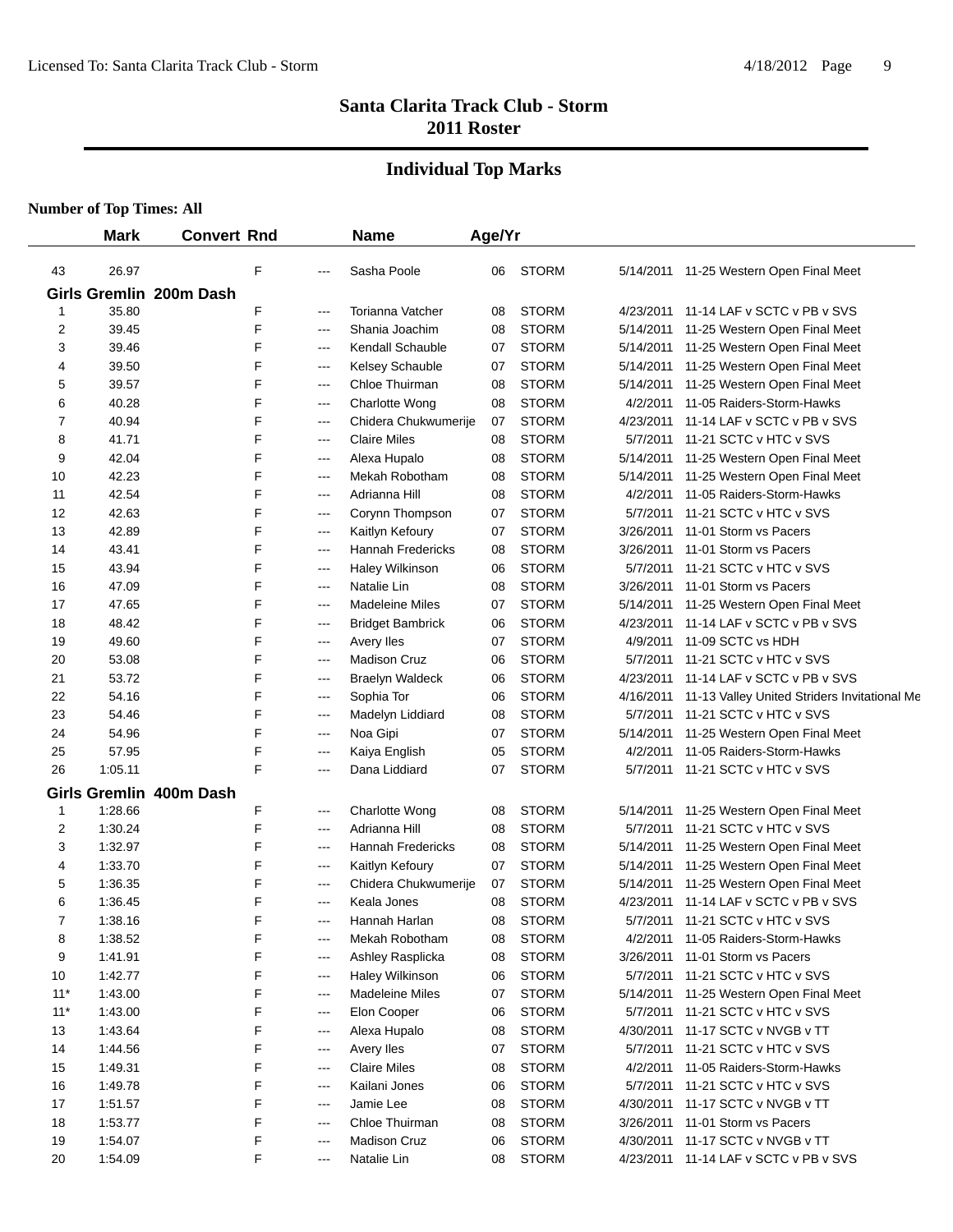#### **Individual Top Marks**

|              | <b>Mark</b>          | <b>Convert Rnd</b>      |       | <b>Name</b>              | Age/Yr |              |           |                                              |
|--------------|----------------------|-------------------------|-------|--------------------------|--------|--------------|-----------|----------------------------------------------|
| 21           | 1:55.52              | F                       | ---   | Maya Qiqieh              | 08     | <b>STORM</b> | 4/30/2011 | 11-17 SCTC v NVGB v TT                       |
| 22           | 1:57.01              | F                       | ---   | Ella Stepan              | 06     | <b>STORM</b> | 4/23/2011 | 11-14 LAF v SCTC v PB v SVS                  |
| 23           | 2:00.41              | F                       | ---   | <b>Braelyn Waldeck</b>   | 06     | <b>STORM</b> | 4/16/2011 | 11-13 Valley United Striders Invitational Me |
| 24           | 2:03.17              | F                       | $---$ | Rebecca Rietzel          | 06     | <b>STORM</b> | 5/7/2011  | 11-21 SCTC v HTC v SVS                       |
| 25           | 2:03.68              | F                       | ---   | Sophia Tor               | 06     | <b>STORM</b> | 5/7/2011  | 11-21 SCTC v HTC v SVS                       |
| 26           | 2:11.43              | F                       | ---   | Sasha Poole              | 06     | <b>STORM</b> | 4/30/2011 | 11-17 SCTC v NVGB v TT                       |
| 27           | 2:12.90              | F                       | ---   | Noa Gipi                 | 07     | <b>STORM</b> | 4/30/2011 | 11-17 SCTC v NVGB v TT                       |
| 28           | 2:15.88              | F                       | ---   | Savannah Hill            | 06     | <b>STORM</b> | 4/2/2011  | 11-05 Raiders-Storm-Hawks                    |
| 29           | 2:42.26              | F                       | ---   | Kyla Thorps              | 05     | <b>STORM</b> | 4/30/2011 | 11-17 SCTC v NVGB v TT                       |
|              |                      | Girls Gremlin 800m Run  |       |                          |        |              |           |                                              |
| $\mathbf{1}$ | 3:21.47              | F                       | ---   | Adrianna Hill            | 08     | <b>STORM</b> | 4/16/2011 | 11-13 Valley United Striders Invitational Me |
| 2            | 3:29.42              | F                       | ---   | Charlotte Wong           | 08     | <b>STORM</b> | 4/16/2011 | 11-13 Valley United Striders Invitational Me |
| 3            | 3:43.56              | F                       | ---   | <b>Hannah Fredericks</b> | 08     | <b>STORM</b> | 3/26/2011 | 11-01 Storm vs Pacers                        |
| 4            | 3:44.32              | F                       | ---   | Ashley Rasplicka         | 08     | <b>STORM</b> | 5/14/2011 | 11-25 Western Open Final Meet                |
| 5            | 3:51.04              | F                       | ---   | Aleesa Stepan            | 08     | <b>STORM</b> | 4/23/2011 | 11-14 LAF v SCTC v PB v SVS                  |
| 6            | 3:52.51              | F                       | ---   | Alexa Hupalo             | 08     | <b>STORM</b> | 5/14/2011 | 11-25 Western Open Final Meet                |
| 7            | 3:53.76              | F                       | $---$ | Hannah Harlan            | 08     | <b>STORM</b> | 5/7/2011  | 11-21 SCTC v HTC v SVS                       |
| 8            | 3:54.26              | F                       | ---   | Jamie Lee                | 08     | <b>STORM</b> | 4/16/2011 | 11-13 Valley United Striders Invitational Me |
| 9            | 4:05.74              | F                       | ---   | <b>Madison Cruz</b>      | 06     | <b>STORM</b> | 5/7/2011  | 11-21 SCTC v HTC v SVS                       |
| 10           | 4:25.71              | F                       | ---   | Natalie Lin              | 08     | <b>STORM</b> | 4/9/2011  | 11-09 SCTC vs HDH                            |
| 11           | 4:26.83              | F                       | $---$ | Ella Stepan              | 06     | <b>STORM</b> | 4/9/2011  | 11-09 SCTC vs HDH                            |
| 12           | 5:20.14              | F                       | ---   | Savannah Hill            | 06     | <b>STORM</b> | 3/26/2011 | 11-01 Storm vs Pacers                        |
|              |                      | Girls Gremlin 1500m Run |       |                          |        |              |           |                                              |
| 1            | 6:38.60              | F                       | ---   | Adrianna Hill            | 08     | <b>STORM</b> | 4/16/2011 | 11-13 Valley United Striders Invitational Me |
| 2            | 7:12.38              | F                       | ---   | Ashley Rasplicka         | 08     | <b>STORM</b> | 5/14/2011 | 11-25 Western Open Final Meet                |
| 3            | 7:34.69              | F                       | ---   | Charlotte Wong           | 08     | <b>STORM</b> | 4/30/2011 | 11-17 SCTC v NVGB v TT                       |
| 4            | 7:55.22              | F                       | ---   | Jamie Lee                | 08     | <b>STORM</b> | 4/23/2011 | 11-14 LAF v SCTC v PB v SVS                  |
| 5            | 8:00.51              | F                       | $---$ | Natalie Lin              | 08     | <b>STORM</b> | 5/14/2011 | 11-25 Western Open Final Meet                |
| 6            | 9:25.95              | F                       | ---   | Savannah Hill            | 06     | <b>STORM</b> |           | 5/14/2011 11-25 Western Open Final Meet      |
|              | <b>Girls Gremlin</b> |                         |       |                          |        |              |           |                                              |
| 1            | 8-00.50              | Long Jump<br>F          | ---   | Aleesa Stepan            | 08     | <b>STORM</b> | 4/23/2011 | 11-14 LAF v SCTC v PB v SVS                  |
| 2            | 7-03.00              | F                       | $--$  | Makaiya Bedford          | 08     | <b>STORM</b> | 4/9/2011  | 11-09 SCTC vs HDH                            |
| 3            | 7-02.00              | F                       | $---$ | Maya Qiqieh              | 08     | <b>STORM</b> |           | 4/30/2011 11-17 SCTC v NVGB v TT             |
| 4            | $6 - 11.25$          | F                       | ---   | Kelsey Schauble          | 07     | <b>STORM</b> | 5/14/2011 | 11-25 Western Open Final Meet                |
| 5            | 6-08.00              | F                       | ---   | Hannah Harlan            | 08     | <b>STORM</b> | 5/7/2011  | 11-21 SCTC v HTC v SVS                       |
| 6            | 6-05.50              | F                       | ---   | Torianna Vatcher         | 08     | <b>STORM</b> |           | 3/26/2011 11-01 Storm vs Pacers              |
| 7            | 6-04.50              | F                       | ---   | Victoria Davis           | 06     | <b>STORM</b> | 5/7/2011  | 11-21 SCTC v HTC v SVS                       |
| 8            | 6-04.00              | F                       | ---   | Ashley Rasplicka         | 08     | <b>STORM</b> | 4/30/2011 | 11-17 SCTC v NVGB v TT                       |
| 9            | 6-03.25              | F                       | $---$ | Kaitlyn Kefoury          | 07     | <b>STORM</b> | 5/14/2011 | 11-25 Western Open Final Meet                |
| 10           | 6-03.00              | F                       | $---$ | Charlotte Wong           | 08     | <b>STORM</b> | 4/30/2011 | 11-17 SCTC v NVGB v TT                       |
| 11           | 6-02.50              | F                       | ---   | Mekah Robotham           | 08     | <b>STORM</b> | 4/23/2011 | 11-14 LAF v SCTC v PB v SVS                  |
| 12           | 6-01.50              | F                       | ---   | Macy Johns               | 08     | <b>STORM</b> | 4/30/2011 | 11-17 SCTC v NVGB v TT                       |
| 13           | 6-00.25              | F                       | ---   | Ella Stepan              | 06     | <b>STORM</b> | 4/9/2011  | 11-09 SCTC vs HDH                            |
| 14           | 6-00.00              | F                       | ---   | Rebecca Rietzel          | 06     | <b>STORM</b> | 4/30/2011 | 11-17 SCTC v NVGB v TT                       |
| 15           | 5-11.75              | F                       | ---   | Shania Joachim           | 08     | <b>STORM</b> | 4/2/2011  | 11-05 Raiders-Storm-Hawks                    |
| 16           | 5-11.50              | F                       | ---   | Kylie Storaker           | 07     | <b>STORM</b> | 4/23/2011 | 11-14 LAF v SCTC v PB v SVS                  |
| 17           | 5-09.75              | F                       | ---   | Ciera Bennett            | 08     | <b>STORM</b> | 5/7/2011  | 11-21 SCTC v HTC v SVS                       |
| 18           | 5-08.00              | F                       | ---   | Anissa Hardy             | 07     | <b>STORM</b> | 4/23/2011 | 11-14 LAF v SCTC v PB v SVS                  |
| 19           | 5-06.00              | F                       | ---   | Kendall Schauble         | 07     | <b>STORM</b> | 4/30/2011 | 11-17 SCTC v NVGB v TT                       |
|              |                      |                         |       |                          |        |              |           |                                              |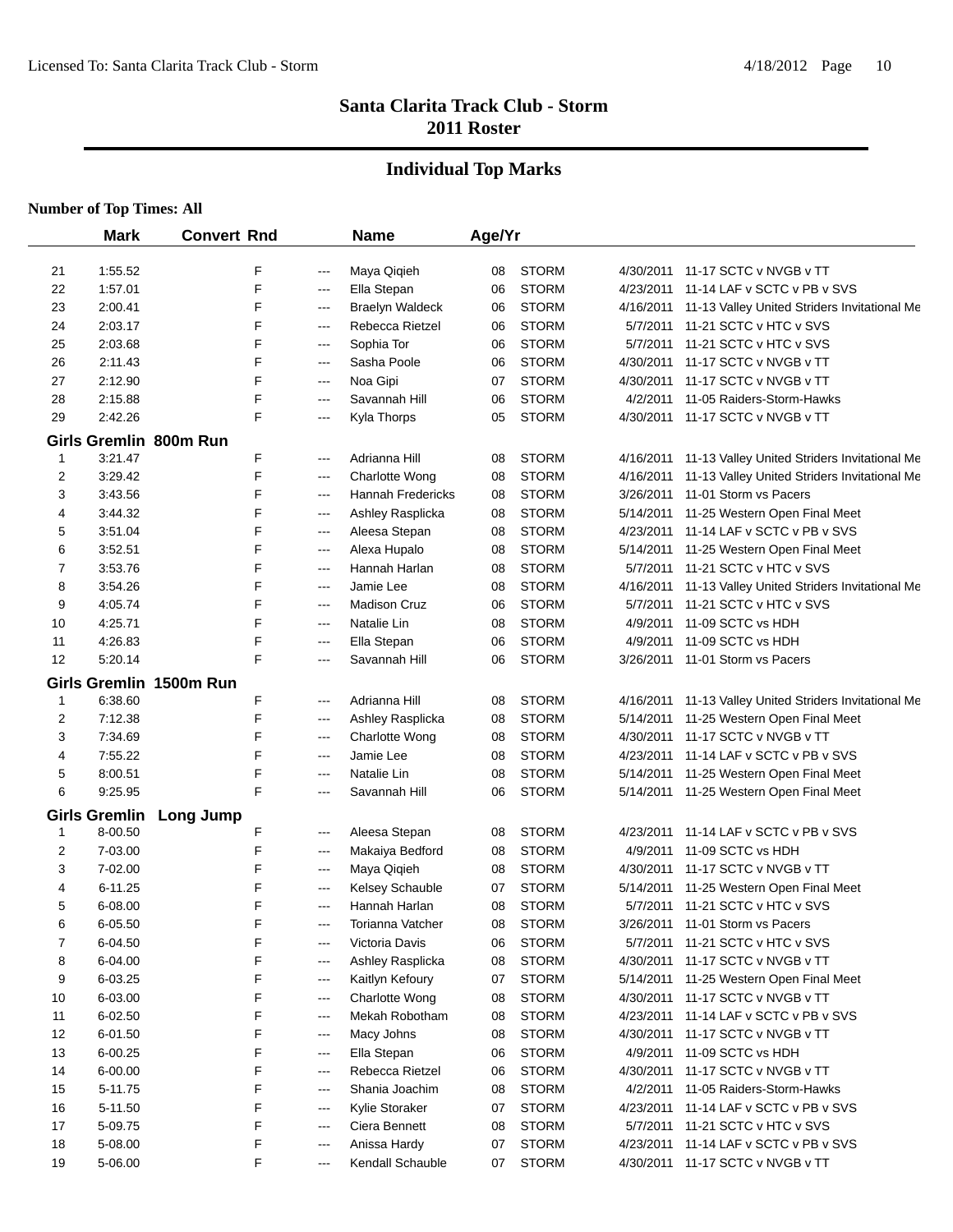## **Individual Top Marks**

|                | <b>Mark</b>                    | <b>Convert Rnd</b>                |                          | <b>Name</b>                             | Age/Yr   |                              |                       |                                                         |
|----------------|--------------------------------|-----------------------------------|--------------------------|-----------------------------------------|----------|------------------------------|-----------------------|---------------------------------------------------------|
|                |                                |                                   |                          |                                         |          | <b>STORM</b>                 |                       |                                                         |
| 20             | 5-05.50                        | F<br>F                            | $---$                    | Chidera Chukwumerije                    | 07       | <b>STORM</b>                 | 4/2/2011              | 11-05 Raiders-Storm-Hawks<br>11-21 SCTC v HTC v SVS     |
| 21             | 5-03.00                        | F                                 | ---                      | Madelyn Liddiard                        | 08       | <b>STORM</b>                 | 5/7/2011              |                                                         |
| 22             | 5-02.50                        | F                                 | $---$                    | <b>Claire Miles</b>                     | 08       |                              | 3/26/2011             | 11-01 Storm vs Pacers                                   |
| 23             | 5-02.00                        |                                   | ---                      | <b>Madeleine Miles</b>                  | 07       | <b>STORM</b><br><b>STORM</b> | 3/26/2011             | 11-01 Storm vs Pacers                                   |
| 24             | 5-01.00                        | F                                 | ---                      | Corynn Thompson                         | 07       |                              | 4/23/2011             | 11-14 LAF v SCTC v PB v SVS                             |
| 25             | 4-09.50                        | F                                 | ---                      | <b>Madison Cruz</b>                     | 06       | <b>STORM</b>                 | 3/26/2011             | 11-01 Storm vs Pacers                                   |
| 26             | 4-06.25                        | F                                 | ---                      | Elon Cooper                             | 06       | <b>STORM</b>                 | 4/2/2011              | 11-05 Raiders-Storm-Hawks                               |
| 27             | 4-04.50                        | F                                 | $---$                    | Kyla Thorps                             | 05       | <b>STORM</b>                 | 5/7/2011              | 11-21 SCTC v HTC v SVS                                  |
| 28             | 4-03.00                        | F                                 | ---                      | Dana Liddiard                           | 07       | <b>STORM</b>                 | 5/14/2011             | 11-25 Western Open Final Meet                           |
| $29*$          | 3-11.00                        | F                                 | $---$                    | Anabella Hernandez                      | 08       | <b>STORM</b>                 | 3/26/2011             | 11-01 Storm vs Pacers                                   |
| $29*$          | 3-11.00                        | F                                 | ---                      | Sasha Poole                             | 06       | <b>STORM</b>                 | 5/14/2011             | 11-25 Western Open Final Meet                           |
| 31             | 3-08.50                        | F                                 | $---$                    | Avery lles                              | 07       | <b>STORM</b>                 | 4/9/2011              | 11-09 SCTC vs HDH                                       |
| 32             | 3-06.00                        | F                                 | ---                      | Sophia Tor                              | 06       | <b>STORM</b>                 | 3/26/2011             | 11-01 Storm vs Pacers                                   |
| 33             | 3-04.50                        | F                                 | ---                      | Noa Gipi                                | 07       | <b>STORM</b>                 | 3/26/2011             | 11-01 Storm vs Pacers                                   |
|                |                                | Girls Intermediate 100m Dash      |                          |                                         |          |                              |                       |                                                         |
| 1              | 15.38                          | F                                 | $---$                    | Alexya Chenault                         | 16       | <b>STORM</b>                 | 3/26/2011             | 11-01 Storm vs Pacers                                   |
| $\overline{2}$ | 16.10                          | F                                 | $---$                    | <b>Emily Solis</b>                      | 16       | <b>STORM</b>                 |                       | 3/26/2011 11-01 Storm vs Pacers                         |
|                |                                | Girls Intermediate 200m Dash      |                          |                                         |          |                              |                       |                                                         |
| 1              | 33.75                          | F                                 | ---                      | <b>Emily Solis</b>                      | 16       | <b>STORM</b>                 | 5/14/2011             | 11-25 Western Open Final Meet                           |
| 2              | 34.26                          | F                                 | ---                      | Alexya Chenault                         | 16       | <b>STORM</b>                 | 3/26/2011             | 11-01 Storm vs Pacers                                   |
|                |                                | Girls Intermediate Shot Put 4 kg. |                          |                                         |          |                              |                       |                                                         |
| 1              | 23-00.50                       | F                                 | ---                      | Alexya Chenault                         | 16       | <b>STORM</b>                 |                       | 3/26/2011 11-01 Storm vs Pacers                         |
|                |                                |                                   |                          |                                         |          |                              |                       |                                                         |
|                | Boys Bantam 100m Dash<br>14.48 | F                                 |                          | Nick Jenney                             | 10       | <b>STORM</b>                 | 5/21/2011             |                                                         |
| 2              | 14.68                          | F                                 | ---<br>---               | Solomon Strader                         | 10       | <b>STORM</b>                 | 4/9/2011              | Individual Event Championship Meet<br>11-09 SCTC vs HDH |
|                | 15.12                          | F                                 |                          | Julian Robotham                         |          | <b>STORM</b>                 | 4/23/2011             | 11-14 LAF v SCTC v PB v SVS                             |
| 3<br>4         | 15.22                          | F                                 | ---<br>$---$             |                                         | 10<br>09 | <b>STORM</b>                 | 5/7/2011              | 11-21 SCTC v HTC v SVS                                  |
|                |                                | F                                 |                          | <b>Xavier Provens</b><br>Joshua English |          | <b>STORM</b>                 |                       |                                                         |
| 5<br>6         | 15.34<br>15.62                 | F                                 | ---                      | <b>Isaiah Turner</b>                    | 09       | <b>STORM</b>                 | 5/7/2011<br>4/23/2011 | 11-21 SCTC v HTC v SVS<br>11-14 LAF v SCTC v PB v SVS   |
| 7              | 15.69                          | F                                 | $---$                    |                                         | 10       | <b>STORM</b>                 | 5/7/2011              | 11-21 SCTC v HTC v SVS                                  |
|                |                                | F                                 | ---                      | Devin Thompson                          | 10       |                              |                       | 11-21 SCTC v HTC v SVS                                  |
| 8              | 16.04                          | F                                 | ---                      | Mya Davis                               | 10       | <b>STORM</b>                 | 5/7/2011              | 11-21 SCTC v HTC v SVS                                  |
| 9              | 16.12                          |                                   | $\hspace{0.05cm} \ldots$ | Gavin Leising                           | 09       | <b>STORM</b>                 | 5/7/2011              |                                                         |
| 10             | 16.47                          | F<br>F                            | $---$                    | Alex Grant                              | 10       | <b>STORM</b>                 | 3/26/2011             | 11-01 Storm vs Pacers                                   |
| 11             | 16.85                          |                                   | $---$                    | Cameron Cruz                            | 09       | <b>STORM</b>                 | 3/26/2011             | 11-01 Storm vs Pacers                                   |
| 12             | 16.86                          | F                                 | $---$                    | Ethan Brooks                            | 10       | <b>STORM</b>                 |                       | 5/7/2011 11-21 SCTC v HTC v SVS                         |
| 13             | 16.90                          | F                                 |                          | John Fredericks                         | 10       | <b>STORM</b>                 |                       | 5/7/2011 11-21 SCTC v HTC v SVS                         |
| 14             | 16.94                          | F                                 | ---                      | Ethan Strang                            | 10       | <b>STORM</b>                 |                       | 4/23/2011 11-14 LAF v SCTC v PB v SVS                   |
| 15             | 17.30                          | F                                 | ---                      | Jason O'Sullivan                        | 10       | <b>STORM</b>                 | 4/9/2011              | 11-09 SCTC vs HDH                                       |
| 16             | 17.43                          | F                                 | ---                      | Nicholas Moore                          | 10       | <b>STORM</b>                 |                       | 4/23/2011 11-14 LAF v SCTC v PB v SVS                   |
| 17             | 17.70                          | F                                 | $---$                    | Robbie Miller                           | 09       | <b>STORM</b>                 |                       | 4/23/2011 11-14 LAF v SCTC v PB v SVS                   |
| 18             | 17.72                          | F                                 | $---$                    | Lance Lott                              | 10       | <b>STORM</b>                 | 3/26/2011             | 11-01 Storm vs Pacers                                   |
| 19             | 18.12                          | F                                 | ---                      | Ethan Wesley                            | 09       | <b>STORM</b>                 | 4/23/2011             | 11-14 LAF v SCTC v PB v SVS                             |
| 20             | 18.32                          | F                                 | ---                      | Daniel Rush                             | 10       | <b>STORM</b>                 | 3/26/2011             | 11-01 Storm vs Pacers                                   |
| $21*$          | 18.57                          |                                   | ---                      | Dylan Brooks                            | 10       | <b>STORM</b>                 | 3/26/2011             | 11-01 Storm vs Pacers                                   |
| $21*$          | 18.57                          | P                                 | $---$                    | Aidan Johnson                           | 10       | <b>STORM</b>                 | 4/16/2011             | 11-13 Valley United Striders Invitational Me            |
| 23             | 18.59                          | F                                 | $---$                    | Alex Munoz                              | 09       | <b>STORM</b>                 | 3/26/2011             | 11-01 Storm vs Pacers                                   |
| 24             | 18.71                          | F                                 | $---$                    | Victor-Manuel Puente                    | 09       | <b>STORM</b>                 | 3/26/2011             | 11-01 Storm vs Pacers                                   |
| 25             | 18.83                          | F                                 | ---                      | Sean Mercado                            | 10       | <b>STORM</b>                 |                       | 4/2/2011 11-05 Raiders-Storm-Hawks                      |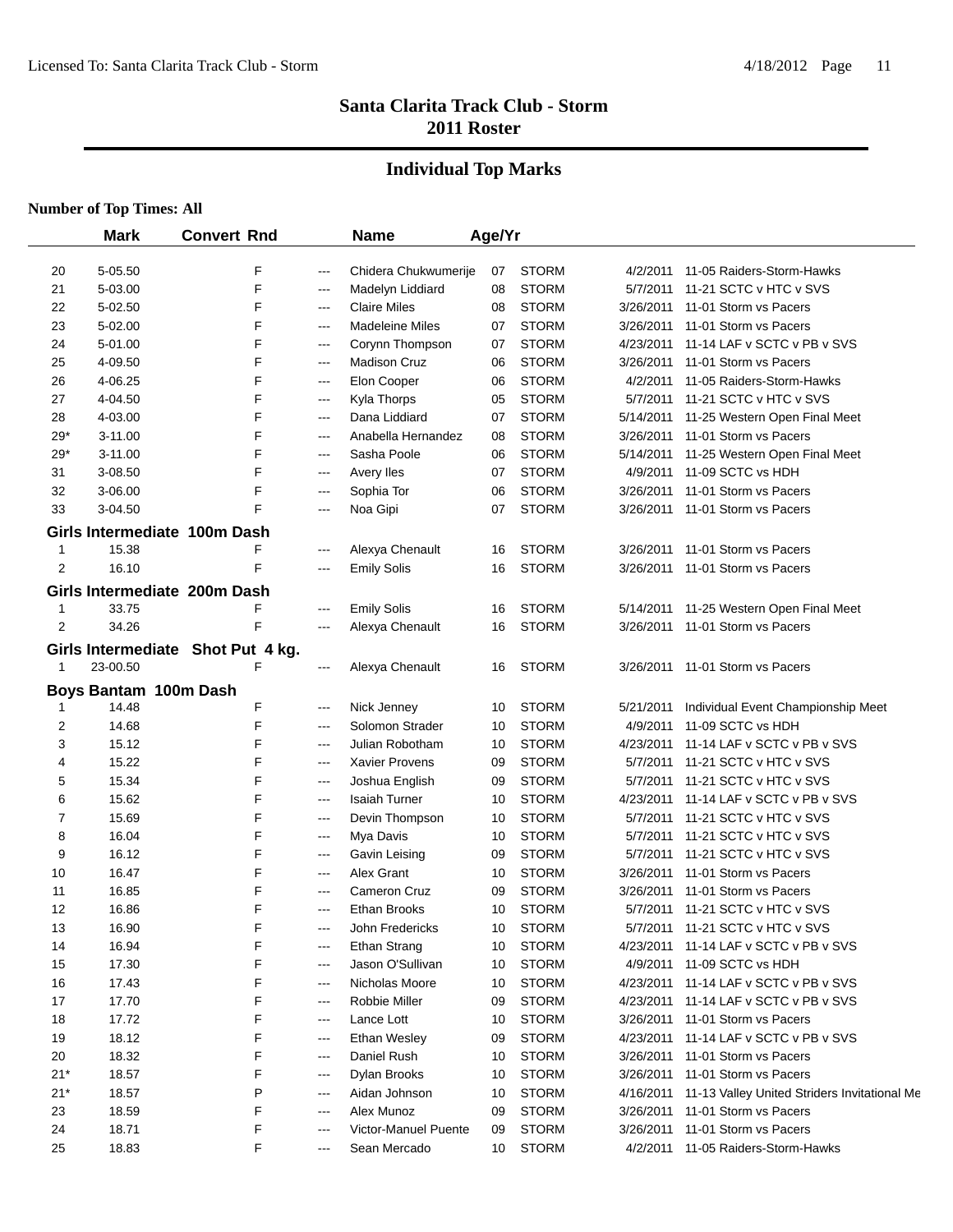## **Individual Top Marks**

|    | <b>Mark</b> | <b>Convert Rnd</b>    |       | <b>Name</b>           | Age/Yr |              |           |                                              |
|----|-------------|-----------------------|-------|-----------------------|--------|--------------|-----------|----------------------------------------------|
| 26 | 19.40       | F                     | $---$ | Cooper Kefoury        | 09     | <b>STORM</b> | 3/26/2011 | 11-01 Storm vs Pacers                        |
| 27 | 19.86       | F                     | ---   | <b>Tyler Clyde</b>    | 10     | <b>STORM</b> | 3/26/2011 | 11-01 Storm vs Pacers                        |
| 28 | 19.96       | F                     | ---   | Eytan Gipi            | 10     | <b>STORM</b> | 5/7/2011  | 11-21 SCTC v HTC v SVS                       |
| 29 | 20.27       | F                     | ---   | Nick Pham             | 09     | <b>STORM</b> | 5/7/2011  | 11-21 SCTC v HTC v SVS                       |
| 30 | 20.78       | F                     | ---   | <b>Brandon Iles</b>   | 09     | <b>STORM</b> | 4/9/2011  | 11-09 SCTC vs HDH                            |
| 31 | 20.80       | F                     | ---   | <b>Timothy Ng</b>     | 09     | <b>STORM</b> | 5/14/2011 | 11-25 Western Open Final Meet                |
| 32 | 21.27       | F                     | ---   | Nicholas Schiermeier  | 09     | <b>STORM</b> | 3/26/2011 | 11-01 Storm vs Pacers                        |
|    |             | Boys Bantam 200m Dash |       |                       |        |              |           |                                              |
|    | 29.48       | F                     | ---   | Nick Jenney           | 10     | <b>STORM</b> | 5/21/2011 | Individual Event Championship Meet           |
| 2  | 31.30       | F                     | ---   | Solomon Strader       | 10     | <b>STORM</b> | 4/9/2011  | 11-09 SCTC vs HDH                            |
| 3  | 32.45       | F                     | ---   | <b>Xavier Provens</b> | 09     | <b>STORM</b> | 4/23/2011 | 11-14 LAF v SCTC v PB v SVS                  |
| 4  | 33.29       | F                     | ---   | <b>Isaiah Turner</b>  | 10     | <b>STORM</b> | 3/26/2011 | 11-01 Storm vs Pacers                        |
| 5  | 33.59       | F                     | $---$ | Julian Robotham       | 10     | <b>STORM</b> | 4/2/2011  | 11-05 Raiders-Storm-Hawks                    |
| 6  | 33.89       | F                     | ---   | Mya Davis             | 10     | <b>STORM</b> | 5/7/2011  | 11-21 SCTC v HTC v SVS                       |
| 7  | 34.82       | F                     | $---$ | Joshua English        | 09     | <b>STORM</b> | 4/2/2011  | 11-05 Raiders-Storm-Hawks                    |
| 8  | 35.38       | F                     | ---   | Aidan Johnson         | 10     | <b>STORM</b> | 5/14/2011 | 11-25 Western Open Final Meet                |
| 9  | 36.13       | F                     | $---$ | <b>Cameron Cruz</b>   | 09     | <b>STORM</b> | 4/23/2011 | 11-14 LAF v SCTC v PB v SVS                  |
| 10 | 38.34       | F                     | ---   | <b>Ethan Strang</b>   | 10     | <b>STORM</b> | 4/30/2011 | 11-17 SCTC v NVGB v TT                       |
| 11 | 38.56       | F                     | ---   | Robbie Miller         | 09     | <b>STORM</b> | 4/23/2011 | 11-14 LAF v SCTC v PB v SVS                  |
| 12 | 40.73       | F                     | ---   | Daniel Rush           | 10     | <b>STORM</b> | 4/30/2011 | 11-17 SCTC v NVGB v TT                       |
| 13 | 41.57       | F                     | $---$ | Ethan Wesley          | 09     | <b>STORM</b> | 4/9/2011  | 11-09 SCTC vs HDH                            |
| 14 | 42.53       | F                     | ---   | Alex Munoz            | 09     | <b>STORM</b> | 5/14/2011 | 11-25 Western Open Final Meet                |
| 15 | 43.44       | F                     | ---   | Cooper Kefoury        | 09     | <b>STORM</b> | 3/26/2011 | 11-01 Storm vs Pacers                        |
| 16 | 44.62       | F                     | ---   | <b>Timothy Ng</b>     | 09     | <b>STORM</b> | 5/14/2011 | 11-25 Western Open Final Meet                |
| 17 | 46.95       | F                     | ---   | Nicholas Schiermeier  | 09     | <b>STORM</b> | 4/9/2011  | 11-09 SCTC vs HDH                            |
| 18 | 47.00       | F                     | ---   | Reese Jones           | 09     | <b>STORM</b> | 4/9/2011  | 11-09 SCTC vs HDH                            |
|    |             | Boys Bantam 400m Dash |       |                       |        |              |           |                                              |
| 1  | 1:11.77     | F                     | $---$ | Nick Jenney           | 10     | <b>STORM</b> | 4/23/2011 | 11-14 LAF v SCTC v PB v SVS                  |
| 2  | 1:14.79     | F                     | ---   | <b>Isaiah Turner</b>  | 10     | <b>STORM</b> | 5/7/2011  | 11-21 SCTC v HTC v SVS                       |
| 3  | 1:14.88     | F                     | ---   | Solomon Strader       | 10     | <b>STORM</b> | 3/26/2011 | 11-01 Storm vs Pacers                        |
| 4  | 1:19.43     | F                     | ---   | Aidan Johnson         | 10     | <b>STORM</b> | 5/14/2011 | 11-25 Western Open Final Meet                |
| 5  | 1:21.29     | F                     | ---   | <b>Cameron Cruz</b>   | 09     | <b>STORM</b> | 5/14/2011 | 11-25 Western Open Final Meet                |
| 6  | 1:22.99     | F                     | ---   | Mya Davis             | 10     | <b>STORM</b> | 4/9/2011  | 11-09 SCTC vs HDH                            |
| 7  | 1:23.52     | F                     | $---$ | Joshua English        | 09     | <b>STORM</b> | 3/26/2011 | 11-01 Storm vs Pacers                        |
| 8  | 1:23.63     | F                     | ---   | Alex Grant            | 10     | <b>STORM</b> | 4/23/2011 | 11-14 LAF v SCTC v PB v SVS                  |
| 9  | 1:25.43     | F                     | ---   | Nicholas Whitman      | 10     | <b>STORM</b> | 5/7/2011  | 11-21 SCTC v HTC v SVS                       |
| 10 | 1:25.90     | F                     | ---   | <b>Ethan Brooks</b>   | 10     | <b>STORM</b> | 3/26/2011 | 11-01 Storm vs Pacers                        |
| 11 | 1:26.44     | F                     | ---   | Jason O'Sullivan      | 10     | <b>STORM</b> | 4/30/2011 | 11-17 SCTC v NVGB v TT                       |
| 12 | 1:31.43     | F                     | $---$ | John Fredericks       | 10     | <b>STORM</b> | 4/30/2011 | 11-17 SCTC v NVGB v TT                       |
| 13 | 1:31.87     | F                     | ---   | Ethan Wesley          | 09     | <b>STORM</b> | 4/9/2011  | 11-09 SCTC vs HDH                            |
| 14 | 1:32.60     | F                     | $---$ | Daniel Rush           | 10     | <b>STORM</b> | 4/2/2011  | 11-05 Raiders-Storm-Hawks                    |
| 15 | 1:34.86     | F                     | $---$ | Nicholas Schiermeier  | 09     | <b>STORM</b> | 5/7/2011  | 11-21 SCTC v HTC v SVS                       |
| 16 | 1:37.29     | F                     | ---   | Timothy Ng            | 09     | <b>STORM</b> | 4/23/2011 | 11-14 LAF v SCTC v PB v SVS                  |
| 17 | 1:38.03     | F                     | ---   | <b>Brandon lles</b>   | 09     | <b>STORM</b> | 5/7/2011  | 11-21 SCTC v HTC v SVS                       |
| 18 | 1:49.55     | F                     | ---   | Reese Jones           | 09     | <b>STORM</b> | 4/2/2011  | 11-05 Raiders-Storm-Hawks                    |
| 19 | 2:00.49     | F                     | $---$ | Nick Pham             | 09     | <b>STORM</b> | 3/26/2011 | 11-01 Storm vs Pacers                        |
|    |             | Boys Bantam 800m Run  |       |                       |        |              |           |                                              |
|    | 2:39.46     | F                     | ---   | Kobe Serrano          | 10     | <b>STORM</b> | 4/16/2011 | 11-13 Valley United Striders Invitational Me |
| 2  | 2:48.47     | F                     | ---   | Joshua English        | 09     | <b>STORM</b> | 5/21/2011 | Individual Event Championship Meet           |
|    |             |                       |       |                       |        |              |           |                                              |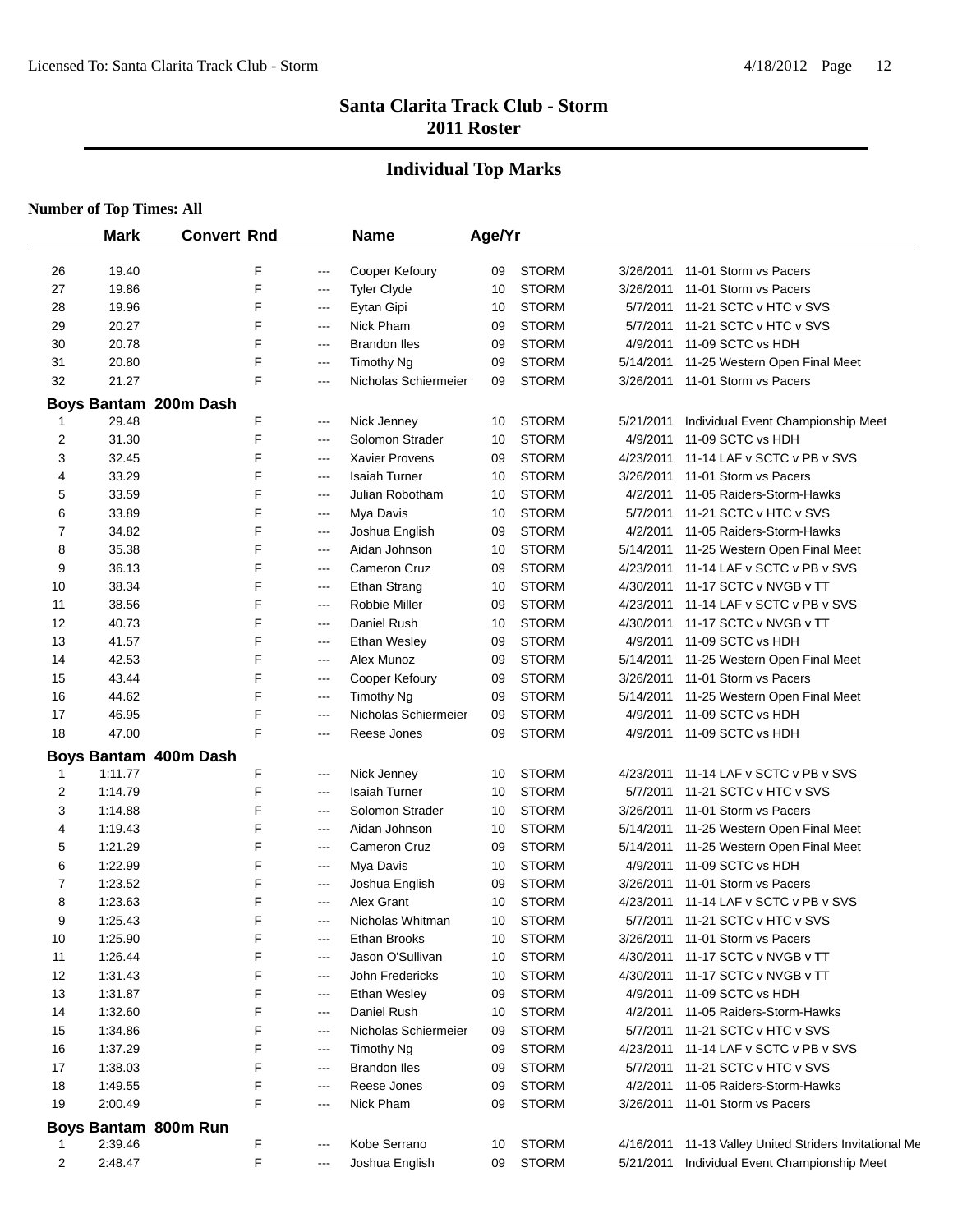## **Individual Top Marks**

|       | <b>Mark</b>                   | <b>Convert Rnd</b>           |   |       | <b>Name</b>          | Age/Yr |              |           |                                              |
|-------|-------------------------------|------------------------------|---|-------|----------------------|--------|--------------|-----------|----------------------------------------------|
| 3     | 2:58.20                       |                              | F | ---   | <b>Isaiah Turner</b> | 10     | <b>STORM</b> | 5/14/2011 | 11-25 Western Open Final Meet                |
| 4     | 3:07.48                       |                              | F | ---   | Aidan Johnson        | 10     | <b>STORM</b> |           | 5/14/2011 11-25 Western Open Final Meet      |
| 5     | 3:08.76                       |                              | F | ---   | Cameron Cruz         | 09     | <b>STORM</b> | 4/16/2011 | 11-13 Valley United Striders Invitational Me |
| 6     | 3:09.91                       |                              | F | $---$ | Lance Lott           | 10     | <b>STORM</b> | 5/7/2011  | 11-21 SCTC v HTC v SVS                       |
| 7     | 3:10.67                       |                              | F | $---$ | Daniel Rush          | 10     | <b>STORM</b> | 4/16/2011 | 11-13 Valley United Striders Invitational Me |
| 8     | 3:14.01                       |                              | F | $---$ | Nicholas Whitman     | 10     | <b>STORM</b> | 5/7/2011  | 11-21 SCTC v HTC v SVS                       |
| 9     | 3:22.15                       |                              | F | ---   | <b>Robbie Miller</b> | 09     | <b>STORM</b> | 5/7/2011  | 11-21 SCTC v HTC v SVS                       |
| 10    | 3:26.42                       |                              | F | ---   | Ethan Wesley         | 09     | <b>STORM</b> | 4/9/2011  | 11-09 SCTC vs HDH                            |
| 11    | 3:37.99                       |                              | F | ---   | <b>Timothy Ng</b>    | 09     | <b>STORM</b> | 4/16/2011 | 11-13 Valley United Striders Invitational Me |
| 12    | 3:42.77                       |                              | F | ---   | Nicholas Schiermeier | 09     | <b>STORM</b> | 4/9/2011  | 11-09 SCTC vs HDH                            |
| 13    | 3:52.56                       |                              | F | ---   | <b>Brandon Iles</b>  | 09     | <b>STORM</b> | 4/9/2011  | 11-09 SCTC vs HDH                            |
| 14    | 3:53.72                       |                              | F | $---$ | John Fredericks      | 10     | <b>STORM</b> | 4/9/2011  | 11-09 SCTC vs HDH                            |
|       |                               | Boys Bantam 1500m Run        |   |       |                      |        |              |           |                                              |
| 1     | 5:12.40                       |                              | F | ---   | Kobe Serrano         | 10     | <b>STORM</b> | 4/23/2011 | 11-14 LAF v SCTC v PB v SVS                  |
| 2     | 5:29.00                       |                              | F | ---   | Joshua English       | 09     | <b>STORM</b> | 5/21/2011 | Individual Event Championship Meet           |
| 3     | 6:02.18                       |                              | F | ---   | Daniel Rush          | 10     | <b>STORM</b> | 5/7/2011  | 11-21 SCTC v HTC v SVS                       |
| 4     | 6:06.99                       |                              | F | $---$ | Lance Lott           | 10     | <b>STORM</b> | 5/7/2011  | 11-21 SCTC v HTC v SVS                       |
| 5     | 6:15.31                       |                              | F | ---   | Nicholas Whitman     | 10     | <b>STORM</b> |           | 5/14/2011 11-25 Western Open Final Meet      |
| 6     | 6:22.05                       |                              | F | ---   | Ethan Wesley         | 09     | <b>STORM</b> |           | 5/14/2011 11-25 Western Open Final Meet      |
| 7     | 6:26.54                       |                              | F | ---   | Robbie Miller        | 09     | <b>STORM</b> |           | 5/14/2011 11-25 Western Open Final Meet      |
| 8     | 6:37.46                       |                              | F | ---   | Alex Grant           | 10     | <b>STORM</b> | 4/16/2011 | 11-13 Valley United Striders Invitational Me |
| 9     | 6:46.31                       |                              | F | ---   | John Fredericks      | 10     | <b>STORM</b> | 5/14/2011 | 11-25 Western Open Final Meet                |
| 10    | 7:03.09                       |                              | F | $---$ | Timothy Ng           | 09     | <b>STORM</b> |           | 5/7/2011 11-21 SCTC v HTC v SVS              |
|       |                               |                              |   |       |                      |        |              |           |                                              |
| 1     | <b>Boys Bantam</b><br>4-02.00 | <b>High Jump</b>             | F | ---   | Devin Thompson       | 10     | <b>STORM</b> | 5/15/2011 | 11-27 Western League Championship            |
| 2     | 4-00.00                       |                              | F | ---   | Alex Grant           | 10     | <b>STORM</b> | 4/23/2011 | 11-14 LAF v SCTC v PB v SVS                  |
| $3^*$ | 3-08.00                       |                              | F | ---   | Julian Robotham      | 10     | <b>STORM</b> | 4/30/2011 | 11-17 SCTC v NVGB v TT                       |
| $3^*$ | 3-08.00                       |                              | F | $---$ | Gavin Leising        | 09     | <b>STORM</b> | 3/26/2011 | 11-01 Storm vs Pacers                        |
| $5^*$ | 3-04.00                       |                              | F | ---   | Nicholas Moore       | 10     | <b>STORM</b> | 4/2/2011  | 11-05 Raiders-Storm-Hawks                    |
| $5^*$ | 3-04.00                       |                              | F | $---$ | Lance Lott           | 10     | <b>STORM</b> | 4/16/2011 | 11-13 Valley United Striders Invitational Me |
| $5^*$ | 3-04.00                       |                              | F | ---   | Daniel Rush          | 10     | <b>STORM</b> | 4/23/2011 | 11-14 LAF v SCTC v PB v SVS                  |
| $8*$  | 3-02.00                       |                              | F | ---   | Sean Mercado         | 10     | <b>STORM</b> | 4/2/2011  | 11-05 Raiders-Storm-Hawks                    |
| 8*    | 3-02.00                       |                              | F | ---   | Ethan Brooks         | 10     | <b>STORM</b> | 4/9/2011  | 11-09 SCTC vs HDH                            |
| $10*$ | 3-00.00                       |                              | F | ---   | Dylan Brooks         | 10     | <b>STORM</b> | 4/23/2011 | 11-14 LAF v SCTC v PB v SVS                  |
| $10*$ | $3 - 00.00$                   |                              | F | ---   | <b>Ethan Strang</b>  | 10     | <b>STORM</b> | 4/23/2011 | 11-14 LAF v SCTC v PB v SVS                  |
| $10*$ | 3-00.00                       |                              | F | $---$ | <b>Tyler Clyde</b>   | 10     | <b>STORM</b> |           | 3/26/2011 11-01 Storm vs Pacers              |
|       |                               |                              |   |       |                      |        |              |           |                                              |
|       | 12-10.25                      | <b>Boys Bantam</b> Long Jump | F | ---   | Devin Thompson       | 10     | <b>STORM</b> | 4/9/2011  | 11-09 SCTC vs HDH                            |
| 2     | 11-02.00                      |                              | F | $---$ | Xavier Provens       | 09     | <b>STORM</b> | 5/15/2011 | 11-27 Western League Championship            |
| 3     | 10-11.50                      |                              | F | $---$ | Victor-Manuel Puente | 09     | <b>STORM</b> | 4/9/2011  | 11-09 SCTC vs HDH                            |
| 4     | 9-11.75                       |                              | F | ---   | Eytan Gipi           | 10     | <b>STORM</b> | 5/7/2011  | 11-21 SCTC v HTC v SVS                       |
| 5     | 9-09.75                       |                              | F | ---   | Sean Mercado         | 10     | <b>STORM</b> | 5/7/2011  | 11-21 SCTC v HTC v SVS                       |
| 6     | 9-02.75                       |                              | F | ---   | Daniel Rush          | 10     | <b>STORM</b> | 3/26/2011 | 11-01 Storm vs Pacers                        |
| 7     | 9-01.50                       |                              | F | $---$ | <b>Dylan Brooks</b>  | 10     | <b>STORM</b> | 4/16/2011 | 11-13 Valley United Striders Invitational Me |
| 8     | 8-10.00                       |                              | F | $---$ | Ethan Wesley         | 09     | <b>STORM</b> | 4/30/2011 | 11-17 SCTC v NVGB v TT                       |
| 9     | 8-08.00                       |                              | F | $---$ | Cameron Cruz         | 09     | <b>STORM</b> | 4/2/2011  | 11-05 Raiders-Storm-Hawks                    |
| 10    | 8-07.50                       |                              | F | $---$ | Ethan Brooks         | 10     | <b>STORM</b> | 5/7/2011  | 11-21 SCTC v HTC v SVS                       |
| 11    | 8-04.25                       |                              | F | $---$ | Alex Munoz           | 09     | <b>STORM</b> | 4/9/2011  | 11-09 SCTC vs HDH                            |
| 12    | 7-10.50                       |                              | F | $---$ | Nicholas Schiermeier | 09     | <b>STORM</b> | 4/30/2011 | 11-17 SCTC v NVGB v TT                       |
|       |                               |                              |   |       |                      |        |              |           |                                              |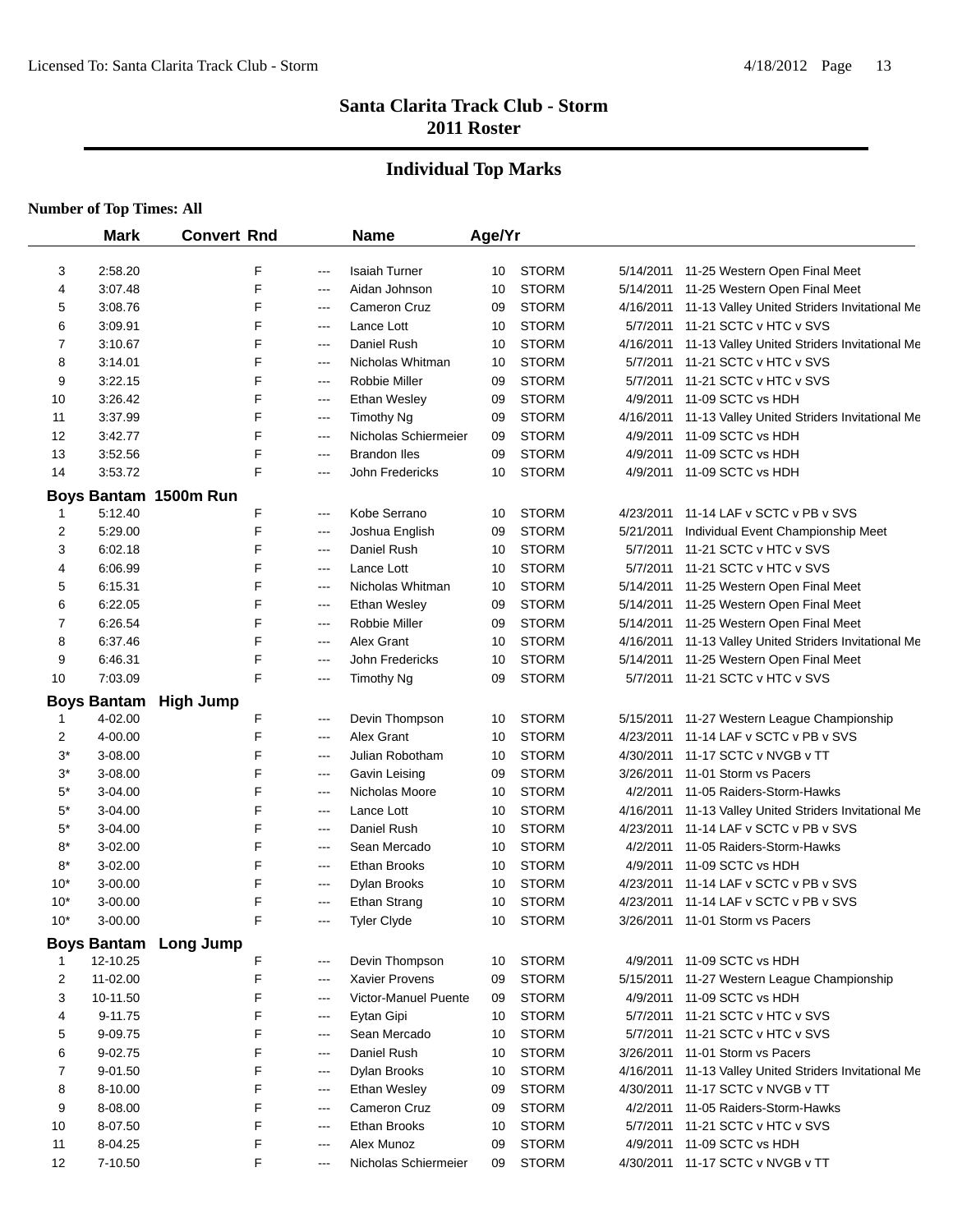## **Individual Top Marks**

|       | <b>Mark</b>        | <b>Convert Rnd</b>    |       | <b>Name</b>              | Age/Yr |              |           |                                              |
|-------|--------------------|-----------------------|-------|--------------------------|--------|--------------|-----------|----------------------------------------------|
| 13    | 7-10.00            | F                     | ---   | <b>Timothy Ng</b>        | 09     | <b>STORM</b> | 5/7/2011  | 11-21 SCTC v HTC v SVS                       |
| 14    | 6-10.00            | F                     | ---   | Jason O'Sullivan         | 10     | <b>STORM</b> | 3/26/2011 | 11-01 Storm vs Pacers                        |
| 15    | $6 - 02.25$        | F                     | $---$ | Reese Jones              | 09     | <b>STORM</b> | 5/7/2011  | 11-21 SCTC v HTC v SVS                       |
|       | <b>Boys Bantam</b> | Shot Put 6 lb.        |       |                          |        |              |           |                                              |
| 1     | 27-01.00           | F                     | ---   | Nick Jenney              | 10     | <b>STORM</b> | 5/15/2011 | 11-27 Western League Championship            |
| 2     | 25-01.25           | F                     | ---   | Devin Thompson           | 10     | <b>STORM</b> | 4/16/2011 | 11-13 Valley United Striders Invitational Me |
| 3     | 23-07.75           | F                     | $---$ | Nicholas Moore           | 10     | <b>STORM</b> | 5/21/2011 | Individual Event Championship Meet           |
| 4     | 22-08.75           | F                     | ---   | Mya Davis                | 10     | <b>STORM</b> | 4/16/2011 | 11-13 Valley United Striders Invitational Me |
| 5     | 22-08.50           | F                     | ---   | Gavin Leising            | 09     | <b>STORM</b> | 4/30/2011 | 11-17 SCTC v NVGB v TT                       |
| 6     | 19-10.00           | F                     | ---   | Jason O'Sullivan         | 10     | <b>STORM</b> | 5/14/2011 | 11-25 Western Open Final Meet                |
| 7     | 19-04.00           | F                     | ---   | Sean Mercado             | 10     | <b>STORM</b> | 3/26/2011 | 11-01 Storm vs Pacers                        |
| 8     | 18-05.25           | F                     | ---   | Dylan Brooks             | 10     | <b>STORM</b> | 4/9/2011  | 11-09 SCTC vs HDH                            |
| 9     | 17-11.00           | F                     | ---   | Ethan Brooks             | 10     | <b>STORM</b> | 4/9/2011  | 11-09 SCTC vs HDH                            |
| 10    | 17-10.00           | F                     | $---$ | <b>Tyler Clyde</b>       | 10     | <b>STORM</b> | 5/7/2011  | 11-21 SCTC v HTC v SVS                       |
| 11    | 16-06.00           | F                     | ---   | Alex Munoz               | 09     | <b>STORM</b> | 4/9/2011  | 11-09 SCTC vs HDH                            |
| 12    | 16-02.00           | F                     | ---   | Lance Lott               | 10     | <b>STORM</b> | 5/7/2011  | 11-21 SCTC v HTC v SVS                       |
| 13    | 14-11.50           | F                     | ---   | <b>Ethan Strang</b>      | 10     | <b>STORM</b> | 4/23/2011 | 11-14 LAF v SCTC v PB v SVS                  |
| 14    | 14-08.25           | F                     | $---$ | Daniel Rush              | 10     | <b>STORM</b> | 4/23/2011 | 11-14 LAF v SCTC v PB v SVS                  |
| 15    | 14-05.50           | F                     | ---   | Eytan Gipi               | 10     | <b>STORM</b> | 3/26/2011 | 11-01 Storm vs Pacers                        |
| 16    | 14-02.00           | F                     | ---   | Aidan Johnson            | 10     | <b>STORM</b> | 4/16/2011 | 11-13 Valley United Striders Invitational Me |
| 17    | 12-00.00           | F                     | ---   | Victor-Manuel Puente     | 09     | <b>STORM</b> | 4/9/2011  | 11-09 SCTC vs HDH                            |
| 18    | 11-00.00           | F                     | ---   | Nick Pham                | 09     | <b>STORM</b> | 3/26/2011 | 11-01 Storm vs Pacers                        |
| 19    | 10-01.75           | F                     | ---   | Nicholas Schiermeier     | 09     | <b>STORM</b> | 3/26/2011 | 11-01 Storm vs Pacers                        |
|       |                    | Boys Midget 100m Dash |       |                          |        |              |           |                                              |
| 1     | 13.58              | F                     | ---   | Sam Pica                 | 12     | <b>STORM</b> | 5/21/2011 | Individual Event Championship Meet           |
| 2     | 14.61              | F                     | ---   | <b>Brandon Martin</b>    | 11     | <b>STORM</b> | 4/23/2011 | 11-14 LAF v SCTC v PB v SVS                  |
| 3     | 14.65              | F                     | ---   | Noah Turner              | 12     | <b>STORM</b> | 5/14/2011 | 11-25 Western Open Final Meet                |
| 4*    | 14.81              | F                     | ---   | Slade O'Connor           | 12     | <b>STORM</b> | 5/7/2011  | 11-21 SCTC v HTC v SVS                       |
| $4^*$ | 14.81              | F                     | ---   | Kevin Wilkinson          | 12     | <b>STORM</b> | 3/26/2011 | 11-01 Storm vs Pacers                        |
| 6     | 14.89              | F                     | ---   | Jeremiah Walton          | 11     | <b>STORM</b> | 3/26/2011 | 11-01 Storm vs Pacers                        |
| 7     | 15.00              | F                     | ---   | <b>Bryce Banks</b>       | 11     | <b>STORM</b> | 4/9/2011  | 11-09 SCTC vs HDH                            |
| 8     | 15.13              | F                     | ---   | <b>Blake Lin</b>         | 11     | <b>STORM</b> | 5/7/2011  | 11-21 SCTC v HTC v SVS                       |
| 9     | 15.22              | F                     | $---$ | Alan Lin                 | 12     | <b>STORM</b> | 3/26/2011 | 11-01 Storm vs Pacers                        |
| 10    | 15.28              | F                     | $---$ | <b>Tanner Berney</b>     | 11     | <b>STORM</b> | 3/26/2011 | 11-01 Storm vs Pacers                        |
| 11    | 15.53              | F                     | ---   | <b>Thomas Bambrick</b>   | 12     | <b>STORM</b> | 4/9/2011  | 11-09 SCTC vs HDH                            |
| 12    | 15.54              | F                     | ---   | Garrett Leising          | 11     | <b>STORM</b> | 5/7/2011  | 11-21 SCTC v HTC v SVS                       |
| 13    | 15.57              | F                     | ---   | Antonio Joachim          | 11     | <b>STORM</b> | 4/9/2011  | 11-09 SCTC vs HDH                            |
| 14    | 15.69              | F                     | $---$ | Ryan T Davis             | 11     | <b>STORM</b> | 3/26/2011 | 11-01 Storm vs Pacers                        |
| 15    | 15.78              | F                     | ---   | <b>Matthew Del Valle</b> | 12     | <b>STORM</b> | 5/7/2011  | 11-21 SCTC v HTC v SVS                       |
| 16    | 15.79              | F                     | ---   | Kaleb English            | 11     | <b>STORM</b> | 5/7/2011  | 11-21 SCTC v HTC v SVS                       |
| 17    | 15.96              | F                     | ---   | <b>Anthony Mincy</b>     | 11     | <b>STORM</b> | 4/9/2011  | 11-09 SCTC vs HDH                            |
| 18    | 15.97              | F                     | ---   | Zack Semko               | 11     | <b>STORM</b> | 5/7/2011  | 11-21 SCTC v HTC v SVS                       |
| 19    | 15.99              | F                     | ---   | <b>Mitchell Haag</b>     | 11     | <b>STORM</b> | 5/7/2011  | 11-21 SCTC v HTC v SVS                       |
| 20    | 16.02              | F                     | $---$ | Andrew Mercado           | 12     | <b>STORM</b> | 5/7/2011  | 11-21 SCTC v HTC v SVS                       |
| 21    | 16.09              | F                     | ---   | <b>Christian Alvarez</b> | 12     | <b>STORM</b> | 3/26/2011 | 11-01 Storm vs Pacers                        |
| 22    | 16.42              | P                     | ---   | <b>Matthew Justice</b>   | 12     | <b>STORM</b> | 4/16/2011 | 11-13 Valley United Striders Invitational Me |
| 23    | 16.43              | F                     | ---   | Lance Panariello         | 11     | <b>STORM</b> | 4/9/2011  | 11-09 SCTC vs HDH                            |
| 24    | 16.69              | F                     | $---$ | Jack Darbourne           | 11     | <b>STORM</b> | 4/9/2011  | 11-09 SCTC vs HDH                            |
| 25    | 16.82              | F                     | ---   | <b>Patrick Omens</b>     | 11     | <b>STORM</b> | 5/7/2011  | 11-21 SCTC v HTC v SVS                       |
|       |                    |                       |       |                          |        |              |           |                                              |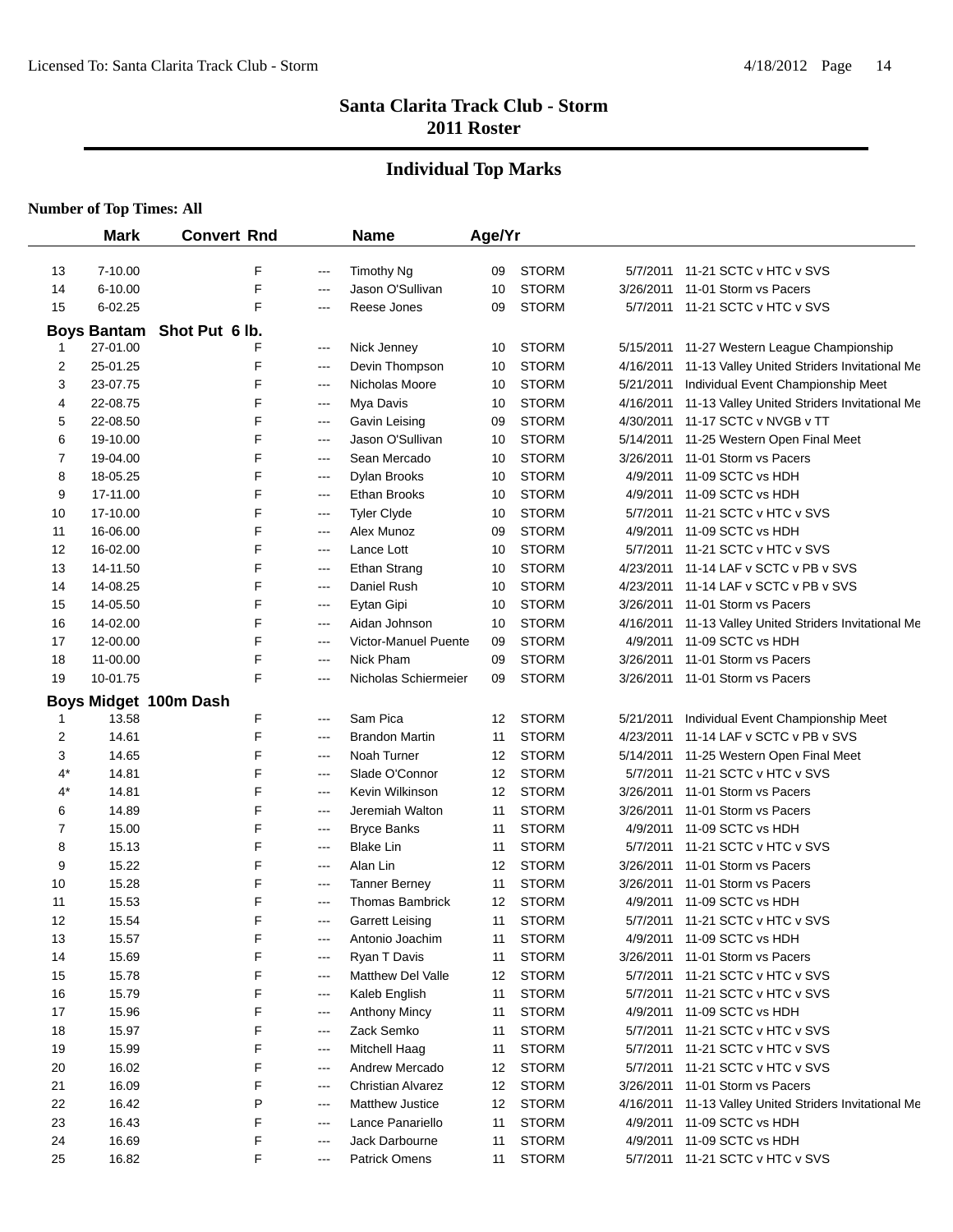#### **Individual Top Marks**

|        | <b>Mark</b>           | <b>Convert Rnd</b> |                        | <b>Name</b>                            | Age/Yr   |                              |                       |                                                         |
|--------|-----------------------|--------------------|------------------------|----------------------------------------|----------|------------------------------|-----------------------|---------------------------------------------------------|
| 26     | 16.83                 | F                  | ---                    | Napoleon Provens III                   | 11       | <b>STORM</b>                 |                       | 4/23/2011 11-14 LAF v SCTC v PB v SVS                   |
| 27     | 16.99                 | P                  | ---                    | <b>Matthew Brennand</b>                | 11       | <b>STORM</b>                 |                       | 4/16/2011 11-13 Valley United Striders Invitational Me  |
| 28     | 17.16                 | P                  | $---$                  | Michael Brennand                       | 12       | <b>STORM</b>                 |                       | 4/16/2011 11-13 Valley United Striders Invitational Me  |
| 29     | 17.78                 | F                  | $---$                  | Cesar-Antonio Puente                   | 11       | <b>STORM</b>                 | 4/9/2011              | 11-09 SCTC vs HDH                                       |
| 30     | 17.91                 | F                  | $---$                  | Cody Kline                             | 11       | <b>STORM</b>                 |                       | 3/26/2011 11-01 Storm vs Pacers                         |
|        |                       |                    |                        |                                        |          |                              |                       |                                                         |
|        | Boys Midget 200m Dash |                    |                        | Noah Turner                            |          | <b>STORM</b>                 |                       | 11-21 SCTC v HTC v SVS                                  |
| 1      | 30.10<br>30.19        | F<br>F             | ---                    | Kevin Wilkinson                        | 12<br>12 | <b>STORM</b>                 | 5/7/2011<br>5/7/2011  | 11-21 SCTC v HTC v SVS                                  |
| 2      |                       | F                  | ---                    |                                        |          | <b>STORM</b>                 |                       |                                                         |
| 3      | 30.57<br>31.82        | F                  | $\qquad \qquad -$      | <b>Tanner Berney</b><br>Slade O'Connor | 11<br>12 | <b>STORM</b>                 | 5/7/2011<br>5/7/2011  | 11-21 SCTC v HTC v SVS<br>11-21 SCTC v HTC v SVS        |
| 4      | 32.20                 | F                  | ---<br>$---$           | Jeremiah Walton                        |          | <b>STORM</b>                 | 4/16/2011             |                                                         |
| 5<br>6 | 32.42                 | F                  |                        |                                        | 11<br>11 | <b>STORM</b>                 |                       | 11-13 Valley United Striders Invitational Me            |
|        |                       | F                  | ---                    | <b>Bryce Banks</b>                     |          |                              |                       | 4/16/2011 11-13 Valley United Striders Invitational Me  |
| 7      | 32.76<br>32.77        | F                  | ---<br>$---$           | Alan Lin<br><b>Blake Lin</b>           | 12       | <b>STORM</b><br><b>STORM</b> | 5/14/2011<br>5/7/2011 | 11-25 Western Open Final Meet<br>11-21 SCTC v HTC v SVS |
| 8      |                       | F                  |                        |                                        | 11       |                              |                       | 3/26/2011 11-01 Storm vs Pacers                         |
| 9      | 32.98                 | F                  | ---                    | Ryan T Davis                           | 11       | <b>STORM</b>                 |                       |                                                         |
| 10     | 33.10                 |                    | $---$                  | Matthew Del Valle                      | 12       | <b>STORM</b>                 |                       | 5/7/2011 11-21 SCTC v HTC v SVS                         |
| 11     | 33.52                 | F<br>F             | $---$                  | Aidan Lindgren                         | 12       | <b>STORM</b>                 | 4/23/2011             | 11-14 LAF v SCTC v PB v SVS                             |
| 12     | 33.89                 | F                  | ---                    | Lance Panariello                       | 11       | <b>STORM</b>                 | 4/9/2011              | 11-09 SCTC vs HDH                                       |
| 13     | 34.02                 |                    | ---                    | <b>Thomas Bambrick</b>                 | 12       | <b>STORM</b>                 | 4/9/2011              | 11-09 SCTC vs HDH                                       |
| 14     | 34.20                 | F                  | ---                    | Mitchell Haag                          | 11       | <b>STORM</b>                 | 5/7/2011              | 11-21 SCTC v HTC v SVS                                  |
| 15     | 34.40                 | F                  | ---                    | Antonio Joachim                        | 11       | <b>STORM</b>                 | 4/9/2011              | 11-09 SCTC vs HDH                                       |
| 16     | 34.48                 | F                  | ---                    | Zack Semko                             | 11       | <b>STORM</b>                 | 4/23/2011             | 11-14 LAF v SCTC v PB v SVS                             |
| 17     | 35.54                 | F                  | ---                    | Zachary Panto                          | 11       | <b>STORM</b>                 | 5/7/2011              | 11-21 SCTC v HTC v SVS                                  |
| 18     | 36.54                 | F                  | $---$                  | Jack Darbourne                         | 11       | <b>STORM</b>                 | 4/9/2011              | 11-09 SCTC vs HDH                                       |
| 19     | 36.81                 | F                  | $--$                   | <b>Patrick Omens</b>                   | 11       | <b>STORM</b>                 | 4/9/2011              | 11-09 SCTC vs HDH                                       |
| 20     | 37.79                 | F                  | $---$                  | Napoleon Provens III                   | 11       | <b>STORM</b>                 | 4/2/2011              | 11-05 Raiders-Storm-Hawks                               |
| 21     | 40.52                 | F                  | ---                    | Cesar-Antonio Puente                   | 11       | <b>STORM</b>                 | 4/9/2011              | 11-09 SCTC vs HDH                                       |
|        | Boys Midget 400m Dash |                    |                        |                                        |          |                              |                       |                                                         |
| 1      | 1:06.41               | F                  | $---$                  | Sam Pica                               | 12       | <b>STORM</b>                 | 4/23/2011             | 11-14 LAF v SCTC v PB v SVS                             |
| 2      | 1:07.92               | F                  | $--$                   | Kevin Wilkinson                        | 12       | <b>STORM</b>                 |                       | 5/7/2011 11-21 SCTC v HTC v SVS                         |
| 3      | 1:10.10               | F                  | ---                    | <b>Tanner Berney</b>                   | 11       | <b>STORM</b>                 |                       | 4/16/2011 11-13 Valley United Striders Invitational Me  |
| 4      | 1:10.70               | F                  | ---                    | Noah Turner                            | 12       | <b>STORM</b>                 | 5/7/2011              | 11-21 SCTC v HTC v SVS                                  |
| 5      | 1:12.13               | F                  | ---                    | Aidan Lindgren                         | 12       | <b>STORM</b>                 | 4/9/2011              | 11-09 SCTC vs HDH                                       |
| 6      | 1:13.66               | F                  | $--$                   | Slade O'Connor                         | 12       | <b>STORM</b>                 | 5/7/2011              | 11-21 SCTC v HTC v SVS                                  |
| 7      | 1:15.52               | F                  | $---$                  | Lance Panariello                       | 11       | <b>STORM</b>                 | 5/7/2011              | 11-21 SCTC v HTC v SVS                                  |
| 8      | 1:16.12               | F                  | ---                    | <b>Brandon Martin</b>                  | 11       | <b>STORM</b>                 |                       | 4/9/2011 11-09 SCTC vs HDH                              |
| 9      | 1:16.93               | F                  | $---$                  | Kaleb English                          | 11       | <b>STORM</b>                 | 5/7/2011              | 11-21 SCTC v HTC v SVS                                  |
| 10     | 1:18.33               | F                  | ---                    | Kyle Haun                              | 11       | <b>STORM</b>                 | 5/7/2011              | 11-21 SCTC v HTC v SVS                                  |
| 11     | 1:18.43               | F                  | ---                    | <b>Christian Alvarez</b>               | 12       | <b>STORM</b>                 | 4/23/2011             | 11-14 LAF v SCTC v PB v SVS                             |
| 12     | 1:19.77               | F                  | ---                    | Zack Semko                             | 11       | <b>STORM</b>                 | 5/7/2011              | 11-21 SCTC v HTC v SVS                                  |
| 13     | 1:21.81               | F                  | $\qquad \qquad -$      | Ryan T Davis                           | 11       | <b>STORM</b>                 | 4/23/2011             | 11-14 LAF v SCTC v PB v SVS                             |
| 14     | 1:23.47               | F                  | $\qquad \qquad -$      | Matthew Justice                        | 12       | <b>STORM</b>                 | 5/14/2011             | 11-25 Western Open Final Meet                           |
| 15     | 1:23.57               | F                  | $---$                  | Antonio Joachim                        | 11       | <b>STORM</b>                 | 4/9/2011              | 11-09 SCTC vs HDH                                       |
| 16     | 1:27.77               | F                  | $\qquad \qquad \cdots$ | <b>Tristan Brink</b>                   | 11       | <b>STORM</b>                 | 5/14/2011             | 11-25 Western Open Final Meet                           |
| 17     | 1:31.67               | F                  | ---                    | Cody Kline                             | 11       | <b>STORM</b>                 | 4/23/2011             | 11-14 LAF v SCTC v PB v SVS                             |
|        | Boys Midget 800m Run  |                    |                        |                                        |          |                              |                       |                                                         |
| 1      | 2:45.43               | F                  | $--$                   | Jeremiah Walton                        | 11       | <b>STORM</b>                 | 5/7/2011              | 11-21 SCTC v HTC v SVS                                  |
| 2      | 2:50.34               | F                  | $--$                   | Aidan Lindgren                         | 12       | <b>STORM</b>                 | 5/14/2011             | 11-25 Western Open Final Meet                           |
| 3      | 2:59.51               | F                  | ---                    | Elijah Stepan                          | 12       | <b>STORM</b>                 | 5/14/2011             | 11-25 Western Open Final Meet                           |
|        |                       |                    |                        |                                        |          |                              |                       |                                                         |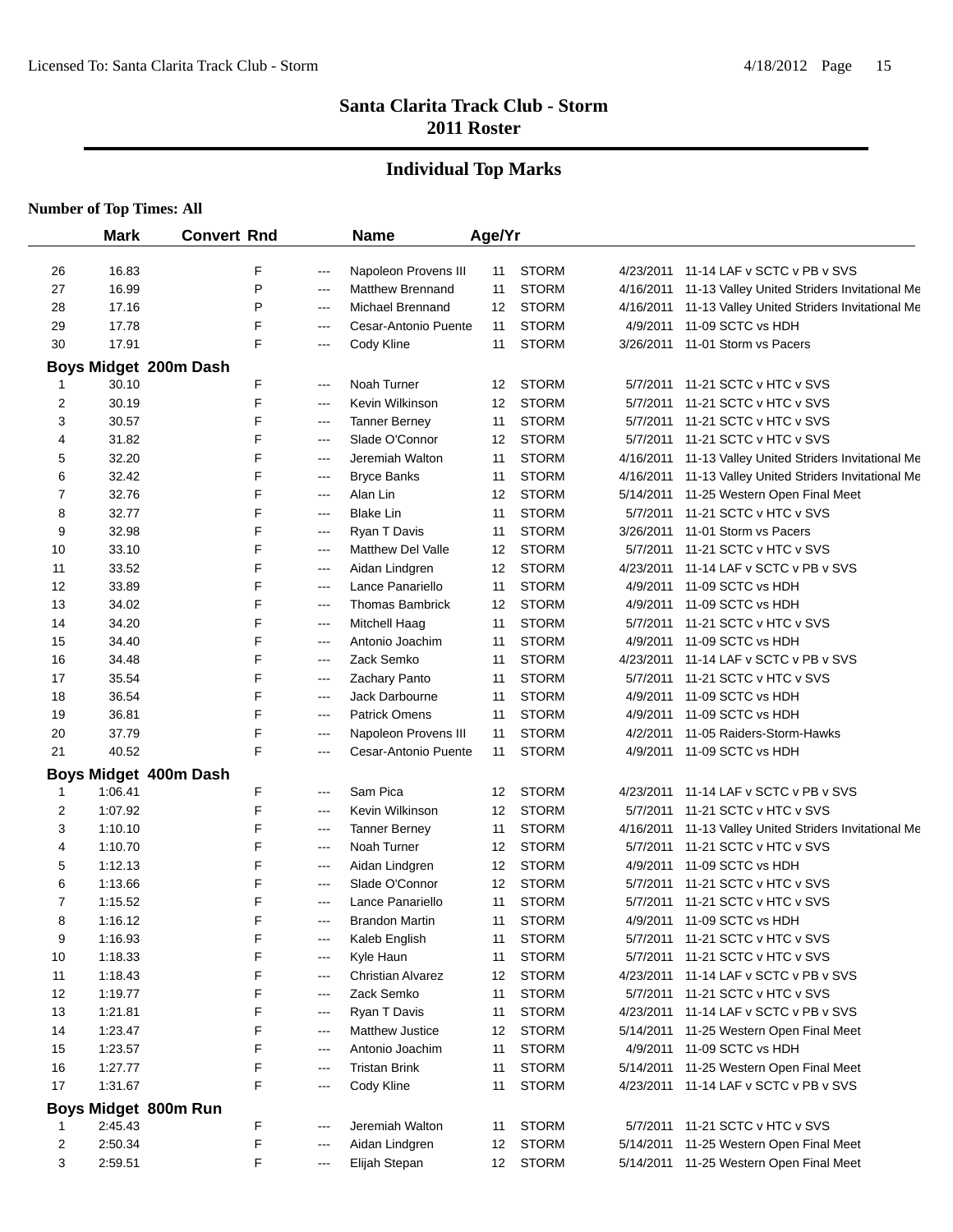## **Individual Top Marks**

|        | <b>Mark</b>        | <b>Convert Rnd</b>             |     |            | <b>Name</b>                   | Age/Yr   |              |                       |                                              |
|--------|--------------------|--------------------------------|-----|------------|-------------------------------|----------|--------------|-----------------------|----------------------------------------------|
|        | 3:07.68            |                                | F   |            |                               |          | <b>STORM</b> |                       | 11-21 SCTC v HTC v SVS                       |
| 4<br>5 | 3:09.90            |                                | F   | ---<br>--- | lan Wingenroth<br>Jack Arnold | 11<br>12 | <b>STORM</b> | 5/7/2011<br>4/16/2011 | 11-13 Valley United Striders Invitational Me |
|        | 3:22.07            |                                | F   |            | <b>Tyler Yost</b>             |          | <b>STORM</b> | 4/9/2011              | 11-09 SCTC vs HDH                            |
| 6<br>7 | 3:26.50            |                                | F   | ---        |                               | 12       | <b>STORM</b> | 4/2/2011              | 11-05 Raiders-Storm-Hawks                    |
|        |                    |                                | F   | ---        | Cody Kline                    | 11       | <b>STORM</b> |                       |                                              |
| 8      | 3:41.88            |                                | F   | ---        | <b>Tristan Brink</b>          | 11       | <b>STORM</b> | 3/26/2011             | 11-01 Storm vs Pacers                        |
| 9      | 3:46.68            |                                |     | ---        | Colin Liddiard                | 11       |              | 5/14/2011             | 11-25 Western Open Final Meet                |
|        |                    | Boys Midget 1500m Run          |     |            |                               |          |              |                       |                                              |
|        | 5:38.52            |                                | F   | ---        | Tanay Suryavanshi             | 11       | <b>STORM</b> | 5/21/2011             | Individual Event Championship Meet           |
| 2      | 5:46.26            |                                | F   | ---        | Jake Calver                   | 12       | <b>STORM</b> | 5/7/2011              | 11-21 SCTC v HTC v SVS                       |
| 3      | 5:46.78            |                                | F   | ---        | Elijah Stepan                 | 12       | <b>STORM</b> | 5/14/2011             | 11-25 Western Open Final Meet                |
| 4      | 5:55.48            |                                | F   | ---        | Aidan Lindgren                | 12       | <b>STORM</b> | 5/14/2011             | 11-25 Western Open Final Meet                |
| 5      | 5:57.83            |                                | F   | ---        | Jeremiah Walton               | 11       | <b>STORM</b> | 4/2/2011              | 11-05 Raiders-Storm-Hawks                    |
| 6      | 6:00.77            |                                | F   | ---        | Jack Arnold                   | 12       | <b>STORM</b> | 5/7/2011              | 11-21 SCTC v HTC v SVS                       |
| 7      | 6:18.95            |                                | F   | ---        | Mitchell Haag                 | 11       | <b>STORM</b> | 5/14/2011             | 11-25 Western Open Final Meet                |
| 8      | 6:20.32            |                                | F   | ---        | lan Wingenroth                | 11       | <b>STORM</b> | 4/9/2011              | 11-09 SCTC vs HDH                            |
| 9      | 6:37.47            |                                | F   | ---        | <b>Tyler Yost</b>             | 12       | <b>STORM</b> | 3/26/2011             | 11-01 Storm vs Pacers                        |
| 10     | 6:51.43            |                                | F   | ---        | Jacob Lee                     | 11       | <b>STORM</b> | 4/9/2011              | 11-09 SCTC vs HDH                            |
|        |                    | Boys Midget 3000m Run          |     |            |                               |          |              |                       |                                              |
| 1      | 11:57.66           |                                | F   | ---        | Tanay Suryavanshi             | 11       | <b>STORM</b> | 5/7/2011              | 11-21 SCTC v HTC v SVS                       |
| 2      | 12:04.29           |                                | F   | ---        | Jack Arnold                   | 12       | <b>STORM</b> | 5/21/2011             | Individual Event Championship Meet           |
| 3      | 12:30.31           |                                | F   | ---        | <b>Jake Calver</b>            | 12       | <b>STORM</b> | 5/15/2011             | 11-27 Western League Championship            |
| 4      | 13:27.42           |                                | F   | ---        | Jacob Lee                     | 11       | <b>STORM</b> | 5/21/2011             | Individual Event Championship Meet           |
| 5      | 13:59.45           |                                | F   | ---        | <b>Tyler Yost</b>             | 12       | <b>STORM</b> | 5/15/2011             | 11-27 Western League Championship            |
| 6      | 14:15.32           |                                | F   | ---        | Elijah Stepan                 | 12       | <b>STORM</b> | 4/16/2011             | 11-13 Valley United Striders Invitational Me |
|        |                    | <b>Boys Midget 80m Hurdles</b> | 30" |            |                               |          |              |                       |                                              |
| 1      | 16.56              |                                | F   | ---        | Lance Panariello              | 11       | <b>STORM</b> | 5/21/2011             | Individual Event Championship Meet           |
| 2      | 16.67              |                                | F   | ---        | Ryan T Davis                  | 11       | <b>STORM</b> | 5/15/2011             | 11-27 Western League Championship            |
| 3      | 17.26              |                                | F   | ---        | <b>Garrett Leising</b>        | 11       | <b>STORM</b> | 4/23/2011             | 11-14 LAF v SCTC v PB v SVS                  |
| 4      | 18.11              |                                | F   | ---        | Mitchell Haag                 | 11       | <b>STORM</b> | 3/26/2011             | 11-01 Storm vs Pacers                        |
| 5      | 18.27              |                                | F   | ---        | <b>Christian Alvarez</b>      | 12       | <b>STORM</b> | 3/26/2011             | 11-01 Storm vs Pacers                        |
| 6      | 19.16              |                                | F   | ---        | Michael Brennand              | 12       | <b>STORM</b> | 4/2/2011              | 11-05 Raiders-Storm-Hawks                    |
|        |                    |                                |     |            |                               |          |              |                       |                                              |
|        | <b>Boys Midget</b> | <b>High Jump</b>               |     |            |                               |          |              |                       |                                              |
|        | 5-00.00            |                                | F   | $---$      | Sam Pica                      | 12       | <b>STORM</b> | 4/23/2011             | 11-14 LAF v SCTC v PB v SVS                  |
| $2^*$  | 4-02.00            |                                | F   | $--$       | Garrett Leising               | 11       | <b>STORM</b> | 5/7/2011              | 11-21 SCTC v HTC v SVS                       |
| $2^*$  | 4-02.00            |                                | F   | ---        | Andrew Mercado                | 12       | <b>STORM</b> | 5/7/2011              | 11-21 SCTC v HTC v SVS                       |
| 4      | 4-01.00            |                                | F   |            | Jeremiah Walton               | 11       | <b>STORM</b> |                       | 5/7/2011 11-21 SCTC v HTC v SVS              |
| 5      | 4-00.00            |                                | F   | ---        | <b>Jake Calver</b>            | 12       | <b>STORM</b> |                       | 5/7/2011 11-21 SCTC v HTC v SVS              |
| 6      | 3-10.00            |                                | F   | ---        | <b>Blake Lin</b>              | 11       | <b>STORM</b> |                       | 4/23/2011 11-14 LAF v SCTC v PB v SVS        |
|        | <b>Boys Midget</b> | Long Jump                      |     |            |                               |          |              |                       |                                              |
|        | 15-09.25           |                                | F   | ---        | Sam Pica                      | 12       | <b>STORM</b> | 5/21/2011             | Individual Event Championship Meet           |
| 2      | 13-05.00           |                                | F   | ---        | <b>Tanner Berney</b>          | 11       | <b>STORM</b> | 5/15/2011             | 11-27 Western League Championship            |
| 3      | 13-01.50           |                                | F   | ---        | <b>Brandon Martin</b>         | 11       | <b>STORM</b> | 4/2/2011              | 11-05 Raiders-Storm-Hawks                    |
| 4      | 13-01.00           |                                | F   | $---$      | Andrew Mercado                | 12       | <b>STORM</b> | 5/14/2011             | 11-25 Western Open Final Meet                |
| 5      | 12-02.50           |                                | F   | ---        | <b>Matthew Del Valle</b>      | 12       | <b>STORM</b> | 5/7/2011              | 11-21 SCTC v HTC v SVS                       |
| 6      | 12-00.00           |                                | F   | ---        | <b>Anthony Mincy</b>          | 11       | <b>STORM</b> | 5/7/2011              | 11-21 SCTC v HTC v SVS                       |
| 7      | 11-08.50           |                                | F   | $--$       | <b>Bryce Banks</b>            | 11       | <b>STORM</b> | 4/2/2011              | 11-05 Raiders-Storm-Hawks                    |
| 8      | 11-06.00           |                                | F   | $--$       | <b>Matthew Justice</b>        | 12       | <b>STORM</b> | 5/14/2011             | 11-25 Western Open Final Meet                |
| 9      | 10-05.50           |                                | F   | ---        | Matthew Brennand              | 11       | <b>STORM</b> | 4/2/2011              | 11-05 Raiders-Storm-Hawks                    |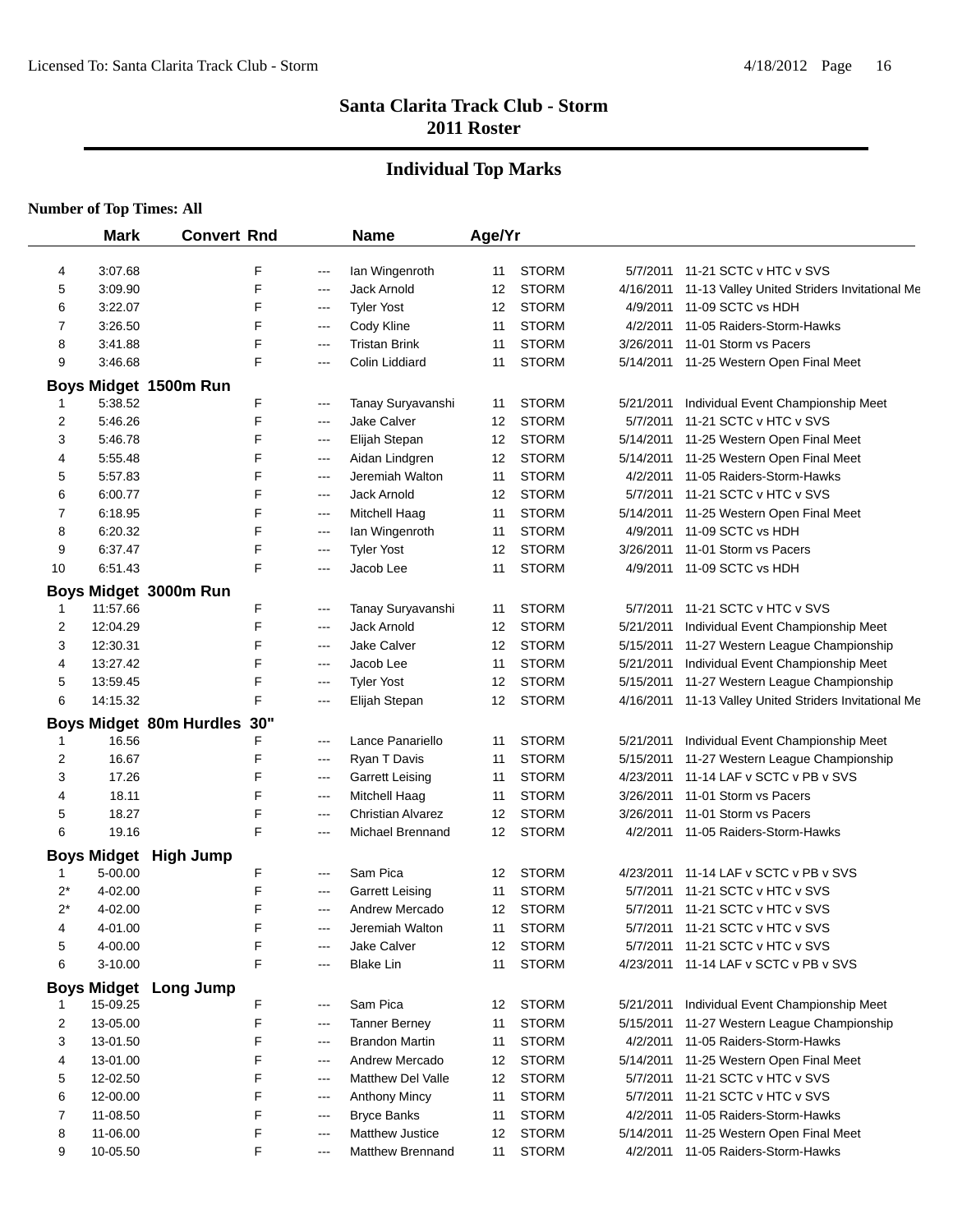## **Individual Top Marks**

|    | <b>Mark</b> | <b>Convert Rnd</b>         |       | <b>Name</b>             | Age/Yr |                              |           |                                                 |
|----|-------------|----------------------------|-------|-------------------------|--------|------------------------------|-----------|-------------------------------------------------|
|    |             |                            |       |                         |        |                              |           |                                                 |
| 10 | 10-04.00    | F<br>F                     | ---   | Aidan Lindgren          | 12     | <b>STORM</b><br><b>STORM</b> | 3/26/2011 | 11-01 Storm vs Pacers                           |
| 11 | 10-02.50    |                            | ---   | <b>Thomas Bambrick</b>  | 12     | <b>STORM</b>                 | 3/26/2011 | 11-01 Storm vs Pacers<br>11-21 SCTC v HTC v SVS |
| 12 | 9-08.50     | F<br>F                     | ---   | Jacob Lee               | 11     |                              | 5/7/2011  |                                                 |
| 13 | 9-04.00     |                            | ---   | <b>Michael Brennand</b> | 12     | <b>STORM</b><br><b>STORM</b> | 4/16/2011 | 11-13 Valley United Striders Invitational Me    |
| 14 | 9-01.00     | F                          | $---$ | <b>Patrick Omens</b>    | 11     |                              | 3/26/2011 | 11-01 Storm vs Pacers                           |
| 15 | 8-08.25     | F                          | ---   | Kyle Haun               | 11     | <b>STORM</b>                 | 4/30/2011 | 11-17 SCTC v NVGB v TT                          |
| 16 | 8-06.00     | F                          | ---   | <b>Tristan Brink</b>    | 11     | <b>STORM</b>                 | 4/30/2011 | 11-17 SCTC v NVGB v TT                          |
| 17 | 8-05.00     | F                          | ---   | Zack Semko              | 11     | <b>STORM</b>                 | 3/26/2011 | 11-01 Storm vs Pacers                           |
| 18 | 7-03.50     | F                          | ---   | Colin Liddiard          | 11     | <b>STORM</b>                 | 5/7/2011  | 11-21 SCTC v HTC v SVS                          |
|    |             | Boys Midget Shot Put 6 lb. |       |                         |        |                              |           |                                                 |
| 1  | 28-03.00    | F                          | ---   | <b>Tyler Yost</b>       | 12     | <b>STORM</b>                 | 5/15/2011 | 11-27 Western League Championship               |
| 2  | 25-04.00    | F                          | ---   | Ian Wingenroth          | 11     | <b>STORM</b>                 | 5/7/2011  | 11-21 SCTC v HTC v SVS                          |
| 3  | 21-02.25    | F                          | ---   | Slade O'Connor          | 12     | <b>STORM</b>                 | 4/23/2011 | 11-14 LAF v SCTC v PB v SVS                     |
| 4  | 21-01.00    | F                          | $---$ | Napoleon Provens III    | 11     | <b>STORM</b>                 | 4/2/2011  | 11-05 Raiders-Storm-Hawks                       |
| 5  | 14-04.50    | F                          | ---   | Colin Liddiard          | 11     | <b>STORM</b>                 | 5/7/2011  | 11-21 SCTC v HTC v SVS                          |
| 6  | 13-09.00    | F                          | $---$ | <b>Tristan Brink</b>    | 11     | <b>STORM</b>                 | 5/7/2011  | 11-21 SCTC v HTC v SVS                          |
|    |             | Boys Youth 100m Dash       |       |                         |        |                              |           |                                                 |
|    | 12.38       | F                          | ---   | Ethan Yoo               | 14     | <b>STORM</b>                 | 5/7/2011  | 11-21 SCTC v HTC v SVS                          |
| 2  | 12.52       | F                          | $---$ | Justin Baltau           | 14     | <b>STORM</b>                 | 5/7/2011  | 11-21 SCTC v HTC v SVS                          |
| 3  | 12.94       | F                          | $---$ | Josh Semko              | 14     | <b>STORM</b>                 | 5/7/2011  | 11-21 SCTC v HTC v SVS                          |
| 4  | 13.26       | F                          | $---$ | Christopher Kojin       | 13     | <b>STORM</b>                 | 3/26/2011 | 11-01 Storm vs Pacers                           |
| 5  | 13.36       | F                          | $---$ | Eli Soltes              | 14     | <b>STORM</b>                 | 5/7/2011  | 11-21 SCTC v HTC v SVS                          |
| 6  | 13.44       | F                          | ---   | Jack Le Berthon         | 14     | <b>STORM</b>                 | 4/2/2011  | 11-05 Raiders-Storm-Hawks                       |
| 7  | 13.66       | F                          | ---   | David Bambrick          | 14     | <b>STORM</b>                 | 5/7/2011  | 11-21 SCTC v HTC v SVS                          |
| 8  | 13.69       | F                          | ---   | <b>Bradley Pappas</b>   | 13     | <b>STORM</b>                 | 3/26/2011 | 11-01 Storm vs Pacers                           |
| 9  | 13.78       | F                          | ---   | <b>Brock Williams</b>   | 13     | <b>STORM</b>                 | 5/7/2011  | 11-21 SCTC v HTC v SVS                          |
| 10 | 13.79       | F                          | ---   | Benjamin Spaulding IV   | 14     | <b>STORM</b>                 | 3/26/2011 | 11-01 Storm vs Pacers                           |
| 11 | 13.86       | F                          | ---   | <b>Mathew Pham</b>      | 14     | <b>STORM</b>                 | 5/7/2011  | 11-21 SCTC v HTC v SVS                          |
| 12 | 14.05       | F                          | ---   | Abraham Jubran          | 14     | <b>STORM</b>                 | 3/26/2011 | 11-01 Storm vs Pacers                           |
| 13 | 14.68       | F                          | ---   | Jacob Poole             | 14     | <b>STORM</b>                 | 4/9/2011  | 11-09 SCTC vs HDH                               |
| 14 | 14.69       | F                          | ---   | Dylan Tait              | 13     | <b>STORM</b>                 | 5/14/2011 | 11-25 Western Open Final Meet                   |
| 15 | 14.73       | F                          | ---   | Justin Gagnon           | 14     | <b>STORM</b>                 | 3/26/2011 | 11-01 Storm vs Pacers                           |
| 16 | 14.79       | F                          | ---   | Jakob Tor               | 14     | <b>STORM</b>                 | 3/26/2011 | 11-01 Storm vs Pacers                           |
| 17 | 14.80       | P                          | ---   | James Watkins Jr        | 14     | <b>STORM</b>                 | 4/16/2011 | 11-13 Valley United Striders Invitational Me    |
| 18 | 14.91       | F                          | ---   | Ryan Fitzgerald         | 13     | <b>STORM</b>                 | 5/7/2011  | 11-21 SCTC v HTC v SVS                          |
| 19 | 14.94       | F                          | ---   | Nick Meyer              | 13     | <b>STORM</b>                 | 3/26/2011 | 11-01 Storm vs Pacers                           |
| 20 | 15.21       | F                          | ---   | Matthew Rostad          | 13     | <b>STORM</b>                 | 5/14/2011 | 11-25 Western Open Final Meet                   |
| 21 | 15.40       | F                          | ---   | <b>Tyler Bernstein</b>  | 13     | <b>STORM</b>                 | 3/26/2011 | 11-01 Storm vs Pacers                           |
| 22 | 15.51       | F                          | ---   | Michael Trunzo          | 13     | <b>STORM</b>                 | 5/7/2011  | 11-21 SCTC v HTC v SVS                          |
| 23 | 15.70       | F                          | ---   | <b>Andrew Munoz</b>     | 14     | <b>STORM</b>                 | 4/23/2011 | 11-14 LAF v SCTC v PB v SVS                     |
| 24 | 15.71       | F                          | ---   | Sean Leavins            | 13     | <b>STORM</b>                 | 3/26/2011 | 11-01 Storm vs Pacers                           |
| 25 | 16.30       | F                          | ---   | Hayden Rusk             | 14     | <b>STORM</b>                 | 4/23/2011 | 11-14 LAF v SCTC v PB v SVS                     |
| 26 | 16.42       | F                          | $---$ | Ryan Love               | 13     | <b>STORM</b>                 | 4/2/2011  | 11-05 Raiders-Storm-Hawks                       |
| 27 | 16.57       | F                          | ---   | <b>Brian Arnold</b>     | 13     | <b>STORM</b>                 | 4/2/2011  | 11-05 Raiders-Storm-Hawks                       |
| 28 | 17.41       | F                          | ---   | Tyler O'Sullivan        | 13     | <b>STORM</b>                 | 5/14/2011 | 11-25 Western Open Final Meet                   |
| 29 | 17.93       | F                          | ---   | Alex Koek               | 13     | <b>STORM</b>                 | 4/23/2011 | 11-14 LAF v SCTC v PB v SVS                     |
| 30 | 18.65       | F                          | ---   | <b>Anthony Munoz</b>    | 13     | <b>STORM</b>                 | 4/9/2011  | 11-09 SCTC vs HDH                               |
|    |             | Boys Youth 200m Dash       |       |                         |        |                              |           |                                                 |
|    | 25.11       | F                          | ---   | Ethan Yoo               | 14     | <b>STORM</b>                 | 5/21/2011 | Individual Event Championship Meet              |
|    |             |                            |       |                         |        |                              |           |                                                 |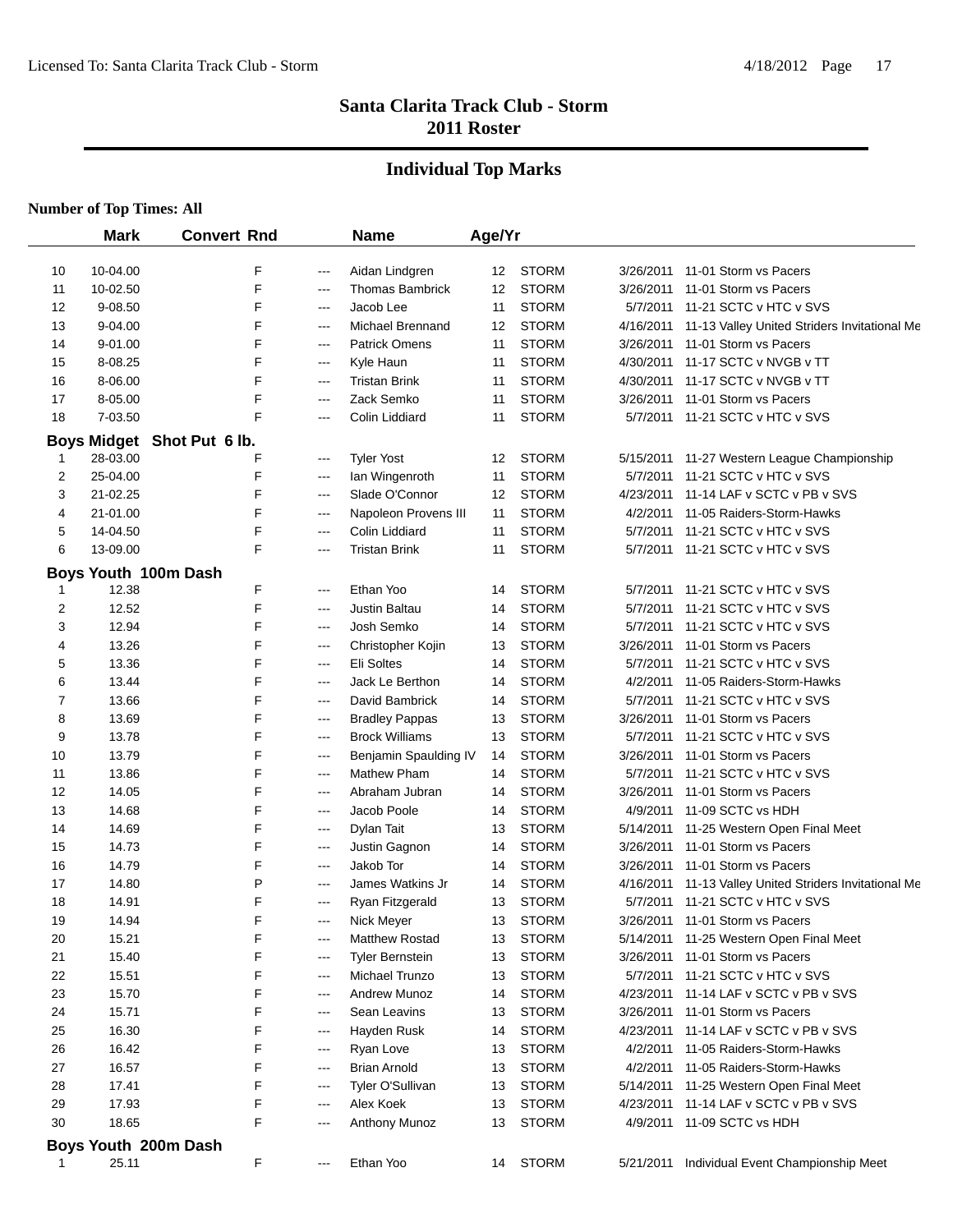## **Individual Top Marks**

|    | <b>Mark</b>                    | <b>Convert Rnd</b> |       | <b>Name</b>            | Age/Yr |              |           |                                              |
|----|--------------------------------|--------------------|-------|------------------------|--------|--------------|-----------|----------------------------------------------|
| 2  | 27.08                          | F                  | $---$ | Josh Semko             | 14     | <b>STORM</b> | 4/9/2011  | 11-09 SCTC vs HDH                            |
| 3  | 27.74                          | F                  | ---   | Christopher Kojin      | 13     | <b>STORM</b> | 5/7/2011  | 11-21 SCTC v HTC v SVS                       |
| 4  | 27.78                          | F                  | $---$ | <b>Brock Williams</b>  | 13     | <b>STORM</b> | 4/23/2011 | 11-14 LAF v SCTC v PB v SVS                  |
| 5  | 28.15                          | F                  | $---$ | Jack Le Berthon        | 14     | <b>STORM</b> | 5/7/2011  | 11-21 SCTC v HTC v SVS                       |
| 6  | 28.18                          | F                  | $---$ | David Bambrick         | 14     | <b>STORM</b> | 4/23/2011 | 11-14 LAF v SCTC v PB v SVS                  |
| 7  | 28.37                          | F                  | ---   | <b>Blake Beeler</b>    | 13     | <b>STORM</b> | 3/26/2011 | 11-01 Storm vs Pacers                        |
| 8  | 29.51                          | F                  | ---   | Benjamin Spaulding IV  | 14     | <b>STORM</b> | 4/2/2011  | 11-05 Raiders-Storm-Hawks                    |
| 9  | 31.29                          | F                  | ---   | Ryan Fitzgerald        | 13     | <b>STORM</b> | 4/9/2011  | 11-09 SCTC vs HDH                            |
| 10 | 32.80                          | F                  | ---   | Michael Trunzo         | 13     | <b>STORM</b> | 4/23/2011 | 11-14 LAF v SCTC v PB v SVS                  |
| 11 | 34.36                          | F                  | ---   | Brian Arnold           | 13     | <b>STORM</b> | 4/23/2011 | 11-14 LAF v SCTC v PB v SVS                  |
| 12 | 35.20                          | F                  | ---   | Sean Leavins           | 13     | <b>STORM</b> | 3/26/2011 | 11-01 Storm vs Pacers                        |
| 13 | 35.88                          | F                  | ---   | Tyler O'Sullivan       | 13     | <b>STORM</b> |           | 5/14/2011 11-25 Western Open Final Meet      |
|    | Boys Youth 400m Dash           |                    |       |                        |        |              |           |                                              |
| 1  | 58.23                          | F                  | $---$ | Justin Baltau          | 14     | <b>STORM</b> | 4/16/2011 | 11-13 Valley United Striders Invitational Me |
| 2  | 1:01.08                        | F                  | ---   | <b>Brock Williams</b>  | 13     | <b>STORM</b> | 5/7/2011  | 11-21 SCTC v HTC v SVS                       |
| 3  | 1:01.15                        | F                  | $---$ | <b>Tynan Daley</b>     | 14     | <b>STORM</b> | 4/2/2011  | 11-05 Raiders-Storm-Hawks                    |
| 4  | 1:05.02                        | F                  | ---   | <b>Blake Beeler</b>    | 13     | <b>STORM</b> | 4/9/2011  | 11-09 SCTC vs HDH                            |
| 5  | 1:06.92                        | F                  | $---$ | Kaleb Branda           | 14     | <b>STORM</b> | 4/2/2011  | 11-05 Raiders-Storm-Hawks                    |
| 6  | 1:08.81                        | F                  | ---   | Benjamin Spaulding IV  | 14     | <b>STORM</b> | 3/26/2011 | 11-01 Storm vs Pacers                        |
| 7  | 1:10.13                        | F                  | ---   | <b>Kyle Davis</b>      | 13     | <b>STORM</b> | 4/2/2011  | 11-05 Raiders-Storm-Hawks                    |
| 8  | 1:11.25                        | F                  | ---   | Ryan Fitzgerald        | 13     | <b>STORM</b> | 4/2/2011  | 11-05 Raiders-Storm-Hawks                    |
| 9  | 1:18.85                        | F                  | ---   | <b>Matthew McCardy</b> | 13     | <b>STORM</b> | 3/26/2011 | 11-01 Storm vs Pacers                        |
| 10 | 1:18.95                        | F                  | ---   | Brian Arnold           | 13     | <b>STORM</b> | 3/26/2011 | 11-01 Storm vs Pacers                        |
|    |                                |                    |       |                        |        |              |           |                                              |
| 1  | Boys Youth 800m Run<br>2:15.84 | F                  | ---   | Ryan Alexander         | 14     | <b>STORM</b> | 4/23/2011 | 11-14 LAF v SCTC v PB v SVS                  |
| 2  | 2:22.79                        | F                  | $---$ | <b>Tynan Daley</b>     | 14     | <b>STORM</b> | 4/9/2011  | 11-09 SCTC vs HDH                            |
| 3  | 2:26.15                        | F                  | ---   | Johnathon Bay          | 14     | <b>STORM</b> | 3/26/2011 | 11-01 Storm vs Pacers                        |
| 4  | 2:30.36                        | F                  | ---   | Ryan A Davis           | 14     | <b>STORM</b> | 3/26/2011 | 11-01 Storm vs Pacers                        |
| 5  | 2:33.89                        | F                  | ---   | Jordan Serrano         | 15     | <b>STORM</b> | 4/30/2011 | 11-17 SCTC v NVGB v TT                       |
| 6  | 2:35.08                        | F                  | ---   | Kaleb Branda           | 14     | <b>STORM</b> | 3/26/2011 | 11-01 Storm vs Pacers                        |
| 7  | 2:35.82                        | F                  | ---   | <b>Blake Beeler</b>    | 13     | <b>STORM</b> | 5/7/2011  | 11-21 SCTC v HTC v SVS                       |
| 8  | 2:45.77                        | F                  | ---   | <b>Ryan Painter</b>    | 13     | <b>STORM</b> | 4/23/2011 | 11-14 LAF v SCTC v PB v SVS                  |
| 9  | 2:51.05                        | F                  | $---$ | <b>Kyle Davis</b>      | 13     | <b>STORM</b> | 4/16/2011 | 11-13 Valley United Striders Invitational Me |
| 10 | 2:57.08                        | F                  | ---   | Jared Beaver           | 13     | <b>STORM</b> | 4/2/2011  | 11-05 Raiders-Storm-Hawks                    |
| 11 | 3:03.43                        | F                  | ---   | <b>Riley Strader</b>   | 14     | <b>STORM</b> | 5/14/2011 | 11-25 Western Open Final Meet                |
| 12 | 3:18.01                        | F                  | ---   | Ryan Love              | 13     | <b>STORM</b> | 4/16/2011 | 11-13 Valley United Striders Invitational Me |
|    |                                |                    |       |                        |        |              |           |                                              |
|    | Boys Youth 1500m Run           |                    |       |                        |        |              |           |                                              |
|    | 4:32.91                        | F                  | ---   | Ryan Alexander         | 14     | <b>STORM</b> | 5/7/2011  | 11-21 SCTC v HTC v SVS                       |
| 2  | 4:49.18                        | F                  | $---$ | Johnathon Bay          | 14     | <b>STORM</b> | 5/21/2011 | Individual Event Championship Meet           |
| 3  | 4:56.51                        | F                  | $---$ | <b>Tynan Daley</b>     | 14     | <b>STORM</b> | 5/7/2011  | 11-21 SCTC v HTC v SVS                       |
| 4  | 4:56.80                        | F                  | $---$ | Ryan A Davis           | 14     | <b>STORM</b> | 5/7/2011  | 11-21 SCTC v HTC v SVS                       |
| 5  | 5.26.84                        | F                  | $---$ | Kaleb Branda           | 14     | <b>STORM</b> | 3/26/2011 | 11-01 Storm vs Pacers                        |
| 6  | 5:29.02                        | F                  | ---   | Jonah Soltes           | 14     | <b>STORM</b> | 5/7/2011  | 11-21 SCTC v HTC v SVS                       |
| 7  | 5:29.38                        | F                  | ---   | Ryan Painter           | 13     | <b>STORM</b> | 5/7/2011  | 11-21 SCTC v HTC v SVS                       |
| 8  | 5:34.10                        | F                  | $---$ | <b>Riley Strader</b>   | 14     | <b>STORM</b> | 5/14/2011 | 11-25 Western Open Final Meet                |
| 9  | 5:45.28                        | F                  | $---$ | Kyle Davis             | 13     | <b>STORM</b> | 4/9/2011  | 11-09 SCTC vs HDH                            |
| 10 | 6:01.32                        | F                  | $---$ | Cody Roelofson         | 14     | <b>STORM</b> | 3/26/2011 | 11-01 Storm vs Pacers                        |
| 11 | 6:03.36                        | F                  | $---$ | Jared Beaver           | 13     | <b>STORM</b> | 4/2/2011  | 11-05 Raiders-Storm-Hawks                    |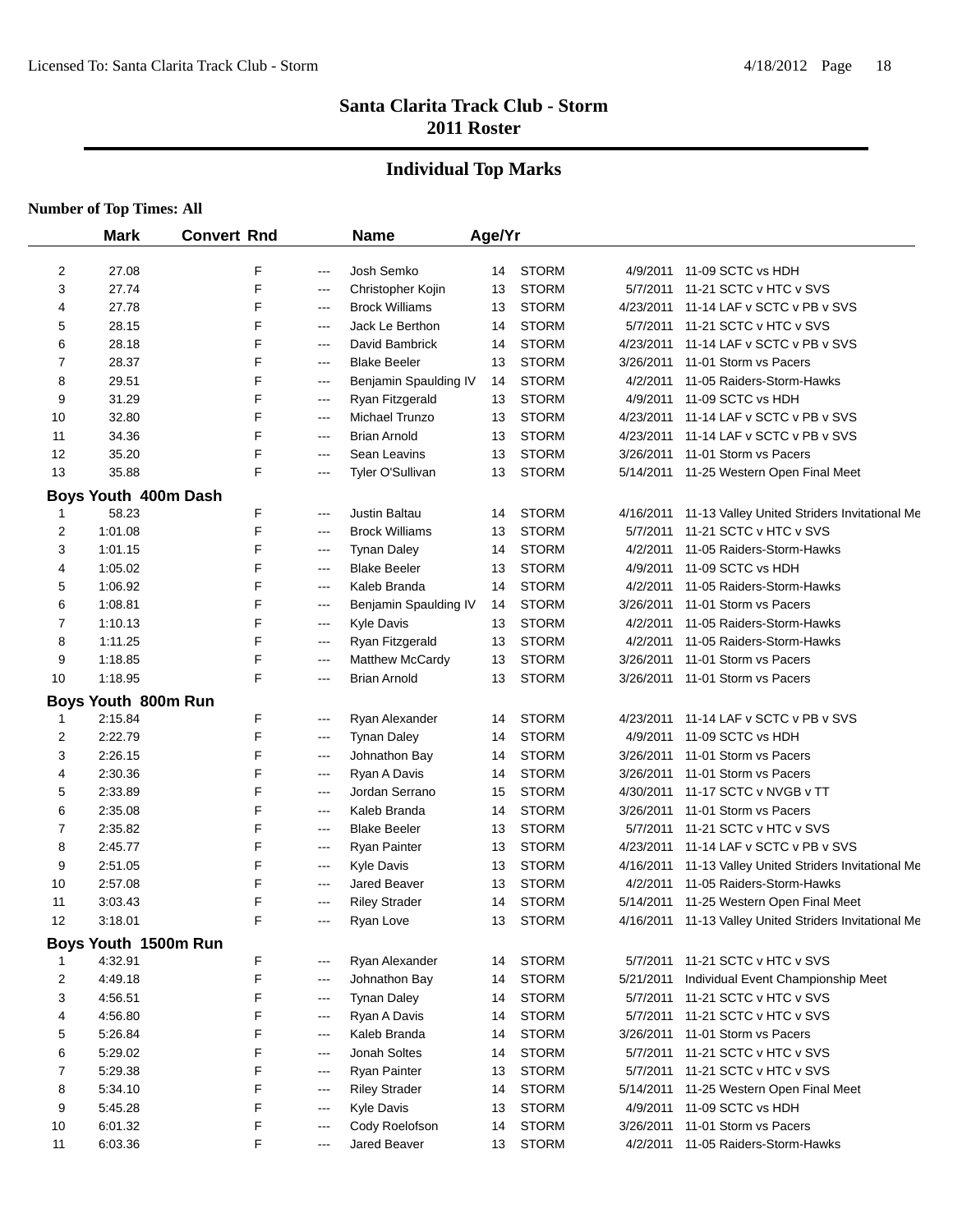#### **Individual Top Marks**

| Boys Youth 3000m Run<br>9:39.24<br>F<br>Ryan Alexander<br><b>STORM</b><br>Individual Event Championship Meet<br>14<br>5/21/2011<br>---<br>10:15.21<br>F<br><b>STORM</b><br>Individual Event Championship Meet<br>2<br>Johnathon Bay<br>14<br>5/21/2011<br>$---$<br>10:36.19<br>F<br><b>STORM</b><br>3<br>Austin Fischer<br>5/21/2011<br>Individual Event Championship Meet<br>14<br>$---$<br>F<br><b>STORM</b><br>10:37.28<br>4/23/2011<br>11-14 LAF v SCTC v PB v SVS<br>4<br>Ryan A Davis<br>14<br>$---$<br>F<br><b>STORM</b><br>5<br>11:52.17<br>Jonah Soltes<br>5/14/2011<br>11-25 Western Open Final Meet<br>14<br>---<br><b>STORM</b><br>6<br>11:55.61<br>F<br>Ryan Painter<br>5/14/2011<br>11-25 Western Open Final Meet<br>13<br>$---$<br>F<br>7<br>12:01.07<br><b>Bryce Brauneisen</b><br><b>STORM</b><br>11-01 Storm vs Pacers<br>13<br>3/26/2011<br>---<br>F<br>8<br>12:37.39<br>Kaleb Branda<br><b>STORM</b><br>11-13 Valley United Striders Invitational Me<br>14<br>4/16/2011<br>---<br>F<br>9<br>13:02.64<br><b>Kyle Davis</b><br><b>STORM</b><br>13<br>4/16/2011<br>$---$<br>30"<br>Boys Youth 100m Hurdles<br>11-14 LAF v SCTC v PB v SVS<br>14.82<br>F<br>Justin Baltau<br><b>STORM</b><br>4/23/2011<br>14<br>---<br>F<br>2<br>17.95<br><b>Mathew Pham</b><br><b>STORM</b><br>Individual Event Championship Meet<br>14<br>5/21/2011<br>---<br>F<br>3<br>18.90<br>Benjamin Spaulding IV<br><b>STORM</b><br>11-14 LAF v SCTC v PB v SVS<br>4/23/2011<br>14<br>$---$<br>19.09<br>F<br><b>STORM</b><br>11-01 Storm vs Pacers<br>Justin Gagnon<br>3/26/2011<br>4<br>14<br>$---$<br>F<br><b>STORM</b><br>19.46<br>3/26/2011<br>11-01 Storm vs Pacers<br>5<br>Nick Meyer<br>13<br>$---$<br>F<br><b>STORM</b><br>6<br>22.60<br><b>Austin Clyde</b><br>4/2/2011<br>11-05 Raiders-Storm-Hawks<br>13<br>$---$<br>22.98<br>F<br>Tyler O'Sullivan<br><b>STORM</b><br>5/14/2011<br>11-25 Western Open Final Meet<br>7<br>13<br>---<br>F<br>8<br>24.14<br>Matthew McCardy<br>13<br><b>STORM</b><br>11-25 Western Open Final Meet<br>5/14/2011<br>---<br><b>Boys Youth High Jump</b><br>F<br>5-00.00<br>Eric Sachs<br><b>STORM</b><br>11-14 LAF v SCTC v PB v SVS<br>4/23/2011<br>14<br>$---$<br>F<br>Eli Soltes<br>2<br>4-10.00<br><b>STORM</b><br>3/26/2011<br>11-01 Storm vs Pacers<br>14<br>$---$<br>F<br>11-21 SCTC v HTC v SVS<br>3*<br><b>Tynan Daley</b><br><b>STORM</b><br>5/7/2011<br>4-06.00<br>14<br>---<br>F<br>3*<br>Cody Roelofson<br><b>STORM</b><br>11-09 SCTC vs HDH<br>4-06.00<br>4/9/2011<br>14<br>---<br>F<br>5<br>4-02.00<br><b>Austin Clyde</b><br><b>STORM</b><br>13<br>5/14/2011 11-25 Western Open Final Meet<br>---<br><b>Boys Youth Long Jump</b><br>F<br>18-00.00<br>Ethan Yoo<br><b>STORM</b><br>5/7/2011<br>11-21 SCTC v HTC v SVS<br>14<br>---<br>F<br>16-00.50<br>Eli Soltes<br><b>STORM</b><br>5/7/2011<br>11-21 SCTC v HTC v SVS<br>2<br>14<br>---<br>F<br>3<br>Jack Le Berthon<br><b>STORM</b><br>5/7/2011<br>11-21 SCTC v HTC v SVS<br>14-07.00<br>14<br>---<br>F<br>Benjamin Spaulding IV<br><b>STORM</b><br>11-21 SCTC v HTC v SVS<br>4<br>14-03.50<br>5/7/2011<br>14<br>$---$<br>F<br>Josh Semko<br><b>STORM</b><br>11-05 Raiders-Storm-Hawks<br>5<br>13-11.00<br>4/2/2011<br>14<br>$---$<br>F<br>11-21 SCTC v HTC v SVS<br>6<br><b>STORM</b><br>13-04.75<br>Ryan Fitzgerald<br>5/7/2011<br>13<br>$---$<br>F<br>11-21 SCTC v HTC v SVS<br>David Bambrick<br><b>STORM</b><br>7<br>13-03.50<br>5/7/2011<br>14<br>$---$<br>F<br>8<br>James Watkins Jr<br><b>STORM</b><br>11-05 Raiders-Storm-Hawks<br>13-00.75<br>4/2/2011<br>14<br>---<br>F<br>9<br><b>STORM</b><br>11-05 Raiders-Storm-Hawks<br>12-03.50<br>Jakob Tor<br>4/2/2011<br>14<br>---<br>F<br>10<br>12-02.00<br>Andrew Munoz<br><b>STORM</b><br>4/30/2011 11-17 SCTC v NVGB v TT<br>14<br>F<br><b>STORM</b><br>5/14/2011 11-25 Western Open Final Meet<br>11<br>12-01.00<br><b>Matthew Rostad</b><br>13<br>---<br>F<br><b>STORM</b><br>11-01 Storm vs Pacers<br>12<br>11-08.75<br>Abraham Jubran<br>3/26/2011<br>14<br>$---$<br>F<br><b>STORM</b><br>11-09 SCTC vs HDH<br>13<br>11-00.00<br>Jacob Poole<br>4/9/2011<br>14<br>---<br>F<br><b>STORM</b><br>14<br>10-11.50<br>Hayden Rusk<br>14<br>5/14/2011<br>11-25 Western Open Final Meet<br>$---$<br>F<br><b>STORM</b><br>11-01 Storm vs Pacers<br>15<br>$9 - 05.50$<br><b>Austin Clyde</b><br>13<br>3/26/2011<br>$---$ | <b>Mark</b> | <b>Convert Rnd</b> | <b>Name</b> | Age/Yr |  |                                              |
|-----------------------------------------------------------------------------------------------------------------------------------------------------------------------------------------------------------------------------------------------------------------------------------------------------------------------------------------------------------------------------------------------------------------------------------------------------------------------------------------------------------------------------------------------------------------------------------------------------------------------------------------------------------------------------------------------------------------------------------------------------------------------------------------------------------------------------------------------------------------------------------------------------------------------------------------------------------------------------------------------------------------------------------------------------------------------------------------------------------------------------------------------------------------------------------------------------------------------------------------------------------------------------------------------------------------------------------------------------------------------------------------------------------------------------------------------------------------------------------------------------------------------------------------------------------------------------------------------------------------------------------------------------------------------------------------------------------------------------------------------------------------------------------------------------------------------------------------------------------------------------------------------------------------------------------------------------------------------------------------------------------------------------------------------------------------------------------------------------------------------------------------------------------------------------------------------------------------------------------------------------------------------------------------------------------------------------------------------------------------------------------------------------------------------------------------------------------------------------------------------------------------------------------------------------------------------------------------------------------------------------------------------------------------------------------------------------------------------------------------------------------------------------------------------------------------------------------------------------------------------------------------------------------------------------------------------------------------------------------------------------------------------------------------------------------------------------------------------------------------------------------------------------------------------------------------------------------------------------------------------------------------------------------------------------------------------------------------------------------------------------------------------------------------------------------------------------------------------------------------------------------------------------------------------------------------------------------------------------------------------------------------------------------------------------------------------------------------------------------------------------------------------------------------------------------------------------------------------------------------------------------------------------------------------------------------------------------------------------------------------------------------------------------------------------------------------------------------------------------------------------------------------------------------------------------------------------------------------------------------------------------------------------------------------------------------------------------------------------------------------------|-------------|--------------------|-------------|--------|--|----------------------------------------------|
|                                                                                                                                                                                                                                                                                                                                                                                                                                                                                                                                                                                                                                                                                                                                                                                                                                                                                                                                                                                                                                                                                                                                                                                                                                                                                                                                                                                                                                                                                                                                                                                                                                                                                                                                                                                                                                                                                                                                                                                                                                                                                                                                                                                                                                                                                                                                                                                                                                                                                                                                                                                                                                                                                                                                                                                                                                                                                                                                                                                                                                                                                                                                                                                                                                                                                                                                                                                                                                                                                                                                                                                                                                                                                                                                                                                                                                                                                                                                                                                                                                                                                                                                                                                                                                                                                                                                                                             |             |                    |             |        |  |                                              |
|                                                                                                                                                                                                                                                                                                                                                                                                                                                                                                                                                                                                                                                                                                                                                                                                                                                                                                                                                                                                                                                                                                                                                                                                                                                                                                                                                                                                                                                                                                                                                                                                                                                                                                                                                                                                                                                                                                                                                                                                                                                                                                                                                                                                                                                                                                                                                                                                                                                                                                                                                                                                                                                                                                                                                                                                                                                                                                                                                                                                                                                                                                                                                                                                                                                                                                                                                                                                                                                                                                                                                                                                                                                                                                                                                                                                                                                                                                                                                                                                                                                                                                                                                                                                                                                                                                                                                                             |             |                    |             |        |  |                                              |
|                                                                                                                                                                                                                                                                                                                                                                                                                                                                                                                                                                                                                                                                                                                                                                                                                                                                                                                                                                                                                                                                                                                                                                                                                                                                                                                                                                                                                                                                                                                                                                                                                                                                                                                                                                                                                                                                                                                                                                                                                                                                                                                                                                                                                                                                                                                                                                                                                                                                                                                                                                                                                                                                                                                                                                                                                                                                                                                                                                                                                                                                                                                                                                                                                                                                                                                                                                                                                                                                                                                                                                                                                                                                                                                                                                                                                                                                                                                                                                                                                                                                                                                                                                                                                                                                                                                                                                             |             |                    |             |        |  |                                              |
|                                                                                                                                                                                                                                                                                                                                                                                                                                                                                                                                                                                                                                                                                                                                                                                                                                                                                                                                                                                                                                                                                                                                                                                                                                                                                                                                                                                                                                                                                                                                                                                                                                                                                                                                                                                                                                                                                                                                                                                                                                                                                                                                                                                                                                                                                                                                                                                                                                                                                                                                                                                                                                                                                                                                                                                                                                                                                                                                                                                                                                                                                                                                                                                                                                                                                                                                                                                                                                                                                                                                                                                                                                                                                                                                                                                                                                                                                                                                                                                                                                                                                                                                                                                                                                                                                                                                                                             |             |                    |             |        |  |                                              |
|                                                                                                                                                                                                                                                                                                                                                                                                                                                                                                                                                                                                                                                                                                                                                                                                                                                                                                                                                                                                                                                                                                                                                                                                                                                                                                                                                                                                                                                                                                                                                                                                                                                                                                                                                                                                                                                                                                                                                                                                                                                                                                                                                                                                                                                                                                                                                                                                                                                                                                                                                                                                                                                                                                                                                                                                                                                                                                                                                                                                                                                                                                                                                                                                                                                                                                                                                                                                                                                                                                                                                                                                                                                                                                                                                                                                                                                                                                                                                                                                                                                                                                                                                                                                                                                                                                                                                                             |             |                    |             |        |  |                                              |
|                                                                                                                                                                                                                                                                                                                                                                                                                                                                                                                                                                                                                                                                                                                                                                                                                                                                                                                                                                                                                                                                                                                                                                                                                                                                                                                                                                                                                                                                                                                                                                                                                                                                                                                                                                                                                                                                                                                                                                                                                                                                                                                                                                                                                                                                                                                                                                                                                                                                                                                                                                                                                                                                                                                                                                                                                                                                                                                                                                                                                                                                                                                                                                                                                                                                                                                                                                                                                                                                                                                                                                                                                                                                                                                                                                                                                                                                                                                                                                                                                                                                                                                                                                                                                                                                                                                                                                             |             |                    |             |        |  |                                              |
|                                                                                                                                                                                                                                                                                                                                                                                                                                                                                                                                                                                                                                                                                                                                                                                                                                                                                                                                                                                                                                                                                                                                                                                                                                                                                                                                                                                                                                                                                                                                                                                                                                                                                                                                                                                                                                                                                                                                                                                                                                                                                                                                                                                                                                                                                                                                                                                                                                                                                                                                                                                                                                                                                                                                                                                                                                                                                                                                                                                                                                                                                                                                                                                                                                                                                                                                                                                                                                                                                                                                                                                                                                                                                                                                                                                                                                                                                                                                                                                                                                                                                                                                                                                                                                                                                                                                                                             |             |                    |             |        |  |                                              |
|                                                                                                                                                                                                                                                                                                                                                                                                                                                                                                                                                                                                                                                                                                                                                                                                                                                                                                                                                                                                                                                                                                                                                                                                                                                                                                                                                                                                                                                                                                                                                                                                                                                                                                                                                                                                                                                                                                                                                                                                                                                                                                                                                                                                                                                                                                                                                                                                                                                                                                                                                                                                                                                                                                                                                                                                                                                                                                                                                                                                                                                                                                                                                                                                                                                                                                                                                                                                                                                                                                                                                                                                                                                                                                                                                                                                                                                                                                                                                                                                                                                                                                                                                                                                                                                                                                                                                                             |             |                    |             |        |  |                                              |
|                                                                                                                                                                                                                                                                                                                                                                                                                                                                                                                                                                                                                                                                                                                                                                                                                                                                                                                                                                                                                                                                                                                                                                                                                                                                                                                                                                                                                                                                                                                                                                                                                                                                                                                                                                                                                                                                                                                                                                                                                                                                                                                                                                                                                                                                                                                                                                                                                                                                                                                                                                                                                                                                                                                                                                                                                                                                                                                                                                                                                                                                                                                                                                                                                                                                                                                                                                                                                                                                                                                                                                                                                                                                                                                                                                                                                                                                                                                                                                                                                                                                                                                                                                                                                                                                                                                                                                             |             |                    |             |        |  |                                              |
|                                                                                                                                                                                                                                                                                                                                                                                                                                                                                                                                                                                                                                                                                                                                                                                                                                                                                                                                                                                                                                                                                                                                                                                                                                                                                                                                                                                                                                                                                                                                                                                                                                                                                                                                                                                                                                                                                                                                                                                                                                                                                                                                                                                                                                                                                                                                                                                                                                                                                                                                                                                                                                                                                                                                                                                                                                                                                                                                                                                                                                                                                                                                                                                                                                                                                                                                                                                                                                                                                                                                                                                                                                                                                                                                                                                                                                                                                                                                                                                                                                                                                                                                                                                                                                                                                                                                                                             |             |                    |             |        |  | 11-13 Valley United Striders Invitational Me |
|                                                                                                                                                                                                                                                                                                                                                                                                                                                                                                                                                                                                                                                                                                                                                                                                                                                                                                                                                                                                                                                                                                                                                                                                                                                                                                                                                                                                                                                                                                                                                                                                                                                                                                                                                                                                                                                                                                                                                                                                                                                                                                                                                                                                                                                                                                                                                                                                                                                                                                                                                                                                                                                                                                                                                                                                                                                                                                                                                                                                                                                                                                                                                                                                                                                                                                                                                                                                                                                                                                                                                                                                                                                                                                                                                                                                                                                                                                                                                                                                                                                                                                                                                                                                                                                                                                                                                                             |             |                    |             |        |  |                                              |
|                                                                                                                                                                                                                                                                                                                                                                                                                                                                                                                                                                                                                                                                                                                                                                                                                                                                                                                                                                                                                                                                                                                                                                                                                                                                                                                                                                                                                                                                                                                                                                                                                                                                                                                                                                                                                                                                                                                                                                                                                                                                                                                                                                                                                                                                                                                                                                                                                                                                                                                                                                                                                                                                                                                                                                                                                                                                                                                                                                                                                                                                                                                                                                                                                                                                                                                                                                                                                                                                                                                                                                                                                                                                                                                                                                                                                                                                                                                                                                                                                                                                                                                                                                                                                                                                                                                                                                             |             |                    |             |        |  |                                              |
|                                                                                                                                                                                                                                                                                                                                                                                                                                                                                                                                                                                                                                                                                                                                                                                                                                                                                                                                                                                                                                                                                                                                                                                                                                                                                                                                                                                                                                                                                                                                                                                                                                                                                                                                                                                                                                                                                                                                                                                                                                                                                                                                                                                                                                                                                                                                                                                                                                                                                                                                                                                                                                                                                                                                                                                                                                                                                                                                                                                                                                                                                                                                                                                                                                                                                                                                                                                                                                                                                                                                                                                                                                                                                                                                                                                                                                                                                                                                                                                                                                                                                                                                                                                                                                                                                                                                                                             |             |                    |             |        |  |                                              |
|                                                                                                                                                                                                                                                                                                                                                                                                                                                                                                                                                                                                                                                                                                                                                                                                                                                                                                                                                                                                                                                                                                                                                                                                                                                                                                                                                                                                                                                                                                                                                                                                                                                                                                                                                                                                                                                                                                                                                                                                                                                                                                                                                                                                                                                                                                                                                                                                                                                                                                                                                                                                                                                                                                                                                                                                                                                                                                                                                                                                                                                                                                                                                                                                                                                                                                                                                                                                                                                                                                                                                                                                                                                                                                                                                                                                                                                                                                                                                                                                                                                                                                                                                                                                                                                                                                                                                                             |             |                    |             |        |  |                                              |
|                                                                                                                                                                                                                                                                                                                                                                                                                                                                                                                                                                                                                                                                                                                                                                                                                                                                                                                                                                                                                                                                                                                                                                                                                                                                                                                                                                                                                                                                                                                                                                                                                                                                                                                                                                                                                                                                                                                                                                                                                                                                                                                                                                                                                                                                                                                                                                                                                                                                                                                                                                                                                                                                                                                                                                                                                                                                                                                                                                                                                                                                                                                                                                                                                                                                                                                                                                                                                                                                                                                                                                                                                                                                                                                                                                                                                                                                                                                                                                                                                                                                                                                                                                                                                                                                                                                                                                             |             |                    |             |        |  |                                              |
|                                                                                                                                                                                                                                                                                                                                                                                                                                                                                                                                                                                                                                                                                                                                                                                                                                                                                                                                                                                                                                                                                                                                                                                                                                                                                                                                                                                                                                                                                                                                                                                                                                                                                                                                                                                                                                                                                                                                                                                                                                                                                                                                                                                                                                                                                                                                                                                                                                                                                                                                                                                                                                                                                                                                                                                                                                                                                                                                                                                                                                                                                                                                                                                                                                                                                                                                                                                                                                                                                                                                                                                                                                                                                                                                                                                                                                                                                                                                                                                                                                                                                                                                                                                                                                                                                                                                                                             |             |                    |             |        |  |                                              |
|                                                                                                                                                                                                                                                                                                                                                                                                                                                                                                                                                                                                                                                                                                                                                                                                                                                                                                                                                                                                                                                                                                                                                                                                                                                                                                                                                                                                                                                                                                                                                                                                                                                                                                                                                                                                                                                                                                                                                                                                                                                                                                                                                                                                                                                                                                                                                                                                                                                                                                                                                                                                                                                                                                                                                                                                                                                                                                                                                                                                                                                                                                                                                                                                                                                                                                                                                                                                                                                                                                                                                                                                                                                                                                                                                                                                                                                                                                                                                                                                                                                                                                                                                                                                                                                                                                                                                                             |             |                    |             |        |  |                                              |
|                                                                                                                                                                                                                                                                                                                                                                                                                                                                                                                                                                                                                                                                                                                                                                                                                                                                                                                                                                                                                                                                                                                                                                                                                                                                                                                                                                                                                                                                                                                                                                                                                                                                                                                                                                                                                                                                                                                                                                                                                                                                                                                                                                                                                                                                                                                                                                                                                                                                                                                                                                                                                                                                                                                                                                                                                                                                                                                                                                                                                                                                                                                                                                                                                                                                                                                                                                                                                                                                                                                                                                                                                                                                                                                                                                                                                                                                                                                                                                                                                                                                                                                                                                                                                                                                                                                                                                             |             |                    |             |        |  |                                              |
|                                                                                                                                                                                                                                                                                                                                                                                                                                                                                                                                                                                                                                                                                                                                                                                                                                                                                                                                                                                                                                                                                                                                                                                                                                                                                                                                                                                                                                                                                                                                                                                                                                                                                                                                                                                                                                                                                                                                                                                                                                                                                                                                                                                                                                                                                                                                                                                                                                                                                                                                                                                                                                                                                                                                                                                                                                                                                                                                                                                                                                                                                                                                                                                                                                                                                                                                                                                                                                                                                                                                                                                                                                                                                                                                                                                                                                                                                                                                                                                                                                                                                                                                                                                                                                                                                                                                                                             |             |                    |             |        |  |                                              |
|                                                                                                                                                                                                                                                                                                                                                                                                                                                                                                                                                                                                                                                                                                                                                                                                                                                                                                                                                                                                                                                                                                                                                                                                                                                                                                                                                                                                                                                                                                                                                                                                                                                                                                                                                                                                                                                                                                                                                                                                                                                                                                                                                                                                                                                                                                                                                                                                                                                                                                                                                                                                                                                                                                                                                                                                                                                                                                                                                                                                                                                                                                                                                                                                                                                                                                                                                                                                                                                                                                                                                                                                                                                                                                                                                                                                                                                                                                                                                                                                                                                                                                                                                                                                                                                                                                                                                                             |             |                    |             |        |  |                                              |
|                                                                                                                                                                                                                                                                                                                                                                                                                                                                                                                                                                                                                                                                                                                                                                                                                                                                                                                                                                                                                                                                                                                                                                                                                                                                                                                                                                                                                                                                                                                                                                                                                                                                                                                                                                                                                                                                                                                                                                                                                                                                                                                                                                                                                                                                                                                                                                                                                                                                                                                                                                                                                                                                                                                                                                                                                                                                                                                                                                                                                                                                                                                                                                                                                                                                                                                                                                                                                                                                                                                                                                                                                                                                                                                                                                                                                                                                                                                                                                                                                                                                                                                                                                                                                                                                                                                                                                             |             |                    |             |        |  |                                              |
|                                                                                                                                                                                                                                                                                                                                                                                                                                                                                                                                                                                                                                                                                                                                                                                                                                                                                                                                                                                                                                                                                                                                                                                                                                                                                                                                                                                                                                                                                                                                                                                                                                                                                                                                                                                                                                                                                                                                                                                                                                                                                                                                                                                                                                                                                                                                                                                                                                                                                                                                                                                                                                                                                                                                                                                                                                                                                                                                                                                                                                                                                                                                                                                                                                                                                                                                                                                                                                                                                                                                                                                                                                                                                                                                                                                                                                                                                                                                                                                                                                                                                                                                                                                                                                                                                                                                                                             |             |                    |             |        |  |                                              |
|                                                                                                                                                                                                                                                                                                                                                                                                                                                                                                                                                                                                                                                                                                                                                                                                                                                                                                                                                                                                                                                                                                                                                                                                                                                                                                                                                                                                                                                                                                                                                                                                                                                                                                                                                                                                                                                                                                                                                                                                                                                                                                                                                                                                                                                                                                                                                                                                                                                                                                                                                                                                                                                                                                                                                                                                                                                                                                                                                                                                                                                                                                                                                                                                                                                                                                                                                                                                                                                                                                                                                                                                                                                                                                                                                                                                                                                                                                                                                                                                                                                                                                                                                                                                                                                                                                                                                                             |             |                    |             |        |  |                                              |
|                                                                                                                                                                                                                                                                                                                                                                                                                                                                                                                                                                                                                                                                                                                                                                                                                                                                                                                                                                                                                                                                                                                                                                                                                                                                                                                                                                                                                                                                                                                                                                                                                                                                                                                                                                                                                                                                                                                                                                                                                                                                                                                                                                                                                                                                                                                                                                                                                                                                                                                                                                                                                                                                                                                                                                                                                                                                                                                                                                                                                                                                                                                                                                                                                                                                                                                                                                                                                                                                                                                                                                                                                                                                                                                                                                                                                                                                                                                                                                                                                                                                                                                                                                                                                                                                                                                                                                             |             |                    |             |        |  |                                              |
|                                                                                                                                                                                                                                                                                                                                                                                                                                                                                                                                                                                                                                                                                                                                                                                                                                                                                                                                                                                                                                                                                                                                                                                                                                                                                                                                                                                                                                                                                                                                                                                                                                                                                                                                                                                                                                                                                                                                                                                                                                                                                                                                                                                                                                                                                                                                                                                                                                                                                                                                                                                                                                                                                                                                                                                                                                                                                                                                                                                                                                                                                                                                                                                                                                                                                                                                                                                                                                                                                                                                                                                                                                                                                                                                                                                                                                                                                                                                                                                                                                                                                                                                                                                                                                                                                                                                                                             |             |                    |             |        |  |                                              |
|                                                                                                                                                                                                                                                                                                                                                                                                                                                                                                                                                                                                                                                                                                                                                                                                                                                                                                                                                                                                                                                                                                                                                                                                                                                                                                                                                                                                                                                                                                                                                                                                                                                                                                                                                                                                                                                                                                                                                                                                                                                                                                                                                                                                                                                                                                                                                                                                                                                                                                                                                                                                                                                                                                                                                                                                                                                                                                                                                                                                                                                                                                                                                                                                                                                                                                                                                                                                                                                                                                                                                                                                                                                                                                                                                                                                                                                                                                                                                                                                                                                                                                                                                                                                                                                                                                                                                                             |             |                    |             |        |  |                                              |
|                                                                                                                                                                                                                                                                                                                                                                                                                                                                                                                                                                                                                                                                                                                                                                                                                                                                                                                                                                                                                                                                                                                                                                                                                                                                                                                                                                                                                                                                                                                                                                                                                                                                                                                                                                                                                                                                                                                                                                                                                                                                                                                                                                                                                                                                                                                                                                                                                                                                                                                                                                                                                                                                                                                                                                                                                                                                                                                                                                                                                                                                                                                                                                                                                                                                                                                                                                                                                                                                                                                                                                                                                                                                                                                                                                                                                                                                                                                                                                                                                                                                                                                                                                                                                                                                                                                                                                             |             |                    |             |        |  |                                              |
|                                                                                                                                                                                                                                                                                                                                                                                                                                                                                                                                                                                                                                                                                                                                                                                                                                                                                                                                                                                                                                                                                                                                                                                                                                                                                                                                                                                                                                                                                                                                                                                                                                                                                                                                                                                                                                                                                                                                                                                                                                                                                                                                                                                                                                                                                                                                                                                                                                                                                                                                                                                                                                                                                                                                                                                                                                                                                                                                                                                                                                                                                                                                                                                                                                                                                                                                                                                                                                                                                                                                                                                                                                                                                                                                                                                                                                                                                                                                                                                                                                                                                                                                                                                                                                                                                                                                                                             |             |                    |             |        |  |                                              |
|                                                                                                                                                                                                                                                                                                                                                                                                                                                                                                                                                                                                                                                                                                                                                                                                                                                                                                                                                                                                                                                                                                                                                                                                                                                                                                                                                                                                                                                                                                                                                                                                                                                                                                                                                                                                                                                                                                                                                                                                                                                                                                                                                                                                                                                                                                                                                                                                                                                                                                                                                                                                                                                                                                                                                                                                                                                                                                                                                                                                                                                                                                                                                                                                                                                                                                                                                                                                                                                                                                                                                                                                                                                                                                                                                                                                                                                                                                                                                                                                                                                                                                                                                                                                                                                                                                                                                                             |             |                    |             |        |  |                                              |
|                                                                                                                                                                                                                                                                                                                                                                                                                                                                                                                                                                                                                                                                                                                                                                                                                                                                                                                                                                                                                                                                                                                                                                                                                                                                                                                                                                                                                                                                                                                                                                                                                                                                                                                                                                                                                                                                                                                                                                                                                                                                                                                                                                                                                                                                                                                                                                                                                                                                                                                                                                                                                                                                                                                                                                                                                                                                                                                                                                                                                                                                                                                                                                                                                                                                                                                                                                                                                                                                                                                                                                                                                                                                                                                                                                                                                                                                                                                                                                                                                                                                                                                                                                                                                                                                                                                                                                             |             |                    |             |        |  |                                              |
|                                                                                                                                                                                                                                                                                                                                                                                                                                                                                                                                                                                                                                                                                                                                                                                                                                                                                                                                                                                                                                                                                                                                                                                                                                                                                                                                                                                                                                                                                                                                                                                                                                                                                                                                                                                                                                                                                                                                                                                                                                                                                                                                                                                                                                                                                                                                                                                                                                                                                                                                                                                                                                                                                                                                                                                                                                                                                                                                                                                                                                                                                                                                                                                                                                                                                                                                                                                                                                                                                                                                                                                                                                                                                                                                                                                                                                                                                                                                                                                                                                                                                                                                                                                                                                                                                                                                                                             |             |                    |             |        |  |                                              |
|                                                                                                                                                                                                                                                                                                                                                                                                                                                                                                                                                                                                                                                                                                                                                                                                                                                                                                                                                                                                                                                                                                                                                                                                                                                                                                                                                                                                                                                                                                                                                                                                                                                                                                                                                                                                                                                                                                                                                                                                                                                                                                                                                                                                                                                                                                                                                                                                                                                                                                                                                                                                                                                                                                                                                                                                                                                                                                                                                                                                                                                                                                                                                                                                                                                                                                                                                                                                                                                                                                                                                                                                                                                                                                                                                                                                                                                                                                                                                                                                                                                                                                                                                                                                                                                                                                                                                                             |             |                    |             |        |  |                                              |
|                                                                                                                                                                                                                                                                                                                                                                                                                                                                                                                                                                                                                                                                                                                                                                                                                                                                                                                                                                                                                                                                                                                                                                                                                                                                                                                                                                                                                                                                                                                                                                                                                                                                                                                                                                                                                                                                                                                                                                                                                                                                                                                                                                                                                                                                                                                                                                                                                                                                                                                                                                                                                                                                                                                                                                                                                                                                                                                                                                                                                                                                                                                                                                                                                                                                                                                                                                                                                                                                                                                                                                                                                                                                                                                                                                                                                                                                                                                                                                                                                                                                                                                                                                                                                                                                                                                                                                             |             |                    |             |        |  |                                              |
|                                                                                                                                                                                                                                                                                                                                                                                                                                                                                                                                                                                                                                                                                                                                                                                                                                                                                                                                                                                                                                                                                                                                                                                                                                                                                                                                                                                                                                                                                                                                                                                                                                                                                                                                                                                                                                                                                                                                                                                                                                                                                                                                                                                                                                                                                                                                                                                                                                                                                                                                                                                                                                                                                                                                                                                                                                                                                                                                                                                                                                                                                                                                                                                                                                                                                                                                                                                                                                                                                                                                                                                                                                                                                                                                                                                                                                                                                                                                                                                                                                                                                                                                                                                                                                                                                                                                                                             |             |                    |             |        |  |                                              |
|                                                                                                                                                                                                                                                                                                                                                                                                                                                                                                                                                                                                                                                                                                                                                                                                                                                                                                                                                                                                                                                                                                                                                                                                                                                                                                                                                                                                                                                                                                                                                                                                                                                                                                                                                                                                                                                                                                                                                                                                                                                                                                                                                                                                                                                                                                                                                                                                                                                                                                                                                                                                                                                                                                                                                                                                                                                                                                                                                                                                                                                                                                                                                                                                                                                                                                                                                                                                                                                                                                                                                                                                                                                                                                                                                                                                                                                                                                                                                                                                                                                                                                                                                                                                                                                                                                                                                                             |             |                    |             |        |  |                                              |
|                                                                                                                                                                                                                                                                                                                                                                                                                                                                                                                                                                                                                                                                                                                                                                                                                                                                                                                                                                                                                                                                                                                                                                                                                                                                                                                                                                                                                                                                                                                                                                                                                                                                                                                                                                                                                                                                                                                                                                                                                                                                                                                                                                                                                                                                                                                                                                                                                                                                                                                                                                                                                                                                                                                                                                                                                                                                                                                                                                                                                                                                                                                                                                                                                                                                                                                                                                                                                                                                                                                                                                                                                                                                                                                                                                                                                                                                                                                                                                                                                                                                                                                                                                                                                                                                                                                                                                             |             |                    |             |        |  |                                              |
|                                                                                                                                                                                                                                                                                                                                                                                                                                                                                                                                                                                                                                                                                                                                                                                                                                                                                                                                                                                                                                                                                                                                                                                                                                                                                                                                                                                                                                                                                                                                                                                                                                                                                                                                                                                                                                                                                                                                                                                                                                                                                                                                                                                                                                                                                                                                                                                                                                                                                                                                                                                                                                                                                                                                                                                                                                                                                                                                                                                                                                                                                                                                                                                                                                                                                                                                                                                                                                                                                                                                                                                                                                                                                                                                                                                                                                                                                                                                                                                                                                                                                                                                                                                                                                                                                                                                                                             |             |                    |             |        |  |                                              |
|                                                                                                                                                                                                                                                                                                                                                                                                                                                                                                                                                                                                                                                                                                                                                                                                                                                                                                                                                                                                                                                                                                                                                                                                                                                                                                                                                                                                                                                                                                                                                                                                                                                                                                                                                                                                                                                                                                                                                                                                                                                                                                                                                                                                                                                                                                                                                                                                                                                                                                                                                                                                                                                                                                                                                                                                                                                                                                                                                                                                                                                                                                                                                                                                                                                                                                                                                                                                                                                                                                                                                                                                                                                                                                                                                                                                                                                                                                                                                                                                                                                                                                                                                                                                                                                                                                                                                                             |             |                    |             |        |  |                                              |
|                                                                                                                                                                                                                                                                                                                                                                                                                                                                                                                                                                                                                                                                                                                                                                                                                                                                                                                                                                                                                                                                                                                                                                                                                                                                                                                                                                                                                                                                                                                                                                                                                                                                                                                                                                                                                                                                                                                                                                                                                                                                                                                                                                                                                                                                                                                                                                                                                                                                                                                                                                                                                                                                                                                                                                                                                                                                                                                                                                                                                                                                                                                                                                                                                                                                                                                                                                                                                                                                                                                                                                                                                                                                                                                                                                                                                                                                                                                                                                                                                                                                                                                                                                                                                                                                                                                                                                             |             |                    |             |        |  |                                              |
|                                                                                                                                                                                                                                                                                                                                                                                                                                                                                                                                                                                                                                                                                                                                                                                                                                                                                                                                                                                                                                                                                                                                                                                                                                                                                                                                                                                                                                                                                                                                                                                                                                                                                                                                                                                                                                                                                                                                                                                                                                                                                                                                                                                                                                                                                                                                                                                                                                                                                                                                                                                                                                                                                                                                                                                                                                                                                                                                                                                                                                                                                                                                                                                                                                                                                                                                                                                                                                                                                                                                                                                                                                                                                                                                                                                                                                                                                                                                                                                                                                                                                                                                                                                                                                                                                                                                                                             |             |                    |             |        |  |                                              |
|                                                                                                                                                                                                                                                                                                                                                                                                                                                                                                                                                                                                                                                                                                                                                                                                                                                                                                                                                                                                                                                                                                                                                                                                                                                                                                                                                                                                                                                                                                                                                                                                                                                                                                                                                                                                                                                                                                                                                                                                                                                                                                                                                                                                                                                                                                                                                                                                                                                                                                                                                                                                                                                                                                                                                                                                                                                                                                                                                                                                                                                                                                                                                                                                                                                                                                                                                                                                                                                                                                                                                                                                                                                                                                                                                                                                                                                                                                                                                                                                                                                                                                                                                                                                                                                                                                                                                                             |             |                    |             |        |  |                                              |
| $9 - 05.00$<br>F<br>Anthony Munoz<br><b>STORM</b><br>3/26/2011<br>11-01 Storm vs Pacers<br>16<br>13<br>---                                                                                                                                                                                                                                                                                                                                                                                                                                                                                                                                                                                                                                                                                                                                                                                                                                                                                                                                                                                                                                                                                                                                                                                                                                                                                                                                                                                                                                                                                                                                                                                                                                                                                                                                                                                                                                                                                                                                                                                                                                                                                                                                                                                                                                                                                                                                                                                                                                                                                                                                                                                                                                                                                                                                                                                                                                                                                                                                                                                                                                                                                                                                                                                                                                                                                                                                                                                                                                                                                                                                                                                                                                                                                                                                                                                                                                                                                                                                                                                                                                                                                                                                                                                                                                                                  |             |                    |             |        |  |                                              |
| F<br>17<br>7-06.00<br>Alex Koek<br><b>STORM</b><br>4/23/2011 11-14 LAF v SCTC v PB v SVS<br>13<br>---                                                                                                                                                                                                                                                                                                                                                                                                                                                                                                                                                                                                                                                                                                                                                                                                                                                                                                                                                                                                                                                                                                                                                                                                                                                                                                                                                                                                                                                                                                                                                                                                                                                                                                                                                                                                                                                                                                                                                                                                                                                                                                                                                                                                                                                                                                                                                                                                                                                                                                                                                                                                                                                                                                                                                                                                                                                                                                                                                                                                                                                                                                                                                                                                                                                                                                                                                                                                                                                                                                                                                                                                                                                                                                                                                                                                                                                                                                                                                                                                                                                                                                                                                                                                                                                                       |             |                    |             |        |  |                                              |
| Boys Youth Shot Put 4 kg.                                                                                                                                                                                                                                                                                                                                                                                                                                                                                                                                                                                                                                                                                                                                                                                                                                                                                                                                                                                                                                                                                                                                                                                                                                                                                                                                                                                                                                                                                                                                                                                                                                                                                                                                                                                                                                                                                                                                                                                                                                                                                                                                                                                                                                                                                                                                                                                                                                                                                                                                                                                                                                                                                                                                                                                                                                                                                                                                                                                                                                                                                                                                                                                                                                                                                                                                                                                                                                                                                                                                                                                                                                                                                                                                                                                                                                                                                                                                                                                                                                                                                                                                                                                                                                                                                                                                                   |             |                    |             |        |  |                                              |
| F<br><b>STORM</b><br>34-08.00<br>Abraham Jubran<br>5/15/2011 11-27 Western League Championship<br>14<br>---                                                                                                                                                                                                                                                                                                                                                                                                                                                                                                                                                                                                                                                                                                                                                                                                                                                                                                                                                                                                                                                                                                                                                                                                                                                                                                                                                                                                                                                                                                                                                                                                                                                                                                                                                                                                                                                                                                                                                                                                                                                                                                                                                                                                                                                                                                                                                                                                                                                                                                                                                                                                                                                                                                                                                                                                                                                                                                                                                                                                                                                                                                                                                                                                                                                                                                                                                                                                                                                                                                                                                                                                                                                                                                                                                                                                                                                                                                                                                                                                                                                                                                                                                                                                                                                                 |             |                    |             |        |  |                                              |
| 5/7/2011 11-21 SCTC v HTC v SVS<br>26-08.00<br>F<br>Christopher Yoo<br><b>STORM</b><br>2<br>13<br>---                                                                                                                                                                                                                                                                                                                                                                                                                                                                                                                                                                                                                                                                                                                                                                                                                                                                                                                                                                                                                                                                                                                                                                                                                                                                                                                                                                                                                                                                                                                                                                                                                                                                                                                                                                                                                                                                                                                                                                                                                                                                                                                                                                                                                                                                                                                                                                                                                                                                                                                                                                                                                                                                                                                                                                                                                                                                                                                                                                                                                                                                                                                                                                                                                                                                                                                                                                                                                                                                                                                                                                                                                                                                                                                                                                                                                                                                                                                                                                                                                                                                                                                                                                                                                                                                       |             |                    |             |        |  |                                              |
| 3<br>F<br>Michael Trunzo<br><b>STORM</b><br>4/16/2011 11-13 Valley United Striders Invitational Me<br>24-01.00<br>13<br>---                                                                                                                                                                                                                                                                                                                                                                                                                                                                                                                                                                                                                                                                                                                                                                                                                                                                                                                                                                                                                                                                                                                                                                                                                                                                                                                                                                                                                                                                                                                                                                                                                                                                                                                                                                                                                                                                                                                                                                                                                                                                                                                                                                                                                                                                                                                                                                                                                                                                                                                                                                                                                                                                                                                                                                                                                                                                                                                                                                                                                                                                                                                                                                                                                                                                                                                                                                                                                                                                                                                                                                                                                                                                                                                                                                                                                                                                                                                                                                                                                                                                                                                                                                                                                                                 |             |                    |             |        |  |                                              |
| F<br>Austin Clyde<br><b>STORM</b><br>5/14/2011 11-25 Western Open Final Meet<br>4<br>23-00.00<br>13<br>---                                                                                                                                                                                                                                                                                                                                                                                                                                                                                                                                                                                                                                                                                                                                                                                                                                                                                                                                                                                                                                                                                                                                                                                                                                                                                                                                                                                                                                                                                                                                                                                                                                                                                                                                                                                                                                                                                                                                                                                                                                                                                                                                                                                                                                                                                                                                                                                                                                                                                                                                                                                                                                                                                                                                                                                                                                                                                                                                                                                                                                                                                                                                                                                                                                                                                                                                                                                                                                                                                                                                                                                                                                                                                                                                                                                                                                                                                                                                                                                                                                                                                                                                                                                                                                                                  |             |                    |             |        |  |                                              |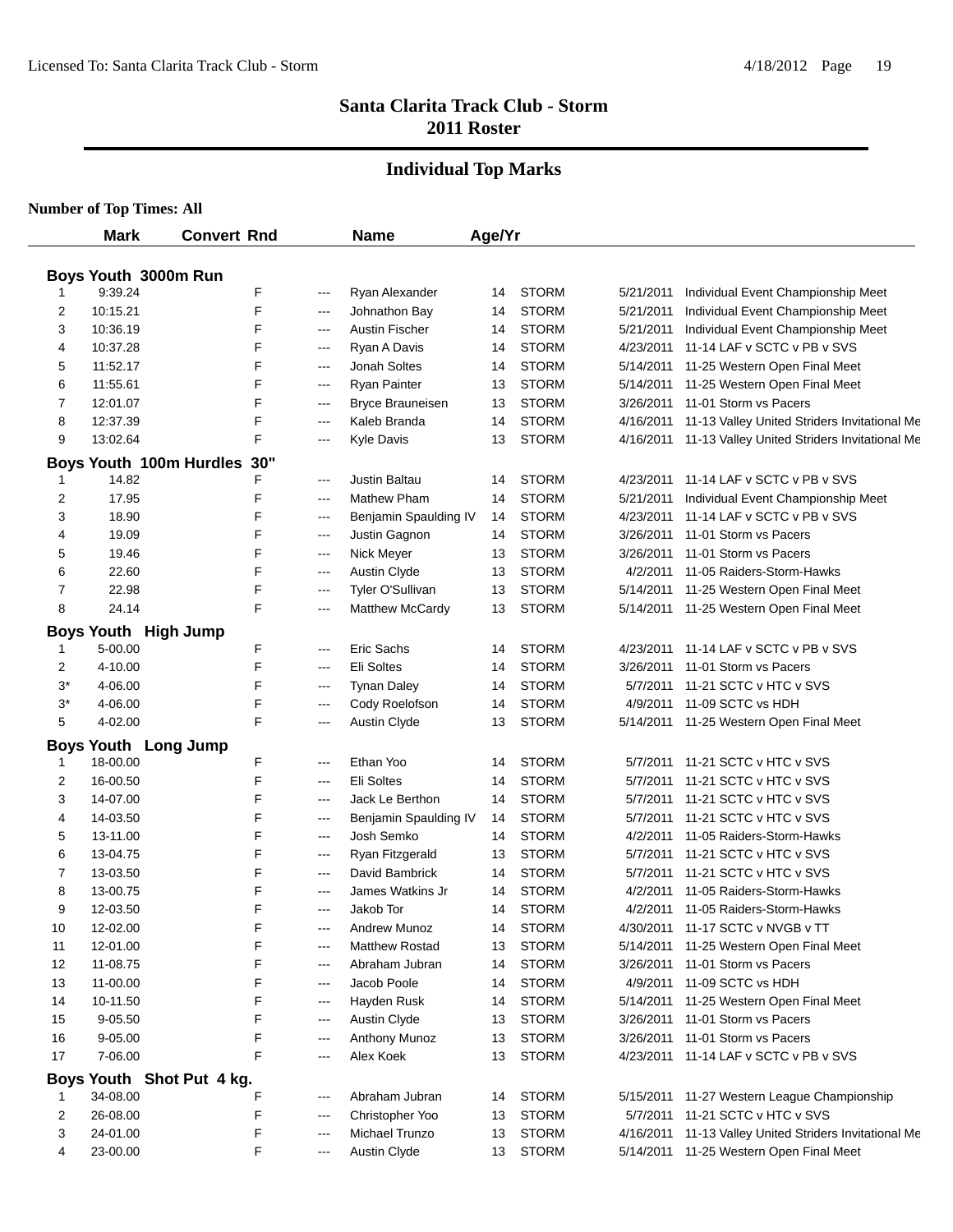#### **Individual Top Marks**

|    | <b>Mark</b> | <b>Convert Rnd</b>          |       | <b>Name</b>             | Age/Yr |              |           |                                              |
|----|-------------|-----------------------------|-------|-------------------------|--------|--------------|-----------|----------------------------------------------|
| 5  | 21-10.00    | F                           | ---   | Dylan Tait              | 13     | <b>STORM</b> | 4/30/2011 | 11-17 SCTC v NVGB v TT                       |
| 6  | 21-05.25    | F                           | ---   | <b>Matthew Rostad</b>   | 13     | <b>STORM</b> | 3/26/2011 | 11-01 Storm vs Pacers                        |
| 7  | 19-05.25    | F                           | ---   | Ryan Love               | 13     | <b>STORM</b> | 4/16/2011 | 11-13 Valley United Striders Invitational Me |
| 8  | 17-07.00    | F                           | ---   | Alex Koek               | 13     | <b>STORM</b> | 4/23/2011 | 11-14 LAF v SCTC v PB v SVS                  |
| 9  | 17-06.00    | F                           | ---   | Anthony Munoz           | 13     | <b>STORM</b> | 3/26/2011 | 11-01 Storm vs Pacers                        |
|    |             |                             |       |                         |        |              |           |                                              |
|    | 15.83       | Boys Gremlin 100m Dash<br>F | ---   | Nkemka Chukwumerije     | 08     | <b>STORM</b> | 5/14/2011 | 11-25 Western Open Final Meet                |
| 2  | 17.01       | F                           | ---   | <b>Quentin Thompson</b> | 08     | <b>STORM</b> | 4/9/2011  | 11-09 SCTC vs HDH                            |
| 3  | 17.41       | F                           | ---   | Amari Powell            | 08     | <b>STORM</b> | 4/9/2011  | 11-09 SCTC vs HDH                            |
| 4  | 17.60       | P                           | $---$ | Zach Turner             | 08     | <b>STORM</b> | 4/16/2011 | 11-13 Valley United Striders Invitational Me |
| 5  | 18.48       | F                           | $---$ | Dae Mario Bethke        | 07     | <b>STORM</b> | 4/2/2011  | 11-05 Raiders-Storm-Hawks                    |
| 6  | 18.59       | F                           | ---   | Patricio Altamirano     | 07     | <b>STORM</b> | 5/14/2011 | 11-25 Western Open Final Meet                |
| 7  | 19.08       | F                           | $---$ | Noah English            | 08     | <b>STORM</b> | 5/7/2011  | 11-21 SCTC v HTC v SVS                       |
| 8  | 19.55       | P                           | ---   | Alex Jenney             | 08     | <b>STORM</b> | 4/16/2011 | 11-13 Valley United Striders Invitational Me |
| 9  | 19.56       | F                           | ---   | Aaron Cardenas          |        | <b>STORM</b> | 3/26/2011 | 11-01 Storm vs Pacers                        |
|    |             | F                           |       |                         | 08     | <b>STORM</b> |           |                                              |
| 10 | 19.65       | F                           | ---   | lan Haag                | 08     |              | 5/7/2011  | 11-21 SCTC v HTC v SVS                       |
| 11 | 19.68       |                             | ---   | Caleb Canham            | 06     | <b>STORM</b> | 3/26/2011 | 11-01 Storm vs Pacers                        |
| 12 | 19.98       | F                           | $---$ | Viraj Lakhotia          | 07     | <b>STORM</b> | 5/7/2011  | 11-21 SCTC v HTC v SVS                       |
| 13 | 20.06       | F                           | ---   | Jordan Cardenas         | 06     | <b>STORM</b> | 5/7/2011  | 11-21 SCTC v HTC v SVS                       |
| 14 | 20.45       | F                           | ---   | Darius Zbojniewicz      | 08     | <b>STORM</b> | 4/9/2011  | 11-09 SCTC vs HDH                            |
| 15 | 20.49       | F                           | ---   | Eric Schmidt            | 08     | <b>STORM</b> | 4/23/2011 | 11-14 LAF v SCTC v PB v SVS                  |
| 16 | 20.58       | F                           | ---   | Justice Joachim         | 06     | <b>STORM</b> | 4/23/2011 | 11-14 LAF v SCTC v PB v SVS                  |
| 17 | 20.86       | F                           | ---   | Jacob Fredericks        | 06     | <b>STORM</b> | 5/7/2011  | 11-21 SCTC v HTC v SVS                       |
| 18 | 20.92       | F                           | ---   | Gabriel Castillo-Lozano | 07     | <b>STORM</b> | 5/7/2011  | 11-21 SCTC v HTC v SVS                       |
| 19 | 21.20       | F                           | ---   | Jameel Powell           | 06     | <b>STORM</b> | 5/14/2011 | 11-25 Western Open Final Meet                |
| 20 | 21.38       | F                           | ---   | Benjamin Fletcher       | 08     | <b>STORM</b> | 5/14/2011 | 11-25 Western Open Final Meet                |
| 21 | 21.41       | F                           | ---   | Joseph Ng               | 07     | <b>STORM</b> | 4/23/2011 | 11-14 LAF v SCTC v PB v SVS                  |
| 22 | 21.44       | F                           | ---   | Jackson Bennett         | 06     | <b>STORM</b> | 5/7/2011  | 11-21 SCTC v HTC v SVS                       |
| 23 | 21.45       | F                           | ---   | Nathan Branda           | 07     | <b>STORM</b> | 4/23/2011 | 11-14 LAF v SCTC v PB v SVS                  |
| 24 | 21.68       | F                           | ---   | <b>Preston Williams</b> | 07     | <b>STORM</b> | 5/7/2011  | 11-21 SCTC v HTC v SVS                       |
| 25 | 21.87       | F                           | ---   | <b>Tony Malono</b>      | 08     | <b>STORM</b> | 3/26/2011 | 11-01 Storm vs Pacers                        |
| 26 | 22.18       | P                           | ---   | James Arambula          | 07     | <b>STORM</b> | 4/16/2011 | 11-13 Valley United Striders Invitational Me |
| 27 | 22.34       | F                           | $---$ | Luke Sachs              | 07     | <b>STORM</b> | 4/23/2011 | 11-14 LAF v SCTC v PB v SVS                  |
| 28 | 22.63       | F                           | $---$ | Mayson Harlan           | 07     | <b>STORM</b> | 3/26/2011 | 11-01 Storm vs Pacers                        |
| 29 | 23.57       | F                           | $---$ | Kaidon Peterson         | 07     | <b>STORM</b> | 4/30/2011 | 11-17 SCTC v NVGB v TT                       |
| 30 | 23.79       | F                           | ---   | Sherbell Malono         | 08     | <b>STORM</b> | 3/26/2011 | 11-01 Storm vs Pacers                        |
| 31 | 27.93       | F                           |       | Kurt Wilkinson          | 06     | <b>STORM</b> |           | 3/26/2011 11-01 Storm vs Pacers              |
|    |             | Boys Gremlin 200m Dash      |       |                         |        |              |           |                                              |
|    | 32.97       | F                           | ---   | Nkemka Chukwumerije     | 08     | <b>STORM</b> | 4/23/2011 | 11-14 LAF v SCTC v PB v SVS                  |
| 2  | 33.62       | F                           | $---$ | Nicholas Serrano        | 08     | <b>STORM</b> | 4/23/2011 | 11-14 LAF v SCTC v PB v SVS                  |
| 3  | 37.32       | F                           | ---   | Amari Powell            | 08     | <b>STORM</b> | 5/14/2011 | 11-25 Western Open Final Meet                |
| 4  | 39.38       | F                           | ---   | Kyle Hardnett           | 08     | <b>STORM</b> | 4/16/2011 | 11-13 Valley United Striders Invitational Me |
| 5  | 39.87       | F                           | ---   | Zach Turner             | 08     | <b>STORM</b> | 4/16/2011 | 11-13 Valley United Striders Invitational Me |
| 6  | 41.46       | F                           | $---$ | Alex Jenney             | 08     | <b>STORM</b> | 5/14/2011 | 11-25 Western Open Final Meet                |
| 7  | 41.64       | F                           | $---$ | lan Haag                | 08     | <b>STORM</b> | 5/7/2011  | 11-21 SCTC v HTC v SVS                       |
| 8  | 42.58       | F                           | $---$ | Patricio Altamirano     | 07     | <b>STORM</b> | 4/9/2011  | 11-09 SCTC vs HDH                            |
| 9  | 44.18       | F                           | $---$ | Eric Schmidt            | 08     | <b>STORM</b> | 3/26/2011 | 11-01 Storm vs Pacers                        |
| 10 | 44.27       | F                           | $---$ | Viraj Lakhotia          | 07     | <b>STORM</b> | 5/14/2011 | 11-25 Western Open Final Meet                |
| 11 | 45.91       | F                           | ---   | Nathan Branda           | 07     | <b>STORM</b> | 3/26/2011 | 11-01 Storm vs Pacers                        |
|    |             |                             |       |                         |        |              |           |                                              |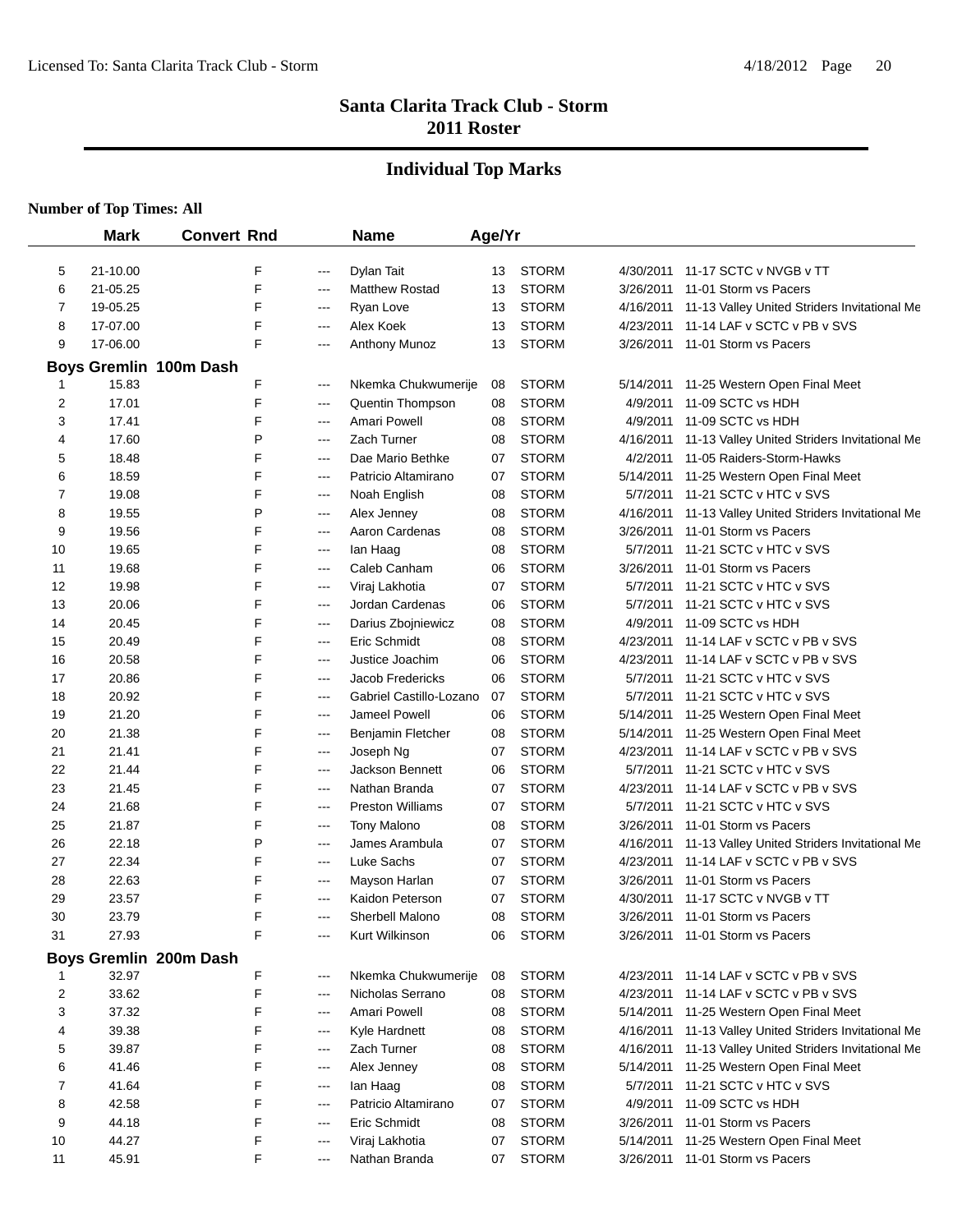#### **Individual Top Marks**

|    | <b>Mark</b>           | <b>Convert Rnd</b>     |       | <b>Name</b>             | Age/Yr |              |           |                                              |
|----|-----------------------|------------------------|-------|-------------------------|--------|--------------|-----------|----------------------------------------------|
| 12 | 46.08                 | F                      | ---   | Jameel Powell           | 06     | <b>STORM</b> | 5/7/2011  | 11-21 SCTC v HTC v SVS                       |
| 13 | 46.44                 | F                      | $---$ | Darius Zbojniewicz      | 08     | <b>STORM</b> | 4/23/2011 | 11-14 LAF v SCTC v PB v SVS                  |
| 14 | 46.91                 | F                      | $---$ | <b>Preston Williams</b> | 07     | <b>STORM</b> | 4/23/2011 | 11-14 LAF v SCTC v PB v SVS                  |
| 15 | 48.87                 | F                      | ---   | Noah English            | 08     | <b>STORM</b> | 4/16/2011 | 11-13 Valley United Striders Invitational Me |
| 16 | 49.28                 | F                      | ---   | Justice Joachim         | 06     | <b>STORM</b> | 5/7/2011  | 11-21 SCTC v HTC v SVS                       |
| 17 | 50.63                 | F                      | ---   | Benjamin Fletcher       | 08     | <b>STORM</b> | 4/16/2011 | 11-13 Valley United Striders Invitational Me |
| 18 | 57.75                 | F                      | ---   | Kurt Wilkinson          | 06     | <b>STORM</b> | 4/23/2011 | 11-14 LAF v SCTC v PB v SVS                  |
|    |                       | Boys Gremlin 400m Dash |       |                         |        |              |           |                                              |
| 1  | 1:18.79               | F                      | $---$ | Nicholas Serrano        | 08     | <b>STORM</b> | 4/23/2011 | 11-14 LAF v SCTC v PB v SVS                  |
| 2  | 1:31.22               | F                      | ---   | Amari Powell            | 08     | <b>STORM</b> | 4/30/2011 | 11-17 SCTC v NVGB v TT                       |
| 3  | 1:32.43               | F                      | ---   | Patricio Altamirano     | 07     | <b>STORM</b> | 5/14/2011 | 11-25 Western Open Final Meet                |
| 4  | 1:32.90               | F                      | ---   | lan Haag                | 08     | <b>STORM</b> | 5/14/2011 | 11-25 Western Open Final Meet                |
| 5  | 1:34.03               | F                      | ---   | Alex Jenney             | 08     | <b>STORM</b> | 4/23/2011 | 11-14 LAF v SCTC v PB v SVS                  |
| 6  | 1:35.56               | F                      | ---   | Noah English            | 08     | <b>STORM</b> | 4/30/2011 | 11-17 SCTC v NVGB v TT                       |
| 7  | 1:36.32               | F                      | ---   | Aaron Cardenas          | 08     | <b>STORM</b> | 5/14/2011 | 11-25 Western Open Final Meet                |
| 8  | 1:36.77               | F                      | ---   | Zach Turner             | 08     | <b>STORM</b> | 4/23/2011 | 11-14 LAF v SCTC v PB v SVS                  |
| 9  | 1:37.90               | F                      | ---   | Jordan Cardenas         | 06     | <b>STORM</b> | 5/7/2011  | 11-21 SCTC v HTC v SVS                       |
| 10 | 1:38.20               | F                      | ---   | Dae Mario Bethke        | 07     | <b>STORM</b> | 4/23/2011 | 11-14 LAF v SCTC v PB v SVS                  |
| 11 | 1:39.14               | F                      | ---   | <b>Preston Williams</b> | 07     | <b>STORM</b> | 4/30/2011 | 11-17 SCTC v NVGB v TT                       |
| 12 | 1:42.05               | F                      | ---   | Viraj Lakhotia          | 07     | <b>STORM</b> | 5/7/2011  | 11-21 SCTC v HTC v SVS                       |
| 13 | 1:47.30               | F                      | ---   | <b>Jacob Fredericks</b> | 06     | <b>STORM</b> | 5/14/2011 | 11-25 Western Open Final Meet                |
| 14 | 1:47.32               | F                      | ---   | Nathan Branda           | 07     | <b>STORM</b> | 4/9/2011  | 11-09 SCTC vs HDH                            |
| 15 | 1:47.46               | F                      | ---   | Caleb Canham            | 06     | <b>STORM</b> | 5/14/2011 | 11-25 Western Open Final Meet                |
| 16 | 1:54.59               | F                      | ---   | Justice Joachim         | 06     | <b>STORM</b> | 5/7/2011  | 11-21 SCTC v HTC v SVS                       |
| 17 | 1:57.15               | F                      | ---   | Jameel Powell           | 06     | <b>STORM</b> | 4/30/2011 | 11-17 SCTC v NVGB v TT                       |
| 18 | 1:58.84               | F                      | ---   | James Arambula          | 07     | <b>STORM</b> | 3/26/2011 | 11-01 Storm vs Pacers                        |
| 19 | 2:03.29               | F                      | ---   | Kaidon Peterson         | 07     | <b>STORM</b> | 4/23/2011 | 11-14 LAF v SCTC v PB v SVS                  |
| 20 | 2:05.04               | F                      | ---   | <b>Tony Malono</b>      | 08     | <b>STORM</b> | 4/30/2011 | 11-17 SCTC v NVGB v TT                       |
| 21 | 2:08.17               | F                      | $-$   | Sherbell Malono         | 08     | <b>STORM</b> | 3/26/2011 | 11-01 Storm vs Pacers                        |
| 22 | 2:10.46               | F                      | ---   | Joseph Ng               | 07     | <b>STORM</b> | 5/14/2011 | 11-25 Western Open Final Meet                |
| 23 | 2:12.64               | F                      | ---   | Kurt Wilkinson          | 06     | <b>STORM</b> | 4/23/2011 | 11-14 LAF v SCTC v PB v SVS                  |
|    | Boys Gremlin 800m Run |                        |       |                         |        |              |           |                                              |
| 1  | 3:00.40               | F                      | $---$ | Nicholas Serrano        | 08     | <b>STORM</b> | 5/14/2011 | 11-25 Western Open Final Meet                |
| 2  | 3:19.55               | F                      | $--$  | Zach Turner             | 08     | <b>STORM</b> | 5/7/2011  | 11-21 SCTC v HTC v SVS                       |
| 3  | 3:25.30               | F                      | ---   | Patricio Altamirano     | 07     | <b>STORM</b> | 5/14/2011 | 11-25 Western Open Final Meet                |
| 4  | 3:26.02               | F                      | ---   | lan Haag                | 08     | <b>STORM</b> | 5/14/2011 | 11-25 Western Open Final Meet                |
| 5  | 3:33.18               | F                      | ---   | Alex Jenney             | 08     | <b>STORM</b> | 5/7/2011  | 11-21 SCTC v HTC v SVS                       |
| 6  | 3:47.08               | F                      | ---   | Nathan Branda           | 07     | <b>STORM</b> | 4/16/2011 | 11-13 Valley United Striders Invitational Me |
| 7  | 3:56.12               | F                      | ---   | Eric Schmidt            | 08     | <b>STORM</b> | 5/14/2011 | 11-25 Western Open Final Meet                |
| 8  | 3:59.15               | F                      | ---   | Viraj Lakhotia          | 07     | <b>STORM</b> | 5/7/2011  | 11-21 SCTC v HTC v SVS                       |
| 9  | 4:24.17               | F                      | $---$ | Caleb Canham            | 06     | <b>STORM</b> | 5/14/2011 | 11-25 Western Open Final Meet                |
| 10 | 5:01.89               | F                      | ---   | Joseph Ng               | 07     | <b>STORM</b> | 4/16/2011 | 11-13 Valley United Striders Invitational Me |
|    |                       | Boys Gremlin 1500m Run |       |                         |        |              |           |                                              |
|    | 5:48.94               | F                      | ---   | Nicholas Serrano        | 08     | <b>STORM</b> | 5/14/2011 | 11-25 Western Open Final Meet                |
| 2  | 6:52.52               | F                      | ---   | lan Haag                | 08     | <b>STORM</b> | 4/2/2011  | 11-05 Raiders-Storm-Hawks                    |
| 3  | 7:01.31               | F                      | ---   | Nathan Branda           | 07     | <b>STORM</b> | 4/9/2011  | 11-09 SCTC vs HDH                            |
| 4  | 7:35.60               | F                      | ---   | Eric Schmidt            | 08     | <b>STORM</b> | 5/7/2011  | 11-21 SCTC v HTC v SVS                       |
|    |                       |                        |       |                         |        |              |           |                                              |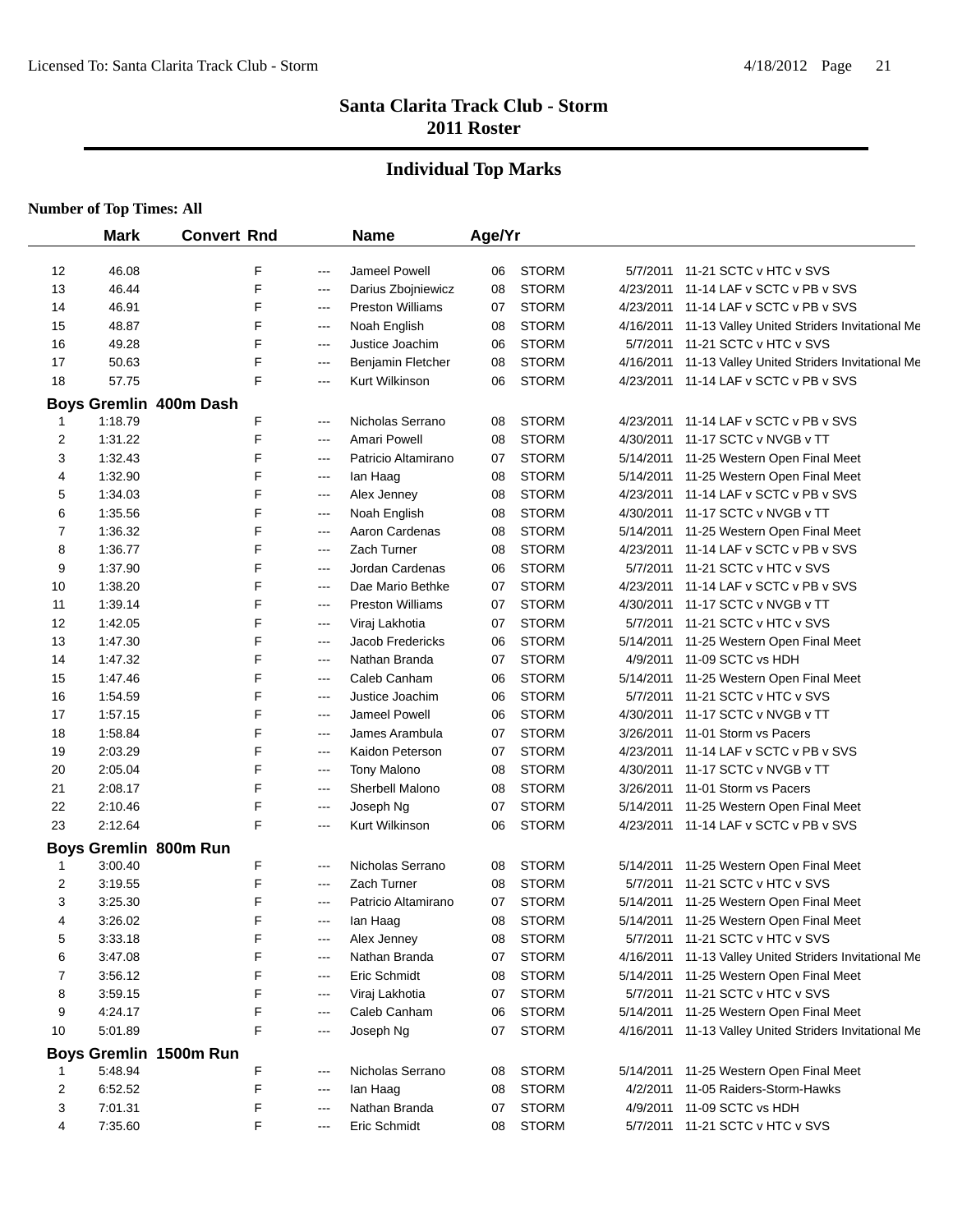#### **Individual Top Marks**

|       | <b>Mark</b> | <b>Convert Rnd</b>                 |                        | <b>Name</b>             | Age/Yr |              |           |                                                        |
|-------|-------------|------------------------------------|------------------------|-------------------------|--------|--------------|-----------|--------------------------------------------------------|
|       |             |                                    |                        |                         |        |              |           |                                                        |
|       |             | <b>Boys Gremlin Long Jump</b>      |                        |                         |        |              |           |                                                        |
|       | 9-11.50     | F                                  | $\qquad \qquad -$      | Quentin Thompson        | 08     | <b>STORM</b> | 4/2/2011  | 11-05 Raiders-Storm-Hawks                              |
| 2     | 9-00.75     | F                                  | $---$                  | Nkemka Chukwumerije     | 08     | <b>STORM</b> | 4/2/2011  | 11-05 Raiders-Storm-Hawks                              |
| 3     | 8-07.25     | F                                  | $--$                   | Zach Turner             | 08     | <b>STORM</b> | 4/2/2011  | 11-05 Raiders-Storm-Hawks                              |
| $4^*$ | 8-02.25     | F                                  | $---$                  | Dae Mario Bethke        | 07     | <b>STORM</b> | 5/7/2011  | 11-21 SCTC v HTC v SVS                                 |
| 4*    | 8-02.25     | F                                  | $\sim$ $\sim$          | lan Haag                | 08     | <b>STORM</b> | 4/30/2011 | 11-17 SCTC v NVGB v TT                                 |
| 6     | 8-02.00     | F                                  | $--$                   | Alex Jenney             | 08     | <b>STORM</b> | 5/7/2011  | 11-21 SCTC v HTC v SVS                                 |
| 7     | 7-00.75     | F                                  | $---$                  | <b>Preston Williams</b> | 07     | <b>STORM</b> | 4/16/2011 | 11-13 Valley United Striders Invitational Me           |
| 8     | 6-10.50     | F                                  | $\qquad \qquad -$      | Eric Schmidt            | 08     | <b>STORM</b> | 5/7/2011  | 11-21 SCTC v HTC v SVS                                 |
| 9     | 6-08.00     | F                                  | $---$                  | Jordan Cardenas         | 06     | <b>STORM</b> | 4/2/2011  | 11-05 Raiders-Storm-Hawks                              |
| 10    | 6-07.25     | F                                  | $---$                  | <b>Tony Malono</b>      | 08     | <b>STORM</b> | 4/30/2011 | 11-17 SCTC v NVGB v TT                                 |
| 11    | 6-02.00     | F                                  | $---$                  | Luke Sachs              | 07     | <b>STORM</b> | 4/23/2011 | 11-14 LAF v SCTC v PB v SVS                            |
| 12    | 6-00.50     | F                                  | $---$                  | Aaron Cardenas          | 08     | <b>STORM</b> | 4/9/2011  | 11-09 SCTC vs HDH                                      |
| 13    | 5-11.50     | F                                  | $\qquad \qquad -$      | Joseph Ng               | 07     | <b>STORM</b> | 5/7/2011  | 11-21 SCTC v HTC v SVS                                 |
| 14    | 5-09.25     | F                                  | $\qquad \qquad -$      | Benjamin Fletcher       | 08     | <b>STORM</b> | 3/26/2011 | 11-01 Storm vs Pacers                                  |
| 15    | 5-08.50     | F                                  | $\qquad \qquad \cdots$ | Kaidon Peterson         | 07     | <b>STORM</b> | 4/23/2011 | 11-14 LAF v SCTC v PB v SVS                            |
| 16    | 5-01.00     | F                                  | $\qquad \qquad \cdots$ | Darius Zbojniewicz      | 08     | <b>STORM</b> | 3/26/2011 | 11-01 Storm vs Pacers                                  |
| 17    | 4-11.00     | F                                  | $---$                  | Jackson Bennett         | 06     | <b>STORM</b> | 5/7/2011  | 11-21 SCTC v HTC v SVS                                 |
| 18    | 4-10.50     | F                                  | $\sim$ $\sim$          | Gabriel Castillo-Lozano | 07     | <b>STORM</b> | 5/7/2011  | 11-21 SCTC v HTC v SVS                                 |
| 19    | 4-10.00     | F                                  | $\sim$ $\sim$          | Patricio Altamirano     | 07     | <b>STORM</b> | 3/26/2011 | 11-01 Storm vs Pacers                                  |
| 20    | 4-08.25     | F                                  | $\sim$ $\sim$          | Caleb Canham            | 06     | <b>STORM</b> | 4/30/2011 | 11-17 SCTC v NVGB v TT                                 |
| 21    | 4-07.50     | F                                  | ---                    | Justice Joachim         | 06     | <b>STORM</b> | 4/2/2011  | 11-05 Raiders-Storm-Hawks                              |
|       |             | Boys Intermediate 100m Dash        |                        |                         |        |              |           |                                                        |
| 1     | 13.66       | F                                  | $---$                  | <b>Andrew Mangers</b>   | 16     | <b>STORM</b> | 4/23/2011 | 11-14 LAF v SCTC v PB v SVS                            |
| 2     | 13.67       | F                                  | ---                    | Aidan Adante            | 15     | <b>STORM</b> | 5/7/2011  | 11-21 SCTC v HTC v SVS                                 |
| 3     | 13.94       | F                                  | ---                    | <b>Bryce Schnell</b>    | 16     | <b>STORM</b> |           | 5/7/2011 11-21 SCTC v HTC v SVS                        |
|       |             | Boys Intermediate 400m Dash        |                        |                         |        |              |           |                                                        |
| 1     | 1:02.29     | F                                  | ---                    | Aidan Adante            | 15     | <b>STORM</b> | 5/15/2011 | 11-27 Western League Championship                      |
| 2     | 1:06.68     | F                                  | ---                    | <b>Bryce Schnell</b>    | 16     | <b>STORM</b> | 4/2/2011  | 11-05 Raiders-Storm-Hawks                              |
|       |             | Boys Intermediate 800m Run         |                        |                         |        |              |           |                                                        |
|       | 2:18.77     | F                                  | $---$                  | Jonathan Summer         | 15     | <b>STORM</b> | 5/21/2011 | Individual Event Championship Meet                     |
| 2     | 2:22.83     | F                                  | ---                    | Jordan Serrano          | 15     | <b>STORM</b> | 5/21/2011 | Individual Event Championship Meet                     |
|       |             |                                    |                        |                         |        |              |           |                                                        |
|       |             | Boys Intermediate 1500m Run        |                        |                         |        |              |           |                                                        |
| 1     | 4:51.13     | F                                  | ---                    | Jonathan Summer         | 15     | <b>STORM</b> | 5/21/2011 | Individual Event Championship Meet                     |
| 2     | 4:52.08     | F                                  | $---$                  | Jordan Serrano          | 15     | <b>STORM</b> |           | 4/23/2011 11-14 LAF v SCTC v PB v SVS                  |
| 3     | 5:42.30     |                                    |                        | <b>Andrew Mangers</b>   | 16     | STORM        |           | 4/23/2011 11-14 LAF v SCTC v PB v SVS                  |
|       |             | Boys Intermediate 3000m Run        |                        |                         |        |              |           |                                                        |
|       | 10:26.20    | F                                  | ---                    | Jonathan Summer         | 15     | <b>STORM</b> |           | 5/15/2011 11-27 Western League Championship            |
| 2     | 10:43.94    | F                                  | $---$                  | Jordan Serrano          | 15     | <b>STORM</b> |           | 4/16/2011 11-13 Valley United Striders Invitational Me |
|       |             | Boys Intermediate 100m Hurdles 30" |                        |                         |        |              |           |                                                        |
|       | 18.71       | F                                  | ---                    | <b>Andrew Mangers</b>   | 16     | <b>STORM</b> |           | 3/26/2011 11-01 Storm vs Pacers                        |
|       |             | Boys Intermediate High Jump        |                        |                         |        |              |           |                                                        |
|       | 4-06.00     |                                    | $---$                  | Jonathan Summer         | 15     | <b>STORM</b> |           | 5/7/2011 11-21 SCTC v HTC v SVS                        |
|       |             |                                    |                        |                         |        |              |           |                                                        |
|       | 14-08.00    | Boys Intermediate Long Jump        | $---$                  | <b>Bryce Schnell</b>    | 16     | <b>STORM</b> | 3/26/2011 | 11-01 Storm vs Pacers                                  |
| 2     | 12-01.50    | F                                  | $---$                  | <b>Andrew Mangers</b>   | 16     | <b>STORM</b> | 3/26/2011 | 11-01 Storm vs Pacers                                  |
| 3     | 10-08.00    | F                                  | $---$                  | Aidan Adante            |        |              |           |                                                        |
|       |             |                                    |                        |                         | 15     | STORM        |           | 4/23/2011 11-14 LAF v SCTC v PB v SVS                  |